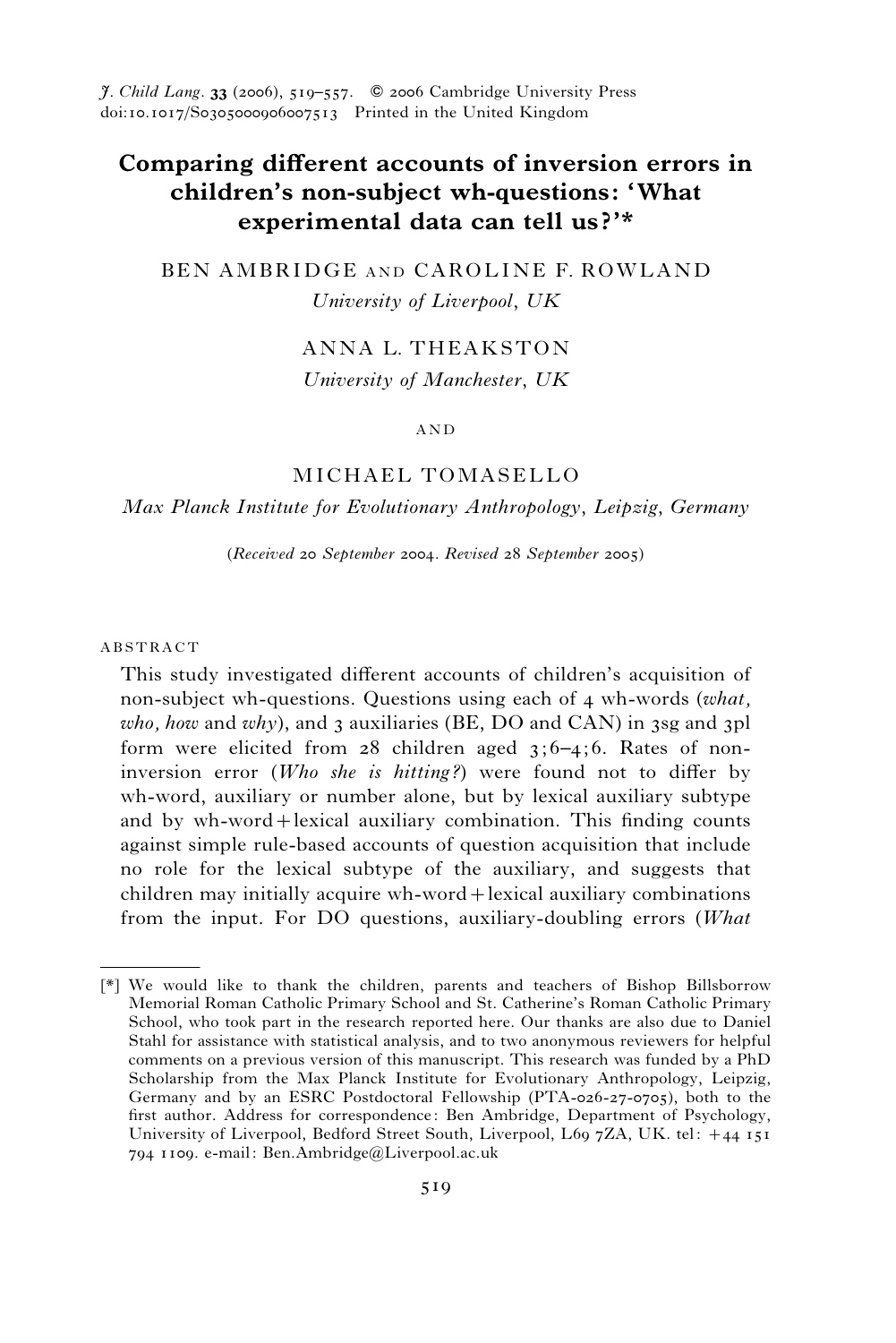### AMBRIDGE ET AL.

does she does like?) were also observed, although previous research has found that such errors are virtually non-existent for positive questions. Possible reasons for this discrepancy are discussed.

## INTRODUCTION

Non-subject wh-questions<sup>1</sup> (e.g. *Who can she see?*) have attracted much interest in the language acquisition literature for two reasons. First, questions are perhaps the only syntactic structure for which English-speaking children commonly make word-order errors (Stromswold, 1990). Second, from a generativist perspective, wh- (and yes/no) questions represent a paradigmatic case of syntactic movement, and therefore represent an ideal ' test case' for both movement-based generativist accounts and competing constructivist accounts of language acquisition.

Under the former approach, non-subject wh-questions are formed as follows. The wh-word moves from its initial position in the inflectional phrase, IP (she can see who?), to the specifier position of the complementizer phrase, CP (who she can see?). The auxiliary verb<sup>2</sup> (can) then raises from its original position within IP to the head of CP ([V to] I to C movement).

(1)  $[CP Wh<sub>0</sub> [C' [C can<sub>i</sub>] [IP she t<sub>i</sub> see t<sub>i</sub>?]]]$ 

The key assumption of all movement-based accounts of question formation is that this latter process is governed by a *subject–auxiliary* inversion rule (obligatory for wh-questions) which children must acquire. Potentially problematic for such accounts is the finding that many children pass through a stage in which correctly-formed questions co-exist with questions that display various types of inversion error. The challenge for generativist accounts is to explain why, if children are acquiring an inversion rule, this rule is applied inconsistently or erroneously across different question types. Importantly, inversion errors are not distributed randomly throughout children's questions. Many studies have demonstrated that particular types of inversion error occur predominantly or solely with particular question types. It is incumbent upon both movementand construction-based accounts alike to explain this precise patterning of inversion errors.

The structure of the remainder of this introduction is as follows. First, we briefly survey the existing data on inversion errors in non-subject question

<sup>[1]</sup> This term is used here to refer to any wh-question which requires so-called subject–auxiliary inversion; that is both argument and adjunct wh-questions.

<sup>[2]</sup> As is usual in the wh-question literature, the term auxiliary (AUX) is used here to refer to genuine auxiliary verbs (BE, HAVE), the copula (BE), modals (CAN, SHOULD etc.) and the dummy auxiliary (DO), unless specifically stated otherwise. Upper case is used to refer to a lexical auxiliary type (e.g. BE), lower case to refer to particular lexical auxiliary subtypes (e.g. is, are).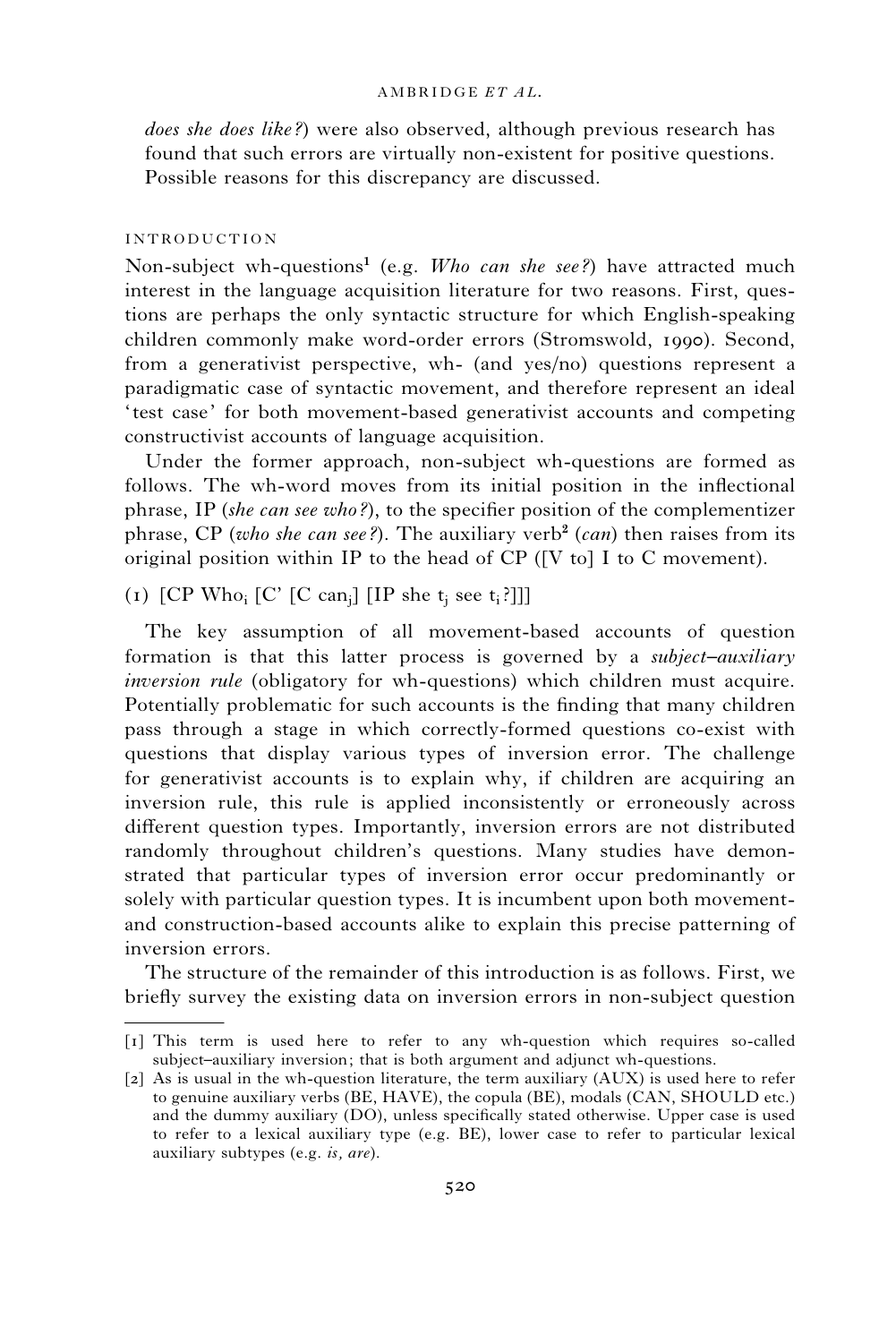#### WH-OUESTIONS

formation, focussing particularly on wh-questions. We then introduce some of the accounts that attempt to explain the patterning of these errors, and conclude by introducing a new experimental study designed to investigate the various accounts. It should be noted from the outset that all of the research discussed, including the present study, is specific to English, and does not address the acquisition of the full range of wh-questions that exist in other languages.

Many different studies (some of which are summarized in Appendix Table A1) have investigated inversion errors in children's question production. Generally, children's inversion errors take the form of noninversion, raising, or double-marking errors. Examples of each of these error types are shown in Table 1.

Researchers have typically focussed on how the frequency of these different error types varies according to the wh-word, auxiliary and the presence or absence of negation, or a combination of these factors. Although the studies are often not directly comparable, and sometimes produce contradictory results, three findings consistently emerge:

- (1) What is the first wh-word to be acquired (Bloom *et al.*, 1982; Rowland et al., 2003), displays the lowest rate of non-inversion (Kuczaj & Brannick, 1979; Rowland & Pine, 2000) and the highest rates of correct use (Labov & Labov, 1978; Erreich, 1984), and overall use (Tyack & Ingram, 1977). Conversely, why is typically acquired later than what, who and how (Bloom et al., 1982; Rowland et al., 2003), and displays the highest rate of non-inversion (Kuczaj & Brannick, 1979, but see Table 1; Rowland & Pine, 2000), and the lowest rate of correct use (Labov & Labov, 1978; Erreich, 1984).
- (2) DO (especially in negated form) is typically associated with more inversion errors (Santelmann et al., 2002; Rowland et al., 2005; Rowland, submitted, for yes/no questions only), particularly doublemarking errors (for negated DO only, Maratsos & Kuczaj, 1978; Stromswold, 1990; Hattori, 2003) and lower rates of correct use (Labov & Labov 1978, but see Table 1; Valian & Casey, 2003) than all other auxiliaries (but see Stromswold, 1990, p. 201). Both copula and auxiliary BE (the two are not always distinguished) generally display very low rates of inversion error (Maratsos & Kuczaj, 1978; Rowland & Pine, 2000, copula BE excluded; Santelmann et al., 2002, for auxiliary but not copula BE; Rowland et al., 2005; but see Stromswold, 1990; p. 154–155) and high rates of correct use (Labov & Labov, 1978; Valian & Casey, 2003).
- (3) Negated wh-questions typically attract extremely high rates of non-inversion error, often 100% for a certain period, (Bellugi, 1971; Labov & Labov, 1978; Erreich, 1984; Stromswold, 1990; Rowland & Pine, 2000)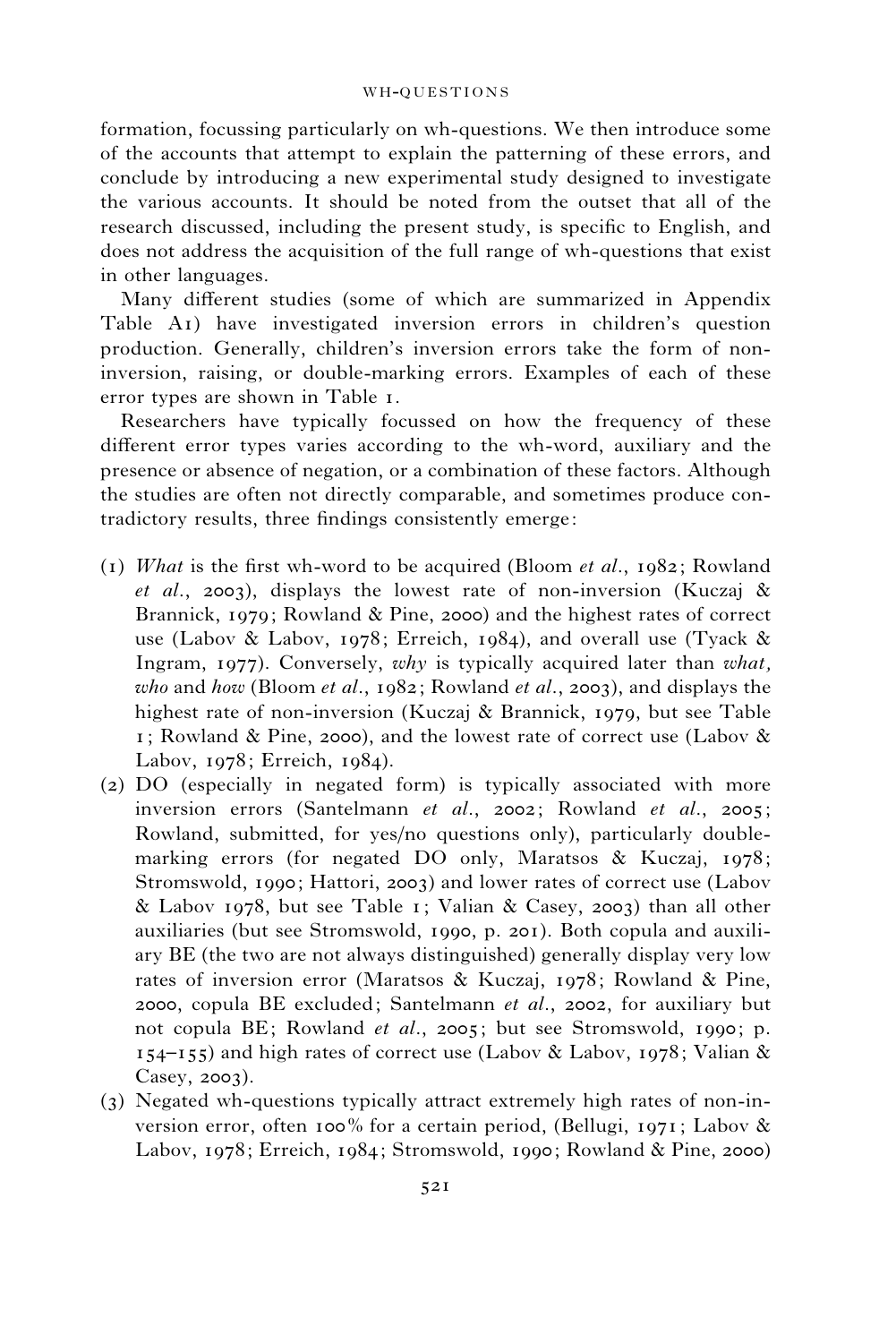| Inversion error<br>type                                        |                                                                    |                                                                                                                               | (Negated) Wh-question<br>example                                                                                                                                                                                                                                                     | (Negated) Yes/no question<br>example                                                                                                                                                                                                                                                |
|----------------------------------------------------------------|--------------------------------------------------------------------|-------------------------------------------------------------------------------------------------------------------------------|--------------------------------------------------------------------------------------------------------------------------------------------------------------------------------------------------------------------------------------------------------------------------------------|-------------------------------------------------------------------------------------------------------------------------------------------------------------------------------------------------------------------------------------------------------------------------------------|
| Non-inversion<br>Raising*<br>Double marking<br>(or 'doubling') | Auxiliary doubling<br>Tense doubling<br>Tense on main verb<br>only | AUX  AUX<br>$AUX + NEG$ $AUX + NEG$<br>$AUX  AUX + NEG$<br>$AUX + NEG$ $AUX$<br>Different Auxilaires<br>$AUX +$ , Main verb + | What she does $(n't)$ like?<br>What she (not) likes?<br>What does she does like?<br>What doesn't she doesn't like?<br>What does she doesn't like?<br>What doesn't she does like?<br>What $can('t)$ she $does(n't)$ like?<br>What $does(n't)$ she likes?<br>What $do(n't)$ she likes? | She does(n't) like cake?**<br>She (not) likes cake?***<br>Does she does like cake?<br>Doesn't she doesn't like cake?<br>Does she doesn't like cake?<br>Doesn't she does like cake?<br>$Can('t)$ she does $(n't)$ like cake?<br>Doesn't she likes cake?<br>$Do(n't)$ she likes cake? |

TABLE 1. A taxonomy of possible inversion errors in children's positive and negative wh- and yes/no questions (all types have been attested at least once in the literature, but not all are observed in the present study)

\* Possible only for DO questions.

522

\*\* Acceptable in certain contexts (e.g. as echo questions).

\*\*\* Positive form, but not negative form, acceptable in certain contexts (e.g. as echo questions).

Note. Note the terminological distinction between 'inversion error' (or 'error of inversion'), which refers to any of the error types shown here and 'non-inversion error' which is <sup>a</sup> particular type of inversion error. Similarly, note that the term 'double-marking error' or simply 'doubling error' is <sup>a</sup> catch-all term that includes all of the seven different types of error in which tense/agreement is erroneously marked twice. For the example questions shown the target questions are of the form What does(n't) she like and  $Does(n't)$  she like cake? for wh- and yes/no questions respectively.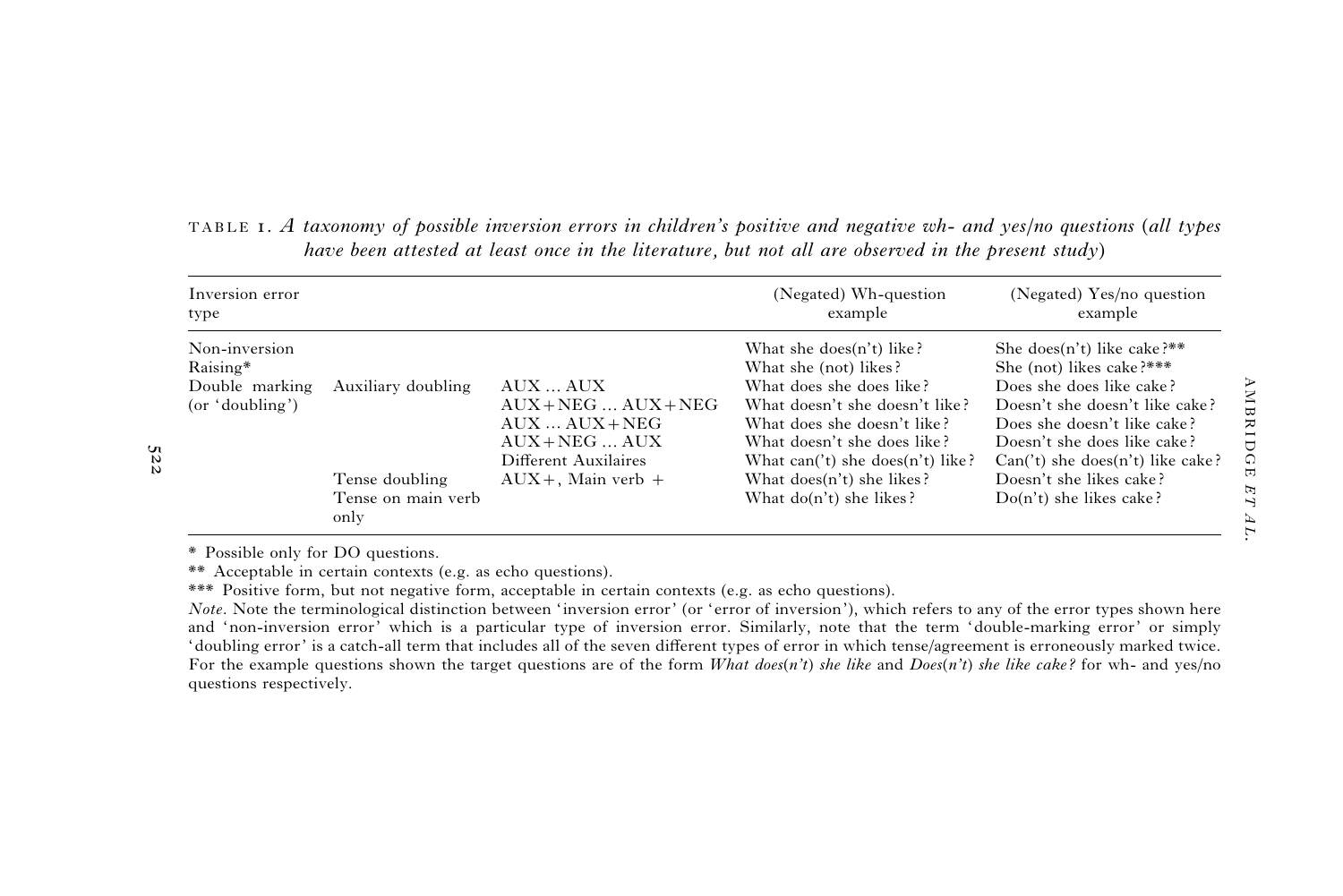and doubling error (Maratsos & Kuczaj, 1978; Stromswold, 1990; Guasti et al., 1995; Hattori, 2003). Indeed, auxiliary-doubling errors occur almost exclusively with negative questions (Maratsos & Kuczaj, 1978; Stromswold, 1990; Guasti et al., 1995).

It is also sometimes suggested that wh-questions display higher rates of inversion error than yes/no questions (e.g. Bellugi, 1971; Labov & Labov, 1978), but the picture is complicated by the fact that non-inverted yes/no questions are not always counted as errors (as they are permissible in certain contexts) and by the findings of Erreich (1984) and Stromswold (1990) that at least some children display more inversion for wh- than yes/no questions.

Of course, no single experimental study can investigate all of these issues and, indeed, no author has yet proposed a theory that attempts to explain all these diverse findings. In the present study, then, we restrict ourselves to positive wh-questions, and investigate a number of theories that seek to explain the patterning of inversion errors with reference to the identity of the wh-word, the auxiliary, or a combination thereof.

## Generativist accounts

Under generativist accounts such as Stromswold (1990), DeVilliers (1991), Valian, Lasser & Mandelbaum (1992) and Santelmann *et al.* (2002) it is generally claimed that the subject–auxiliary inversion rule, as a general principle of Universal Grammar, is available to children from the very first stages of multi-word speech. Inversion errors occur when the child has not yet learned to correctly apply this rule to particular wh-words or particular auxiliaries.

Wh-word-specific approaches. DeVilliers (1991) claims that children initially mis-analyse wh-questions such that the wh-word is analysed as an unmoved element, generated in place at the start of the sentence (adjoined to IP). This mis-analysis is caused by the presence in the input of a certain uncommon type of adjunct wh-question in which the subject and auxiliary are not inverted (e.g. *How come he is leaving*?), which children then extend to all wh-questions, producing non-inversion errors (e.g.  $*Why$  he is leaving?).

These errors cease when the child produces sentences in which the wh-word is used as a complementizer (e.g. I know why he is leaving), as such sentences demonstrate to the child that the particular wh-word must always appear in the specifier of CP. However, this reanalysis 'comes in piecemeal with each wh-word' (p. 171). DeVilliers (1991) claims that the misanalysis of 'adjuncts 'how' and 'why' ... persists for some time' (p. 171), presumably because the mis-analysis was triggered by adjunct, as opposed to argument, wh-words in the first place. Stromswold (1990) also argues that non-inversion errors will be more common for adjunct questions because ' the wh-word may be in a pre-SPEC position' (p. 199). Thus these theories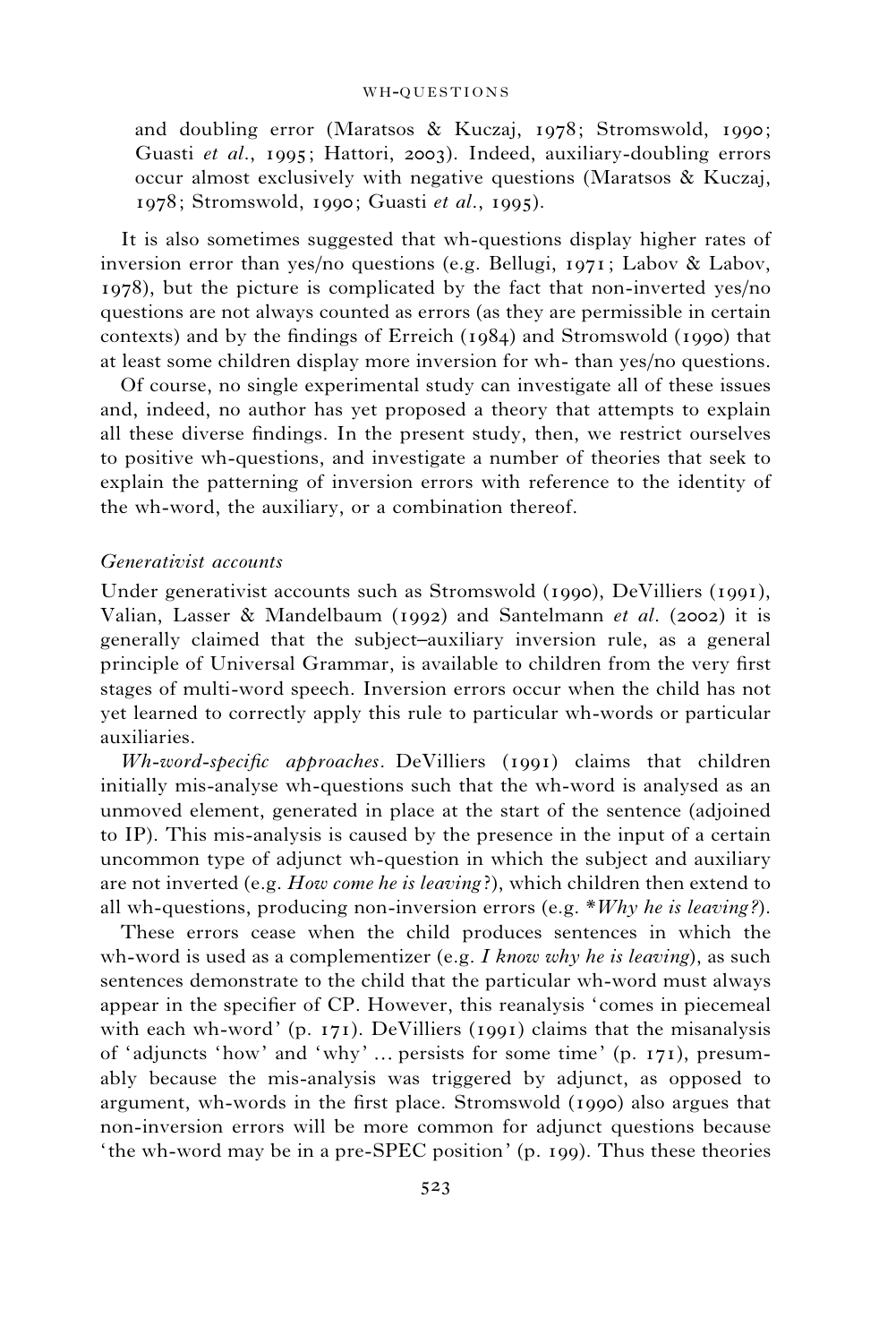attempt to explain the common finding that why and, to a lesser extent, how seem to resist inversion whilst *what* is almost invariably the first wh-word to display inversion.

Valian et al. (1992) also argue that children possess knowledge of subject–auxiliary inversion from the earliest observable stages but initially apply this rule only optionally, and 'require a great deal of evidence for each wh-word' (p. 23) that the rule is obligatory for all non-subject wh-questions. Although this account does not specifically address the question of why particular wh-words seem to display higher rates of inversion error than others, it can potentially explain the more general, common finding that the frequency of such errors does indeed differ according to the identity of the wh-word.

Auxiliary-specific approaches. The central claim of generativist, auxiliaryspecific approaches to inversion errors is that, from the point at which children first begin to produce non-subject wh-questions, their 'grammars initially contain knowledge of inversion' (Santelmann et al., 2002: 820). Thus children know that inversion is obligatory, and always attempt to invert when producing non-subject questions. Errors are argued to occur only for two auxiliaries that display idiosyncratic properties: copula BE and the dummy auxiliary DO (Santelmann et al., 2002; see also Stromswold, 1990; Hattori, 2003). Copula BE is unique in that it is the only main verb that displays inversion in questions (compare 2 and 3).

- (2) Minnie is a mouse  $\rightarrow$  What is Minnie ?
- (3) Minnie Mouse likes cake $\rightarrow^*$ What likes Minnie Mouse?

Since children learn that, in English, main verbs do not invert, they are predicted to have difficulty in forming questions with copula BE until they learn to 'override their grammatical knowledge that main verbs do not raise ... for their language' (Santelmann et al., 2002: 837) for this particular item.

The dummy auxiliary DO is also unique in that, unlike all other auxiliaries, it is not present in the underlying declarative sentence, unless added for emphasis or negation:

- (4) Minnie Mouse likes cake
- (5) Minnie Mouse does (not) like cake

In the case of questions, DO is added to bear TNS and AGR:

(6) What does Minnie Mouse like ?

TNS and AGR cannot be carried on the main verb, as main verbs in English do not invert (see 3). Thus this process of  $DO-subport$  in questions does not fall naturally out of children's UG knowledge of inversion, but is a historical accident of the development of English (specifically that main verbs may no longer invert). Thus children's documented difficulties in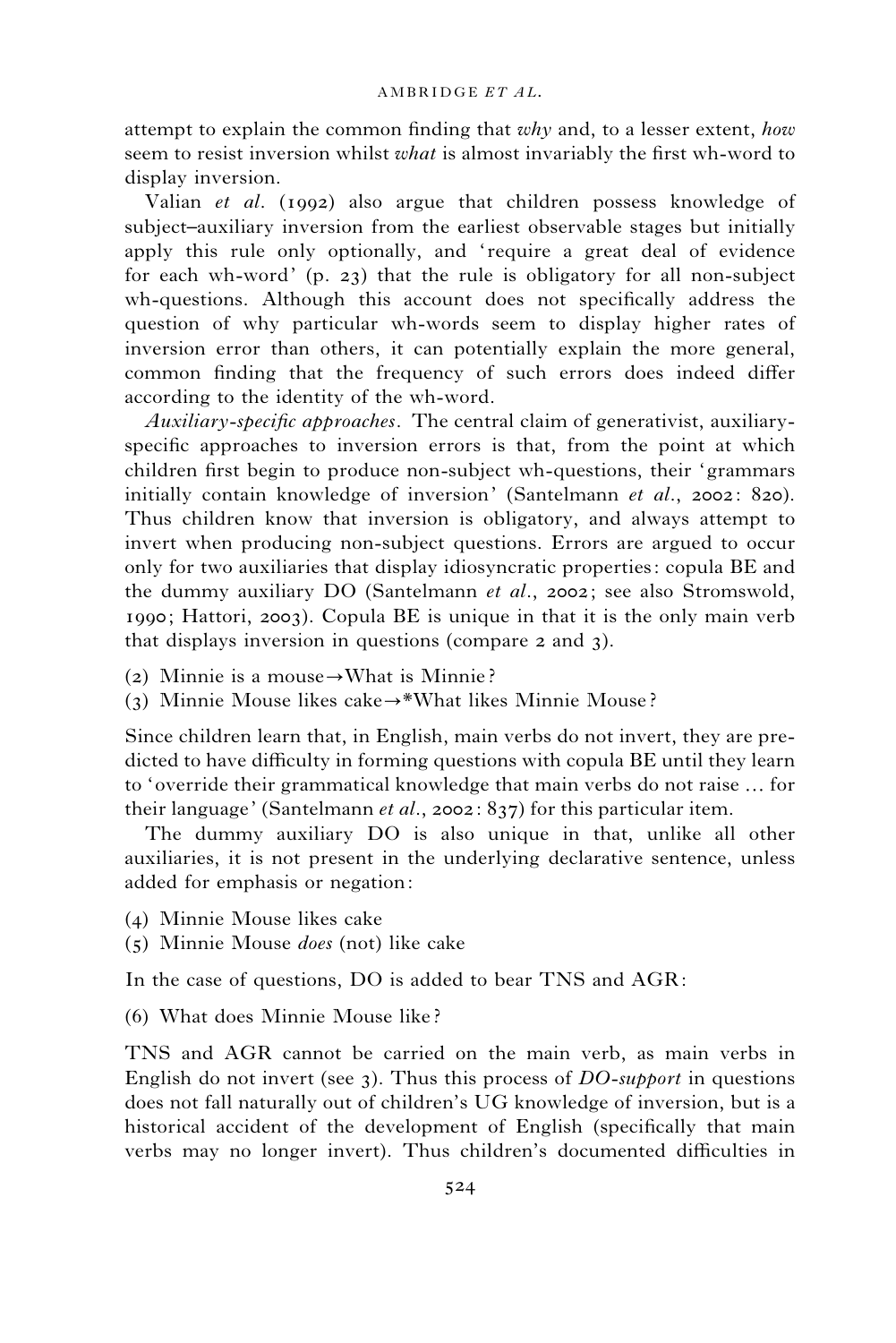forming questions with DO (e.g. Stromswold, 1990; Santelmann et al., 2002; Hattori, 2003) are argued to be a result of the difficulty of integrating their UG knowledge of inversion with their language specific knowledge of the process of DO-support.

It is notable that none of the generativist theories considered here include a role for the lexical form of the auxiliary. Under these accounts, non-subject wh-questions are formed by an inversion rule which operates on the CATEGORICAL VARIABLES of SUBJECT and AUX, and not on particular lexical subjects or auxiliaries. Stromswold (1990) explicitly states that once children 'hear a particular auxiliary, they generalize across tense, number and person' (p. 20). This prediction is also implicit in Santelmann et al.'s (2002) study, in which evidence children's use of a particular auxiliary form (e.g.  $is$ ) is used to make claims about their knowledge of the patterning of the auxiliary verb (BE) in general. More generally, all formalist accounts make the assumption that children (and adults) produce utterances by manipulating lexical or functional CATEGORIES of items rather than individual lexical items themselves (see Wilson, 2003). Thus any finding that errors of inversion differ according to lexical auxiliary subtype (e.g. Rowland & Pine, 2000) is potentially problematic for such theories, at least in their current form.

A constructivist, lexical learning (wh-word+lexical auxiliary-specific) approach Rowland & Pine (2000) argue that none of these accounts are fully compatible with the available data, and advocate instead a constructionbased account under which children 'will only produce correctly inverted wh-questions when they have been able to learn the relevant  $wh+aux$ combinations necessary to produce the question from the input' (p. 177).

Under functionalist, construction-based accounts of language acquisition, children acquire a structured inventory of grammatical constructions, which become increasingly abstract as development proceeds. For example, a child might begin with a lexically-specific WANT [X] schema, which gradually develops into a [SUBJECT] [VERB] [OBJECT] transitive construction schema (e.g. Tomasello, 2003). The adult-endpoint under such an account is not a formal grammar based on principles such as X-bar theory, but a hierarchically ordered network of interrelated constructions such as that advocated by Goldberg (1995) or Croft (2001).

Under such an account, the non-subject wh-question is simply another construction schema that the child must acquire (see also Dabrowska  $\&$ Lieven, 2005). Like other construction schemas, the child begins by acquiring a number of lexically-specific schemas (e.g. Where's  $[X]$  going?, What's  $[X]$  doing?), and then may generalize across these to form a more abstract schema (e.g. [Wh-word] [BE] [SUBJECT] [VERB<sub>progressive</sub>]?). It is important to note that there is no role for syntactic movement, transformations, or a subject–auxiliary inversion rule under this account.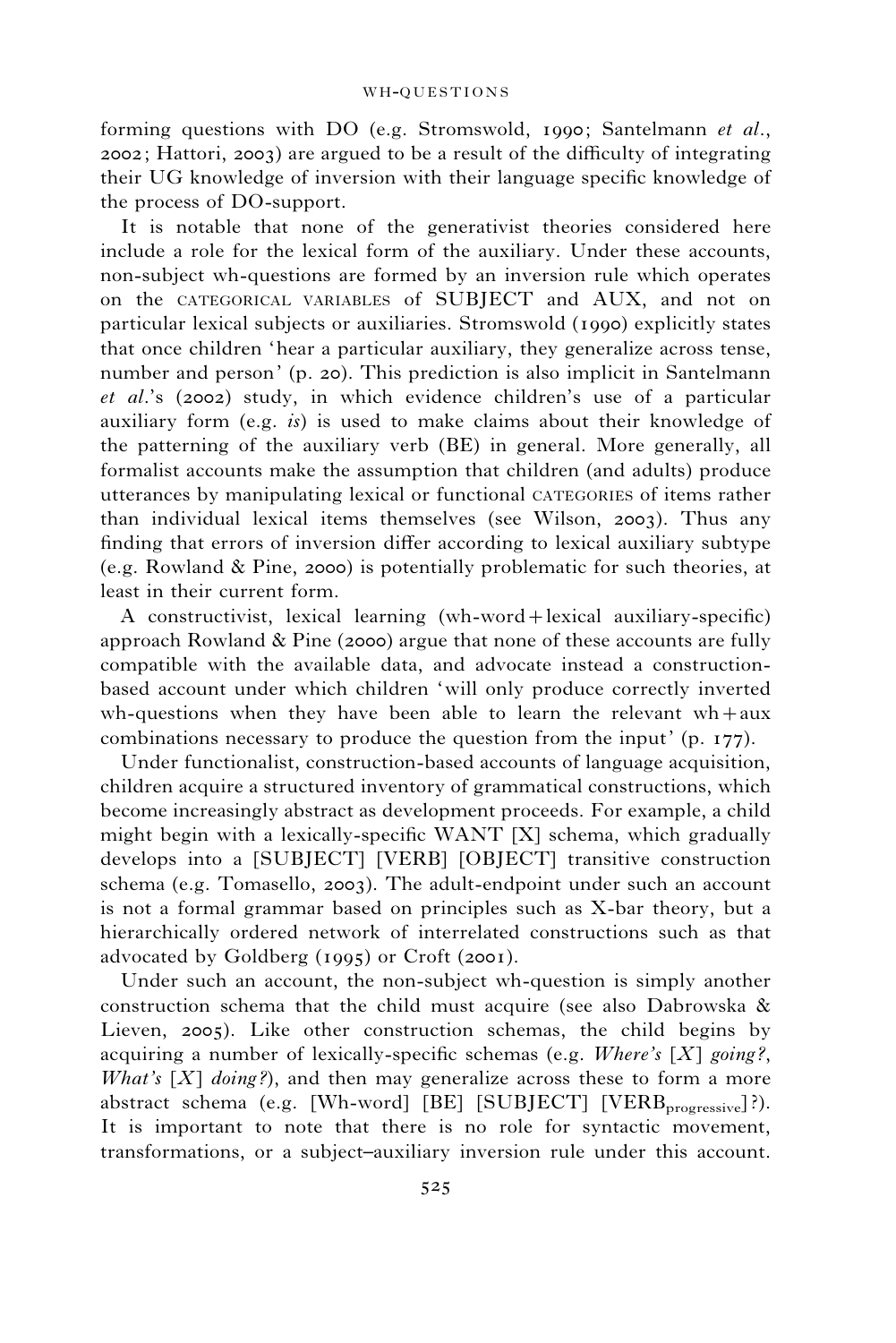Non-subject wh-question constructions have an independent existence, and are not viewed as transformations of an underlying declarative utterance.

As is often the case with construction-based approaches, the difficulty lies in specifying a priori the nature of the early lexically-specific constructions with which the child is assumed to be operating. Rowland  $\&$  Pine (2000) argue that ' the child's lexically-specific knowledge is likely to centre round wh-word+auxiliary combinations, rather than auxiliary+subject combinations' (p. 164). One reason to favour this interpretation is that the range of wh-words and auxiliaries is relatively narrow (especially, perhaps, in speech to young children), whereas the range of subjects is potentially infinite. Also, Fletcher (1985) provides evidence that virtually all of one child's earliest non-subject wh-questions fitted one of only three specific wh-word + auxiliary templates (How do  $\ldots$ , What are  $\ldots$  or Where is  $\ldots$ ). It must be stressed that the term 'auxiliary', for Rowland & Pine's theory, refers to a specific lexical auxiliary subtype (e.g.  $is$ ) and not to an auxiliary type (e.g. BE).

In contrast to the generativist theories outlined above, Rowland & Pine's (2000) theory predicts that non-inversion errors will pattern by neither wh-word nor auxiliary alone but by wh-word+lexical auxiliary combination. This is because the child is hypothesized to produce correct nonsubject wh-questions only 'when [she] has learnt a wh-word+auxiliary marker around which to base her question frame' (p. 164) Non-inversion errors will occur only 'when the child has not learnt the particular wh-word+auxiliary marker around which to base the question she wishes to ask' (p. 165). In such cases non-inversion errors may be the result of a 'groping pattern' (Braine, 1976) whereby the child, in the absence of knowledge of the appropriate construction frame, for example, simply concatenates the wh-word onto part of a declarative frame (e.g.  $What + she$ ) likes  $X=\ast W$ hat she likes?).

Note that since, under this account, children do not acquire a subject–auxiliary inversion rule at all, the rate of non-inversion errors will decrease over time not because an optional inversion rule becomes obligatory, but because children gradually acquire more wh-word+auxiliary combinations from the input, and slowly generalize across all members of the wh-word and auxiliary categories. When a child has learned a wh-word+auxiliary combination for every question she may wish to ask, or has formed a general [WH-WORD] [AUX] [SUBJ] [VERB]? wh-question schema, there will be no need to apply 'groping pattern' strategies, and hence she will no longer make non-inversion errors.

Rowland & Pine's (2000) claim that non-inversion errors pattern by neither wh-word nor auxiliary alone but by wh-word+lexical auxiliary combination predicts an interaction between the variables of wh-word, auxiliary type, and number (auxiliary subtype) with respect to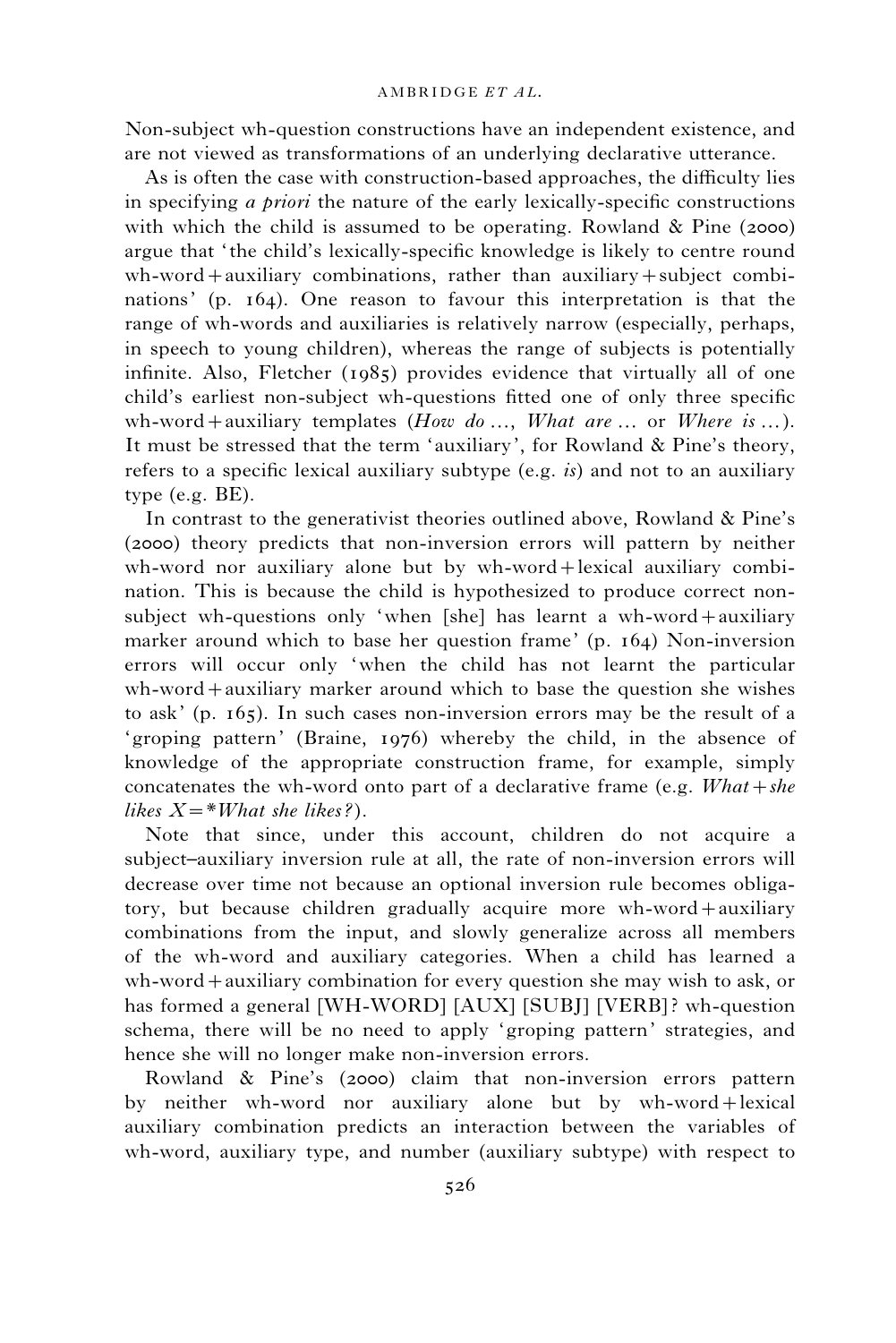non-inversion errors. This is because any particular wh-word+lexical auxiliary combination produced by children in the present study constitutes a unique combination of each of these three variables.

## SUMMARY

Although, as documented in Table 1, many studies have investigated children's acquisition of non-subject wh-questions, a number of shortcomings mean that the findings of these studies are often difficult to interpret. The studies of Bellugi (1971), Tyack & Ingram (1977), Labov & Labov (1978), Maratsos & Kuczaj (1978), Bloom et al. (1982), Rowland & Pine (2000), Hattori (2003), Rowland et al. (2003) and Rowland (submitted) all use naturalistic data. Whilst corpus analysis enjoys the advantage of relatively high ecological validity, one shortcoming of the approach is that certain wh-word+auxiliary combinations are produced too infrequently for reliable statistical analyses to be conducted. Equally problematic is that whilst virtually all authors note the occurrence of potentially rote-learned forms (e.g. What's that?) in children's speech, few attempt to systematically exclude such forms from their frequency counts. Of the experimental studies reported in Table 1, three (Kuczaj & Brannick, 1979; Erreich, 1984; Guasti et al., 1995) include no statistical analyses (this is also the case for the naturalistic data studies of Bellgui, 1971; Tyack & Ingram, 1977; Maratsos & Kuczaj, 1978 and Bloom et al., 1982) and two (Guasti et al., 1995; Valian & Casey, 2003) do not present results separately for different wh-words or auxiliaries. The only experimental study which presents data separately for different auxiliaries and conducts appropriate statistical analyses is the elicited imitation study of Santelmann et al. (2002). Whilst an imitation task clearly reveals something about children's grammatical competence, the results of such a study clearly do not provide unambiguous evidence concerning children's ability to spontaneously produce correctly formed questions of particular types.

The goal of the present study then was to systematically elicit a range of non-subject wh-questions using different wh-words (what, who, how and  $why$ ) auxiliary types (auxiliary BE, auxiliary DO and modal CAN) and lexical auxiliary subtypes (the 3sg and 3pl present tense forms of each auxiliary type) from young children, in order to provide further data against which to evaluate the theories outlined above.

## **METHOD**

## Participants

Participants were 28 monolingual English-speaking children (12 male and 16 female) aged between 3;6 and 4;6 (mean = 4; 1) recruited from two primary schools in Manchester, England. In total, 43 children were tested, of whom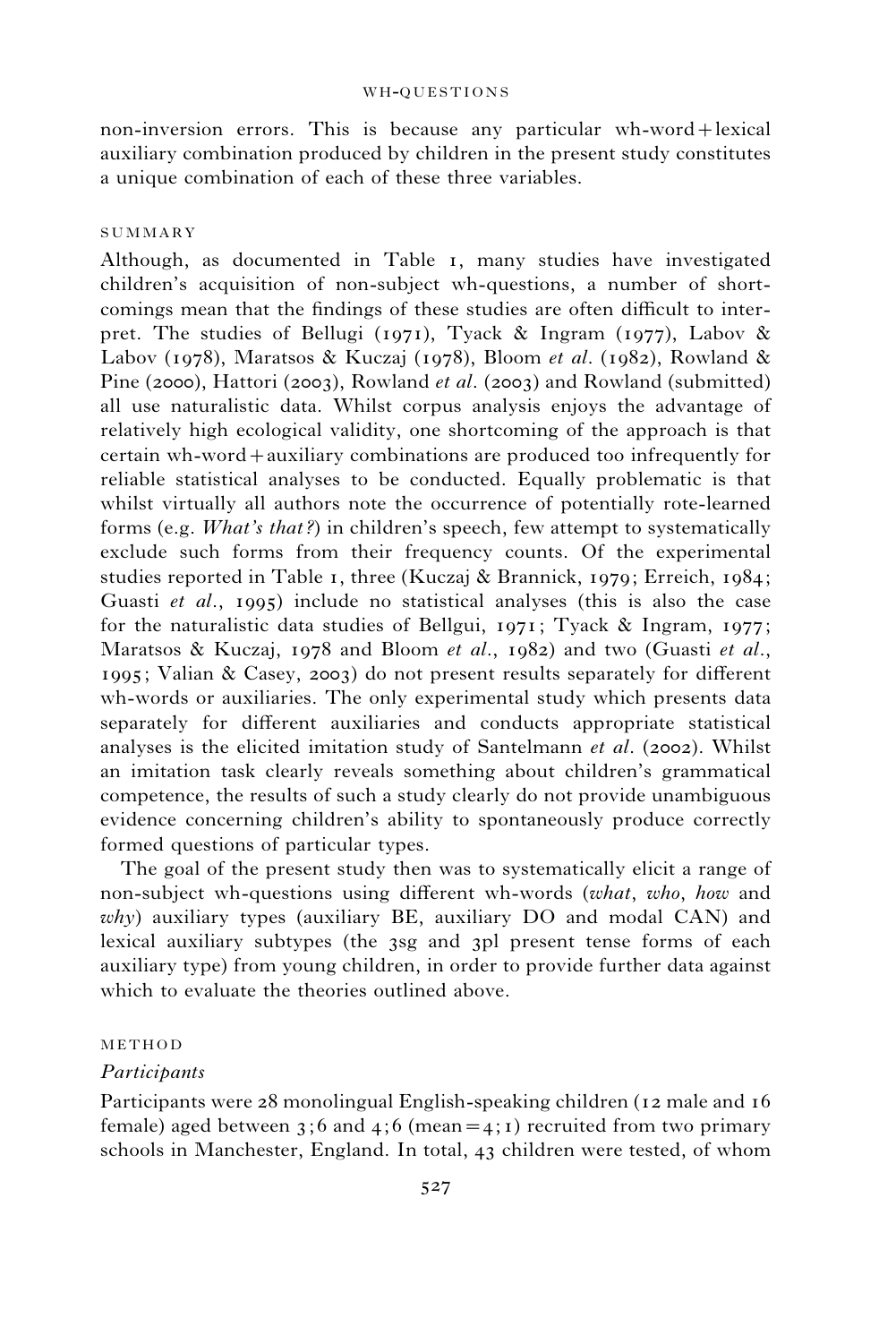### AMBRIDGE ET AL.

15 were subsequently excluded. Children were excluded if they failed to ask at least one question during the warm up period (six children, all of whom attempted to answer rather than ask questions), failed to produce at least five correctly-formed non-subject wh-questions over the course of the study (four children), gave a large number of unintelligible responses (two children) or failed to complete the study due to absence or uncooperative behaviour (three children).

## **Materials**

A toy dog with an internal loudspeaker connected to a minidisc player was used to provide responses to children's questions (see Valian  $\&$  Casey, 2003). Four discs containing the same answers presented in different order (to allow for counterbalancing for question order) were recorded, with the first author providing the (male) voice for the dog. Five animal puppets (Mickey and Minnie Mouse, a frog, a duck and a bear) and eight small toys (e.g. cup, ball, pen) were used to enact the scenarios about which questions were to be asked. A small cardboard screen was used to hide characters from the children where necessary.

## Design

The experiment employed a  $(4) \times (3) \times (2) \times (4)$  mixed design. The three within-subjects variables were wh-word (*what/who/how/why*) auxiliary type<sup>3</sup>  $(BE/DO/CAN)$  and number (3sg/3pl), corresponding to the lexical subtype of the relevant auxiliary (is/are, does/do, can/can) and to the pronominal subject (she/they). The between-subjects variable was the order in which questions were elicited. Four pseudo-random orders were generated with the stipulation that no two consecutive questions could use the same wh-word or auxiliary. A further stipulation was that the wh-word who did not appear in any of the first four elicited questions as subject who questions were used during the warm-up period.

## Procedure

Twenty-four non-subject wh-questions, each corresponding to a unique combination of the three within-subjects variables (wh-word, auxiliary and

<sup>[3]</sup> Eight questions with copula BE were also elicited. However, as noted by an anonymous reviewer, what, who and how questions with copula BE (e.g. What is she? Who is she? and How is she?) are potentially confusing as they are pragmatically odd and could be interpreted as subject questions (indeed the latter is not a true adjunct how question at all). In support of this interpretation, children made large numbers of errors with these questions, but not with  $whv+$ copula BE questions (e.g. Why is she sad?) that are pragmatically more felicitous. The decision was therefore taken to remove all questions involving copula BE from further analysis.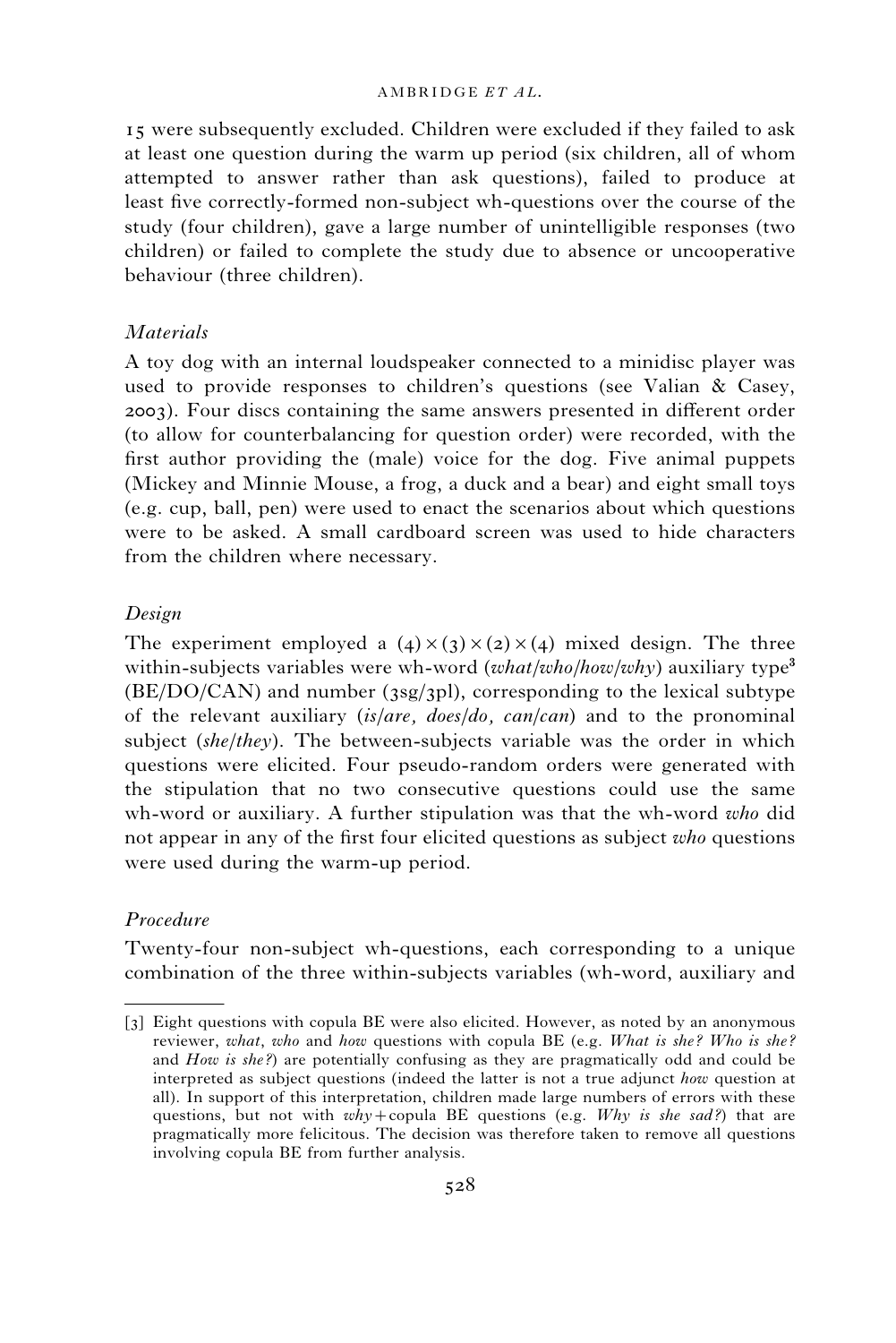number) were elicited from each participant. The child was first shown and asked to name the toys and animal puppets, which all were easily able to do. The experimenter then introduced the child to the 'talking dog' toy, and explained that the dog would speak only to answer questions which the child had put to him. The experimenter explained that he would help the child, by telling her what she should ask.

Four warm-up trials were used to introduce the child to the game of asking the dog questions about Mickey and Minnie Mouse, in response to a prompt from the experimenter. All warm-up trials used subject who questions (in the past tense to avoid the use of an auxiliary). Subject who questions were chosen as they allow the child to ask a well-formed question by imitating a part of the experimenter's prompt (since they do not require subject–auxiliary inversion) and are common in young children's speech (Stromswold, 1995).

At the start of each warm-up trial, the experimenter placed Mickey or Minnie Mouse and three other animal puppets behind a screen, out of the view of the child. Actions were performed behind a screen, as previous research (e.g. Crain & Thornton, 1998) has demonstrated that children display a pervasive tendency to answer rather than ask questions, unless they are unaware of the correct answer. The experimenter then performed the relevant action behind the screen and said Oh no! Somebody hit [or kicked/bit/dropped ] Mickey [or Minnie] Mouse. Let's ask the dog who hit him. Can you ask the dog who hit him? Say it after me 'who hit him ?' and again 'who hit him?'. In the majority of cases the child produced the appropriate subject wh-question (in this case,  $Who hit him$ ?). The experimenter then operated the minidisc player, in order to have the dog produce an appropriate response (e.g. The frog hit him), which the experimenter and/or the child then enacted with the toys.

For each of the 24 test trials the procedure was as follows. The experimenter selected the relevant character(s) (Minnie Mouse, or Mickey and Minnie Mouse) and other animals and toys as necessary, placed them behind a screen and, out of view of the child, performed the relevant action (where appropriate). For trials in which the elicited question concerned states (Who does she like?), or future actions (What can she draw?, How can they reach the cup?) the screen was not used. The experimenter then produced three utterances (constituting the prompt for that trial), in order to elicit the appropriate non-subject wh-question from the child. Table 2 shows some sample prompts used in the experiment. The full text of all prompts used can be found in the appendix (Table A2).

The first utterance made some kind of general statement, establishing the background for the question to be asked, and included the auxiliary verb (in negative form for DO questions) and the main verb and any transitive object NP that was to be used in the question form. The second and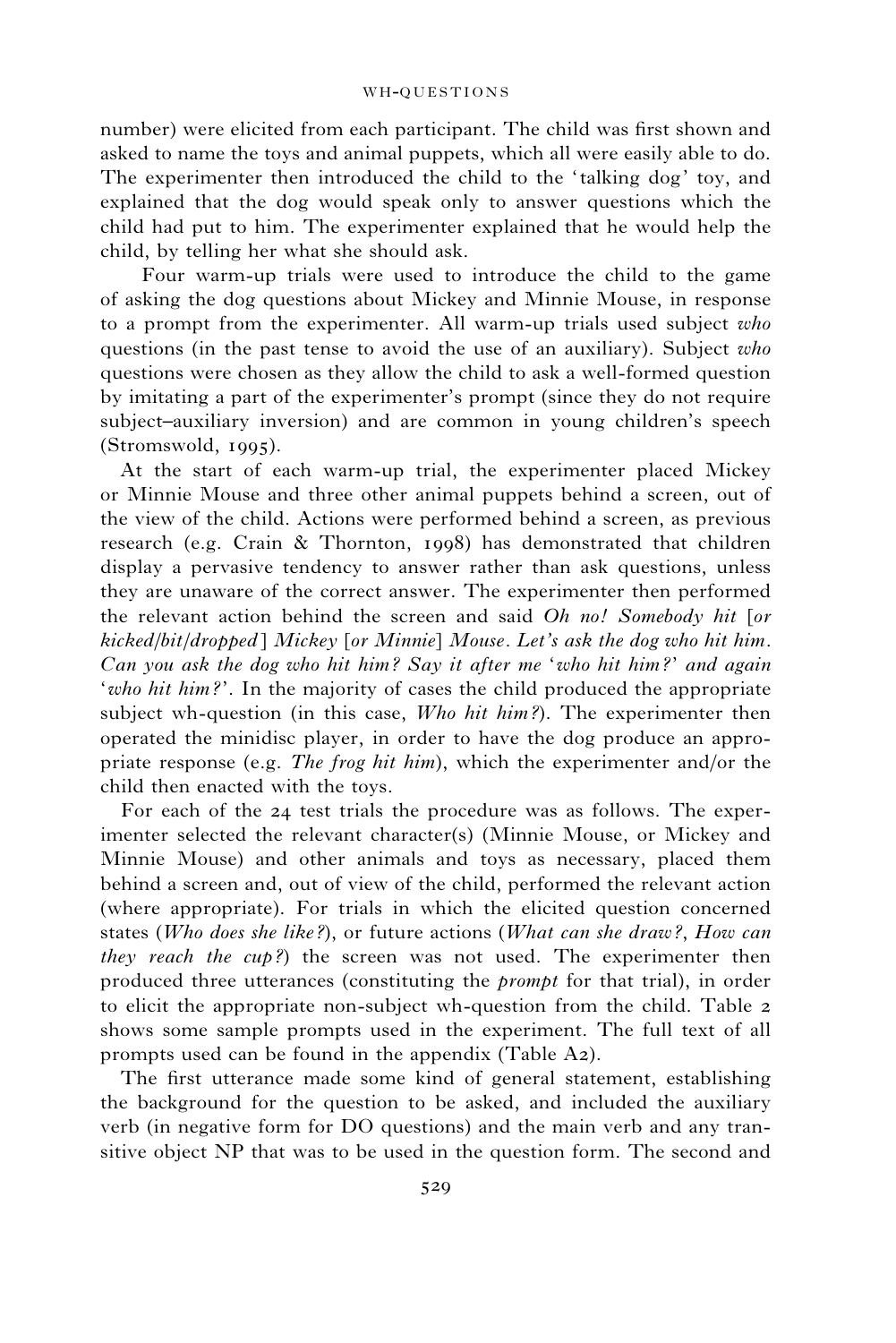| Wh-Word | <b>AUX</b><br>Type | AUX<br>Form<br>(N <sub>0</sub> ) | (1) Statement                                  | $(2)$ 'I wonder' clause                       | $(3)$ 'Ask the dog' clause                       | Child's response (and<br>dog's answer)                                      |
|---------|--------------------|----------------------------------|------------------------------------------------|-----------------------------------------------|--------------------------------------------------|-----------------------------------------------------------------------------|
| What    | BE                 | 3 <sub>sg</sub>                  | Minnie is drinking<br>something                | I wonder <b>what she is</b><br>drinking       | Ask the dog what she<br>is drinking              | What is she drinking?<br>(She is drinking tea)                              |
| Who     | BE                 | 3pl                              | Mickey and Minnie are<br>drinking something    | I wonder what they<br>are drinking            | Ask the dog what they<br>are drinking            | What are they drinking?<br>(They are drinking coke)                         |
| How     | DO.                | 3 <sub>sg</sub>                  | Minnie doesn't kick<br>the ball with her hands | I wonder <b>how she</b><br>does kick the ball | Ask the dog <b>how she</b><br>does kick the ball | How <i>does</i> she kick the<br>ball? (She kicks the ball<br>with her feet) |
| Why     | <b>CAN</b>         | 3 <sub>pl</sub>                  | Mickey and Minnie<br>can hear the frog         | I wonder why they<br>can hear the frog        | Ask the dog why they<br>can hear the frog        | Why can they hear the<br>frog? (The frog is singing<br>very loud)           |

TABLE 2. Sample experimenter prompts illustrating the use of the appropriate pronominal subject, wh-word and lexical auxiliary form in non-inverted order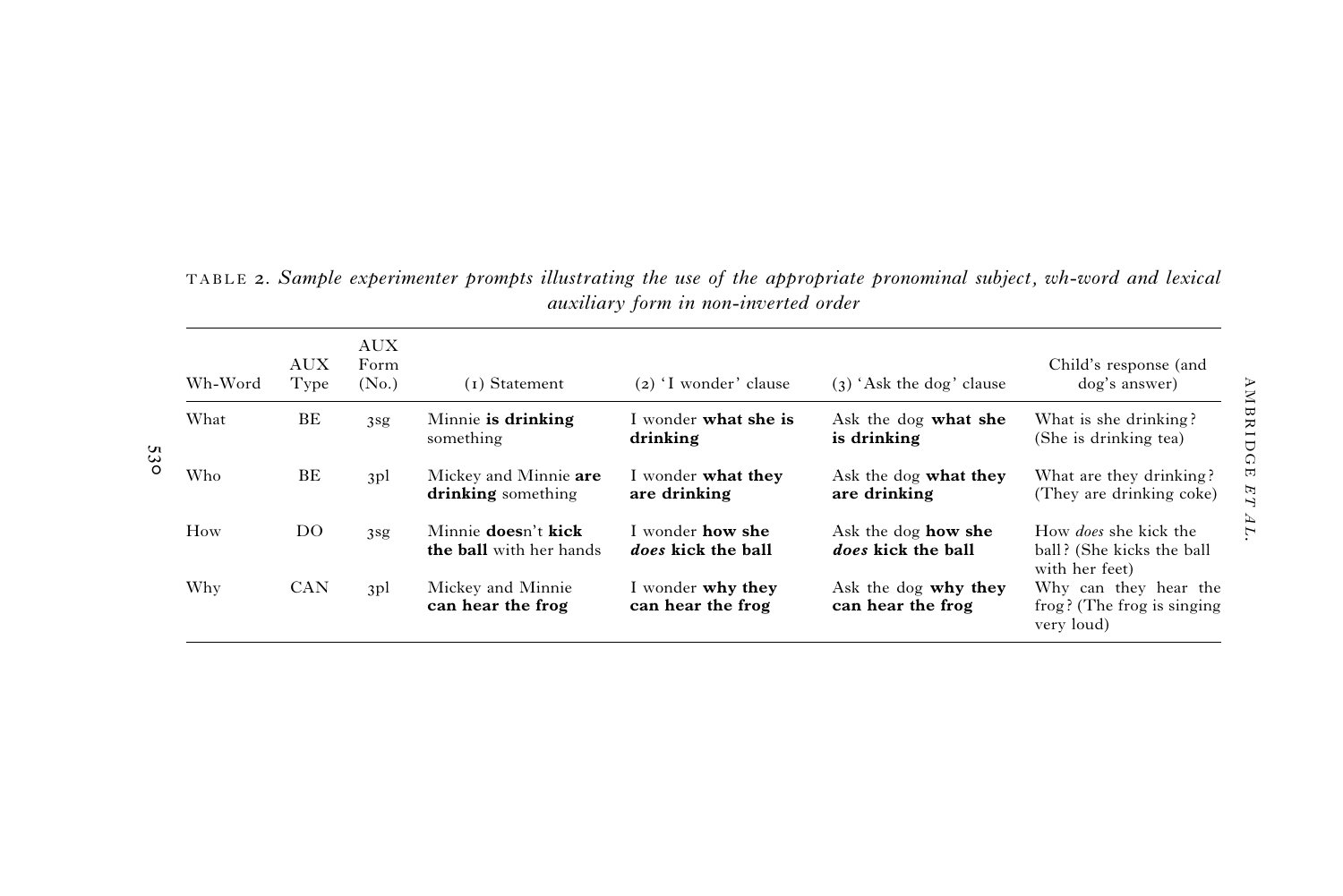third utterances contained the appropriate pronominal subject, wh-word and lexical form of the auxiliary in the main clause of the utterances I wonder  $\ldots$  and Ask the dog  $\ldots$  respectively. All auxiliaries were supplied in full, uncontracted form in both the experimenter's prompt and the dog's reply.

In order to provide a 'pure' test of movement-based theories, it was decided to supply the appropriate form of the auxiliary verb in each prompt. As noted above (see sentences 4–5) auxiliary DO is not normally supplied in basic canonical sentences. To ensure that provision of DO in the second and third utterances  $(I$  wonder who she does like. Ask the dog who she does like) was felicitous, a negated form was used in the first utterance (Minnie doesn't like the duck). This ensured that inclusion of  $does/do$  in subsequent sentences, as a contrast with  $doesn't/don't$ , was natural. Whilst this does represent something of a confound, it was felt that omitting DO in the prompt sentence, to provide a more natural utterance  $(I$  wonder who Minnie likes. Ask the dog who she likes) would result in a greater confound, since all other auxiliaries were supplied in the experimenter's prompt. Our design also allows us to determine whether children's documented problems with DO (Stromwold, 1990; Santelmann et al., 2002; Hattori, 2003) are caused by the need to insert the dummy auxiliary into the basic untransformed sentence. If so, then one might expect children to perform better when this auxiliary is supplied in the untransformed sentence, thus triggering any putative subject–auxiliary inversion rule.

All questions concerned transitive actions. This was to ensure parity between the argument wh-questions (what and who), which, by their nature require a direct object, and the adjunct wh-questions (how and why). All questions used the pronoun form she (3sg) or they (3pl). The decision to use only a female sentence subject (she, denoting Minnie Mouse) was taken for two reasons. Firstly, since female subjects are less frequent than male subjects (as revealed by an informal search of the CHILDES database), we felt that they would attract a greater number of inversion errors. Secondly, since the talking dog character was depicted as male (and had a male voice), the referent of the pronoun  $he$  would have been ambiguous between a male sentence subject (e.g. Mickey Mouse) and the dog character.

Thus, for each question, the child, on two occasions, heard the pronominal subject she, the appropriate wh-word, and the appropriate lexical form of the relevant auxiliary, but in NON-INVERTED order. In order to form an appropriate non-subject wh-question, the child merely had to reproduce a part of the experimenter's prompt, inverting the subject and the auxiliary (i.e. applying a hypothesized subject–auxiliary inversion rule to elements already present in the untransformed utterance).

When the child had attempted to produce an appropriate question, the experimenter then operated the minidisc player, in order to have the dog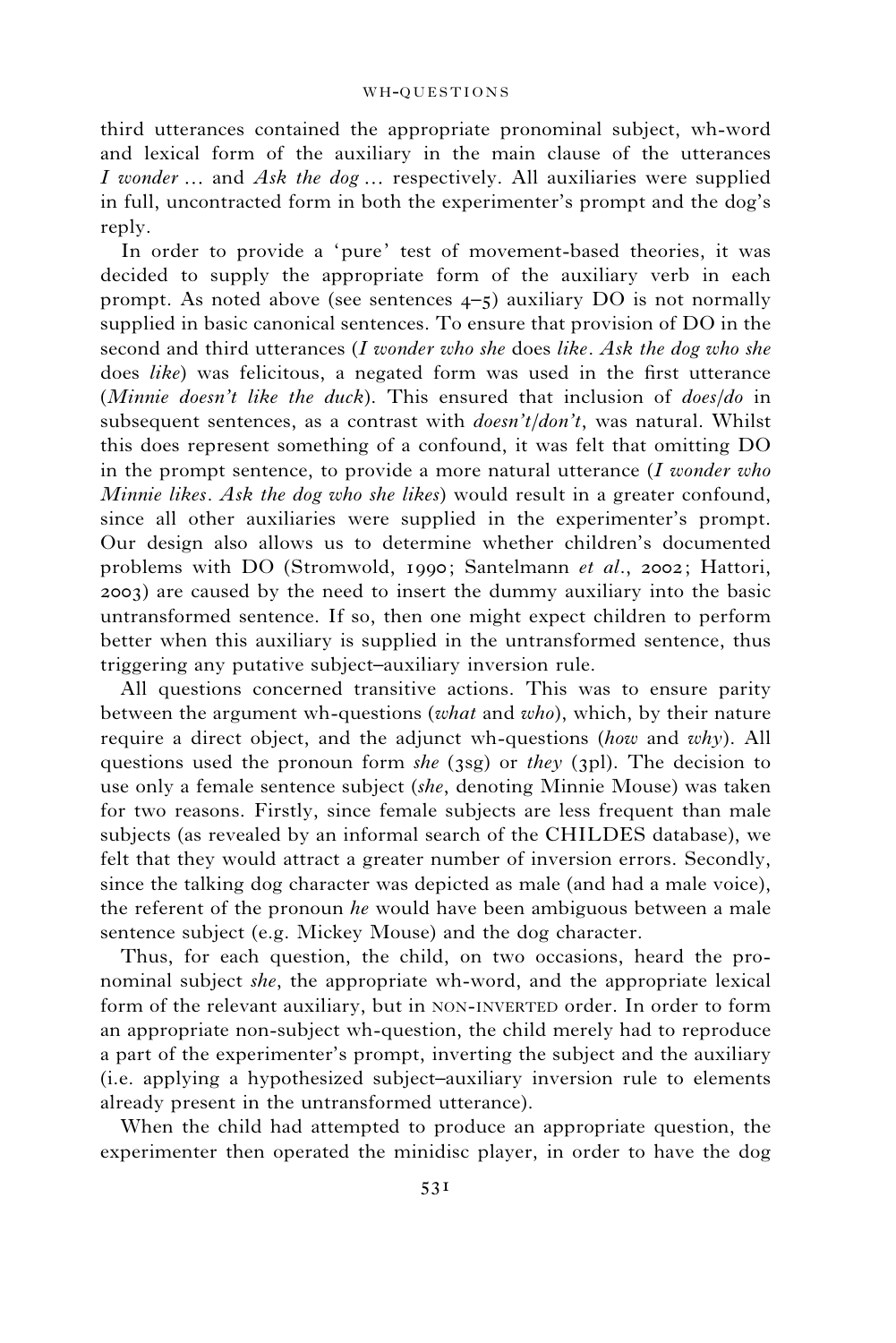produce an appropriate response, which was then enacted with the animal toys (where appropriate). If the child failed to produce a response, the experimenter reminded the child to Ask the dog but did not repeat any of the prompt. The 24 questions were evenly split into four blocks, each of which was presented on a different session on one of four consecutive days (with the four warm-up trials presented immediately before the first test session on Day 1). To control for order effects, four different versions of the test were constructed, with the 24 questions elicited in a different order for each.

## Scoring

Children's responses were transcribed and classified by the first author. A representative sample (approximately 10% of the data) was also transcribed and classified by an independent researcher, blind to the theories under investigation. Agreement between the two coders with respect to the response category assigned to each utterance was  $96\%$  (Kappa= $\sigma$ .93). In no case did one coder class a response scored as an inversion error by the other coder as a correct question, or vice versa. Each response was classified into one of five mutually exclusive response categories:

- CORRECT QUESTION A well-formed non-subject wh-question with no errors.
- ' NON-INVERSION ERROR A question in which the subject and auxiliary appear in non-inverted order (e.g. Who they do like?, What she is  $drinking$ ?) but with no other error. Raising errors (e.g. Who she likes?) were not observed in the present study (probably because the experimenter always supplied the relevant form of DO, e.g. Ask the dog who she does like).
- ' AUXILIARY-DOUBLING ERROR A question in which a child produces one correct auxiliary form, plus a second auxiliary form, whether correct or incorrect (e.g. What do they do like ?, What do they does like ?, Why is she can hear the frog?), but with no other error. No other types of double-marking errors (see Table 1) were observed in the present study (again, probably because the experimenter supplied the correct auxiliary and main verb forms in the prompt).
- ' OMITTED AUXILIARY A question in which the auxiliary verb is either absent or unclear, but with no other error.
- ' OTHER ERROR Any other error, including incorrect auxiliary forms (e.g. What do she like?), case marking errors (What does her want?), subject omission (*What does like?*), and responses in which the child asked a non-target question (e.g.  $Who$  does she like? instead of  $Why$ does she like the bear?). In fact, since the experimenter supplied the correct wh-word, auxiliary and subject pronoun forms in the prompt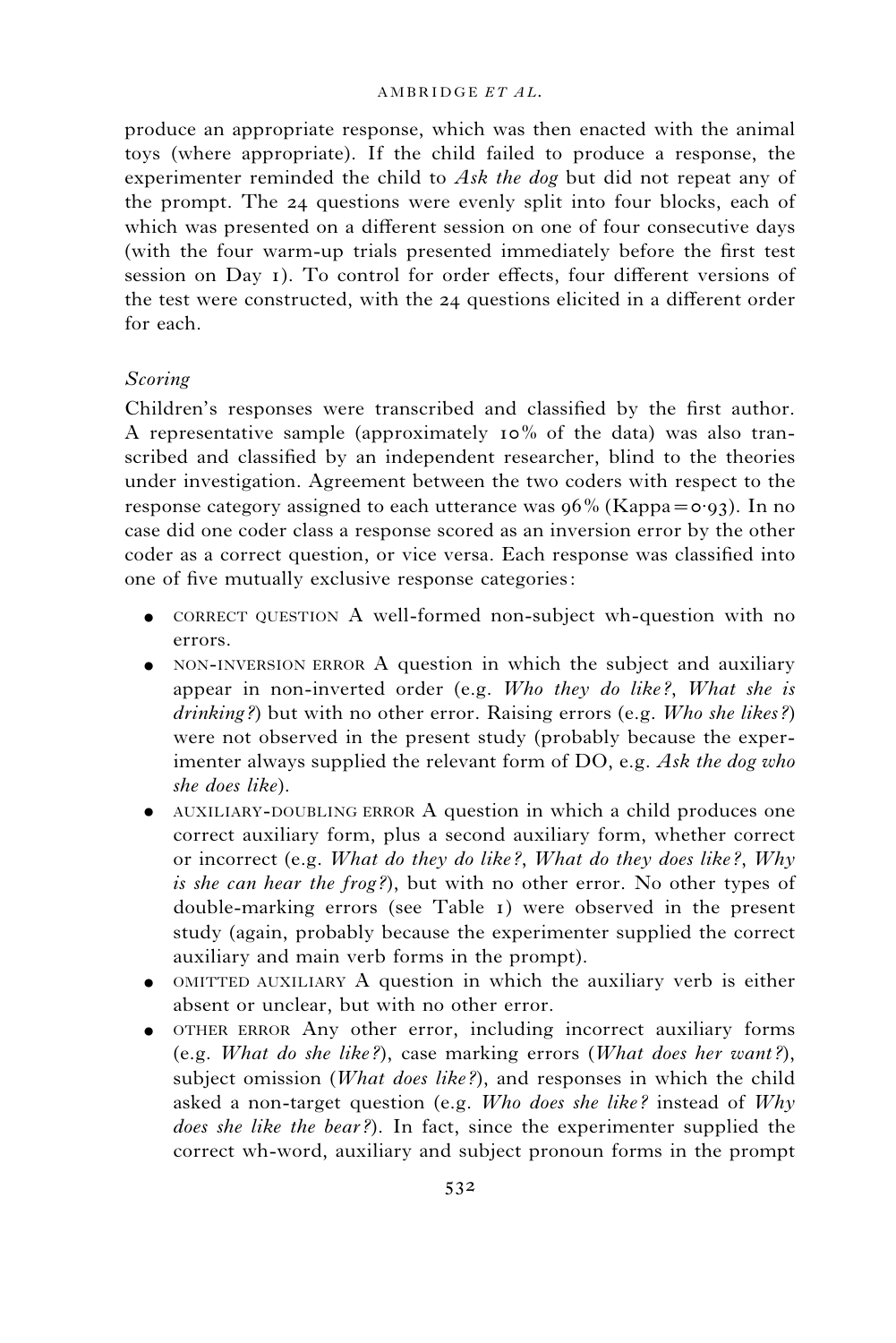sentence, such errors were extremely rare, and no questions scored as other exhibited non-inverted word order. Zero, unclear or irrelevant responses, or trials for which the child attempted to answer rather than ask a question were also scored as other and constituted a large majority of the  $5\%$  of utterances classified as *other*.

Substitutions of he for she and of full NPs for pronouns (e.g. Mickey and Minnie for they) were permitted, and occurred at rates of approximately  $0.5\%$  and  $6\%$  respectively. On only a handful of occasions did a child produce more than one response for a trial. On each occasion, the second utterance was clearly an attempted correction of the first, and only this second utterance was scored.

Responses involving auxiliary is were also scored as to the form of the auxiliary (full or contracted) used. The other auxiliaries either do not occur in contracted form, or have a contracted form deemed not be reliably distinguishable from the full form.

## RESULTS AND DISCUSSION

Table 3 shows, for each elicited question, the proportion that were scored as non-inversion errors ( $M=11\%$ ), correct questions (76%), errors of auxiliary doubling (6%) and omission (2%), and other errors ( $5\%$ ). Although all statistical analyses were conducted on raw data, for clarity we report only proportional data (the two are equivalent, since every child provided exactly one response for each question type, with no missing data).

As a preliminary analysis, the data were entered into a  $(4) \times (3) \times (2) \times (4)$ mixed ANOVA with wh-word, auxiliary, and number as within-subjects variables, presentation schedule as a between-subjects variable, and noninversion errors as the dependent variable (see the following paragraph). This revealed that the variable of presentation schedule was not associated with any main effects or interactions. Subsequent analyses were therefore conducted using  $(4) \times (4) \times (2)$  repeated measures ANOVAs. A significance level of  $p < \circ \circ \circ$ , was adopted throughout the study. Although this includes no adjustment for multiple comparisons, due to the extremely low power of our analyses (a result of having only a single response from each child in each cell) a lower  $p$  value would have been likely to have caused Type 2 errors. We also wanted to be maximally fair to theories that predict high error rates for particular wh-words or auxiliaries and not to dismiss as nonsignificant predicted effects that were observed, but weak (perhaps due to the low power of our analyses).

The primary set of analyses used non-inversion errors as the dependent measure, as the majority of accounts under investigation here were designed largely or exclusively to explain the patterning of these errors (and not, for example, auxiliary-doubling errors). For example, Rowland & Pine (2000)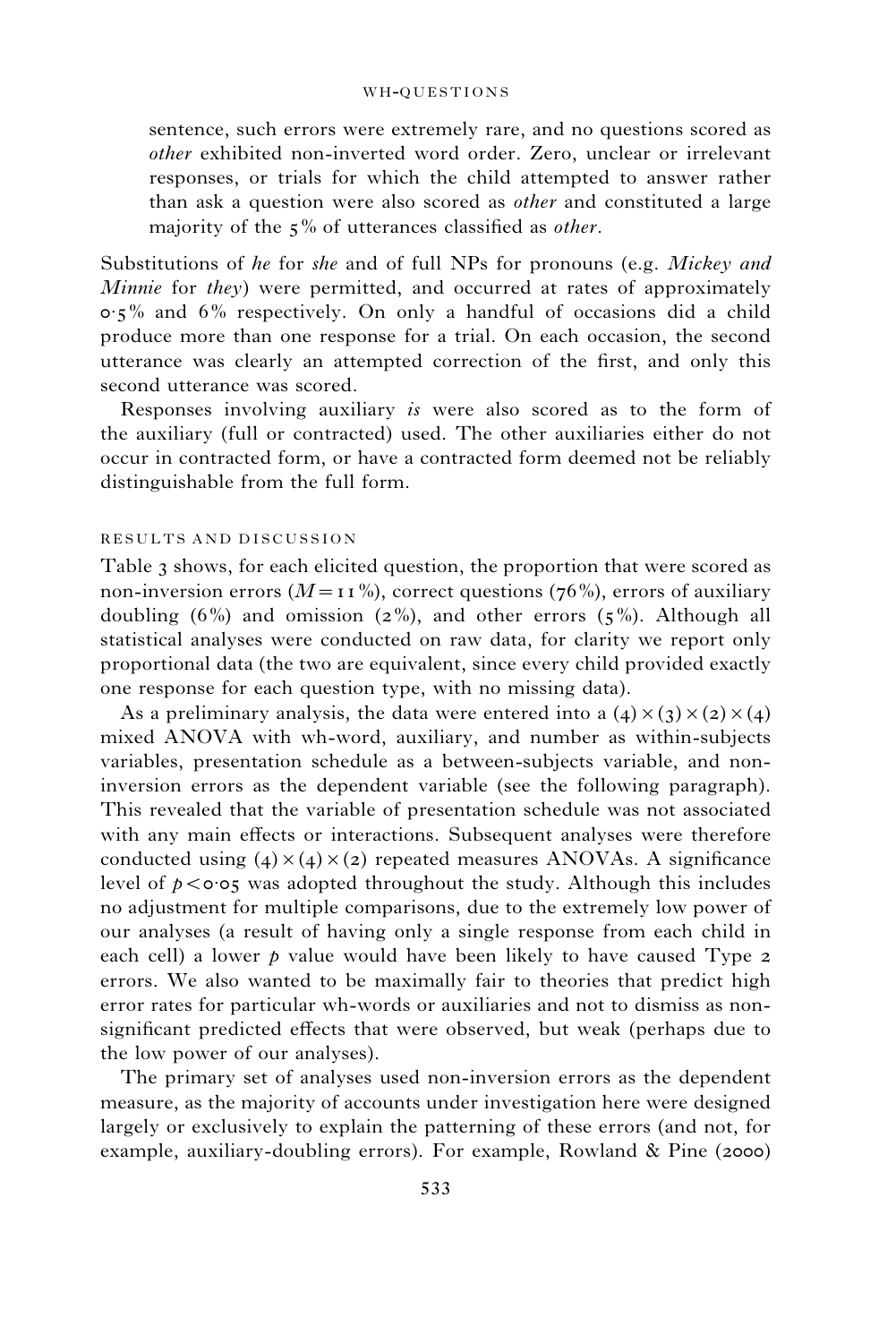|         |                |              |                               |            | Correct           |                  | Non-inversion            |                  | Auxiliary-doubling       |                  | Auxiliary omission |                  | Other error              |
|---------|----------------|--------------|-------------------------------|------------|-------------------|------------------|--------------------------|------------------|--------------------------|------------------|--------------------|------------------|--------------------------|
| Wh-     | AUX No.        |              | <b>Target Question</b>        | M          | S.D.              | $\boldsymbol{M}$ | S.D.                     | $\boldsymbol{M}$ | S.D.                     | $\boldsymbol{M}$ | S.D.               | $\boldsymbol{M}$ | S.D.                     |
| What BE |                | s            | What is she drinking?         |            | $0.82 \quad 0.39$ | $O \cdot I I$    | 0.31                     | O O O            | O O O                    | O O 4            | $O \cdot I$ Q      | O O 4            | $O \cdot I$              |
|         |                | pl           | What are they drinking?       |            | $0.71 \quad 0.46$ | O O 4            | $O \cdot I$ <sup>O</sup> | O O 4            | $O \cdot I Q$            | O O 4            | $O \cdot I$ Q      | 0.18             | 0.42                     |
|         | D <sub>O</sub> | s            | What does she want?           | 0.7I       | 0.46              | O O7             | 0.26                     | O.14             | $\circ$ 36               | 0.00             | 0.00               | 0.07             | 0.26                     |
|         |                | pl           | What do they want?            | 0.30       | 0.50              | 0.25             | 0.44                     | O.50             | 0.46                     | 0.00             | 0.00               | 0.07             | 0.26                     |
|         | <b>CAN</b>     | s            | What can she draw?            |            | 0.89031           | $O \cdot I I$    | 0.31                     | O.00             | O.00                     | 0.00             | 0.00               | 0.00             | 0.00                     |
|         |                | pl           | What can they draw?           |            | 0.890031          | O.11             | 0.31                     | O.00             | O.00                     | 0.00             | 0.00               | 0.00             | 0.00                     |
| Who     | BE             | s            | Who is she touching?          |            | $0.86$ 0.36       | O.14             | 0.36                     | 0.00             | O.00                     | 0.00             | 0.00               | 0.00             | 0.00                     |
|         |                | pl           | Who are they touching?        |            | $0.86$ 0.36       | O O 4            | O.IQ                     | 0.04             | O.10                     | O O 4            | O.10               | O O 4            | O.IQ                     |
|         | DO             | $\mathbf{s}$ | Who does she like?            |            | $0.64$ 0.49       | O I 4            | 0.36                     | O.14             | 0.36                     | 0.00             | 0.00               | 0.07             | o.26                     |
|         |                | pl           | Who do they like?             |            | 0.500051          | 0.36             | 0.49                     | 0.07             | o.26                     | O O 4            | $O \cdot I$ O      | O O 4            | $O \cdot I$ <sup>O</sup> |
|         | <b>CAN</b>     | s            | Who can she see?              | 0.89031    |                   | $O \cdot I I$    | O.3I                     | O O O            | O O O                    | O O O            | O O O              | O O O            | O O O                    |
|         |                | pl           | Who can they see?             |            | 0.89031           | $O \cdot I I$    | O.3I                     | O O O            | O O O                    | O O O            | O O O              | O O O            | O O O                    |
| How     | <b>BE</b>      | s            | How is she eating the cake?   |            | $0.70$ $0.42$     | $O \cdot I I$    | O.3I                     | O O 4            | $O \cdot I$ <sup>O</sup> | O O 4            | $O \cdot I$        | O O 4            | $O \cdot I$ <sup>O</sup> |
|         |                | pl           | How are they eating the cake? |            | $0.64$ 0.49       | $O \cdot I I$    | 0.31                     | O O O            | O O O                    | $O \cdot I$ 4    | 0.36               | $O \cdot I$ I    | O.3I                     |
|         | DO             | s            | How does she kick the ball?   | 0.7I       | $\circ$ 46        | $O \cdot I4$     | 0.36                     | $O \cdot I I$    | 0.3I                     | O O 4            | $O \cdot I O$      | 0.00             | O O O                    |
|         |                | pl           | How do they kick the ball?    | 0.75       | O.44              | O.I.I            | O.3I                     | 0.02             | 0.26                     | 0.00             | 0.00               | O O7             | o.26                     |
|         | <b>CAN</b>     | s            | How can she reach the cup?    |            | 0.89031           | O O 4            | O.IQ                     | 0.00             | 0.00                     | 0.00             | 0.00               | 0.07             | 0.26                     |
|         |                | pl           | How can they reach the cup?   |            | $0.86$ 0.36       | O.I.I            | 0.31                     | 0.00             | 0.00                     | 0.00             | 0.00               | O O 4            | O.10                     |
| Why     | BE             | s            | Why is she pushing the car?   |            | 0.0000000         | O O 4            | O.IQ                     | 0.00             | 0.00                     | 0.00             | 0.00               | 0.00             | 0.00                     |
|         |                | pl           | Why are they pushing the car? | $\circ 68$ | 0.48              | O O 4            | O.IQ                     | 0.00             | 0.00                     | O.14             | 0.36               | O.14             | 0.30                     |
|         | DO             | s            | Why does she like the bear?   | 0.75       | 0.44              | 0.07             | o.26                     | O.14             | 0.36                     | 0.00             | 0.00               | O O 4            | 0.10                     |
|         |                | pl           | Why do they like the bear?    | 0.57       | 0.50              | O.11             | 0.31                     | 0.21             | 0.42                     | O O 4            | O.10               | O O7             | o.26                     |
|         | <b>CAN</b>     | s            | Why can she hear the frog?    |            | $0.82 \quad 0.39$ | 0.07             | o.26                     | O O 4            | $O \cdot I$ 0            | O O O            | 0.00               | O O 7            | o.26                     |
|         |                | pl           | Why can they hear the frog?   |            | $0.86$ 0.36       | $O \cdot I I$    | 0.31                     | O O O            | O O O                    | O O O            | O O O              | O O 4            | $O \cdot I$ <sup>O</sup> |
|         |                |              | <b>TOTAL</b>                  | 0.76       |                   | $O \cdot I I$    |                          | $o \cdot o 6$    |                          | O O 2            |                    | 0.05             |                          |

TABLE 3. Proportion of correct and erroneous questions for each question elicited in the study

AMBRIDGE ET AL.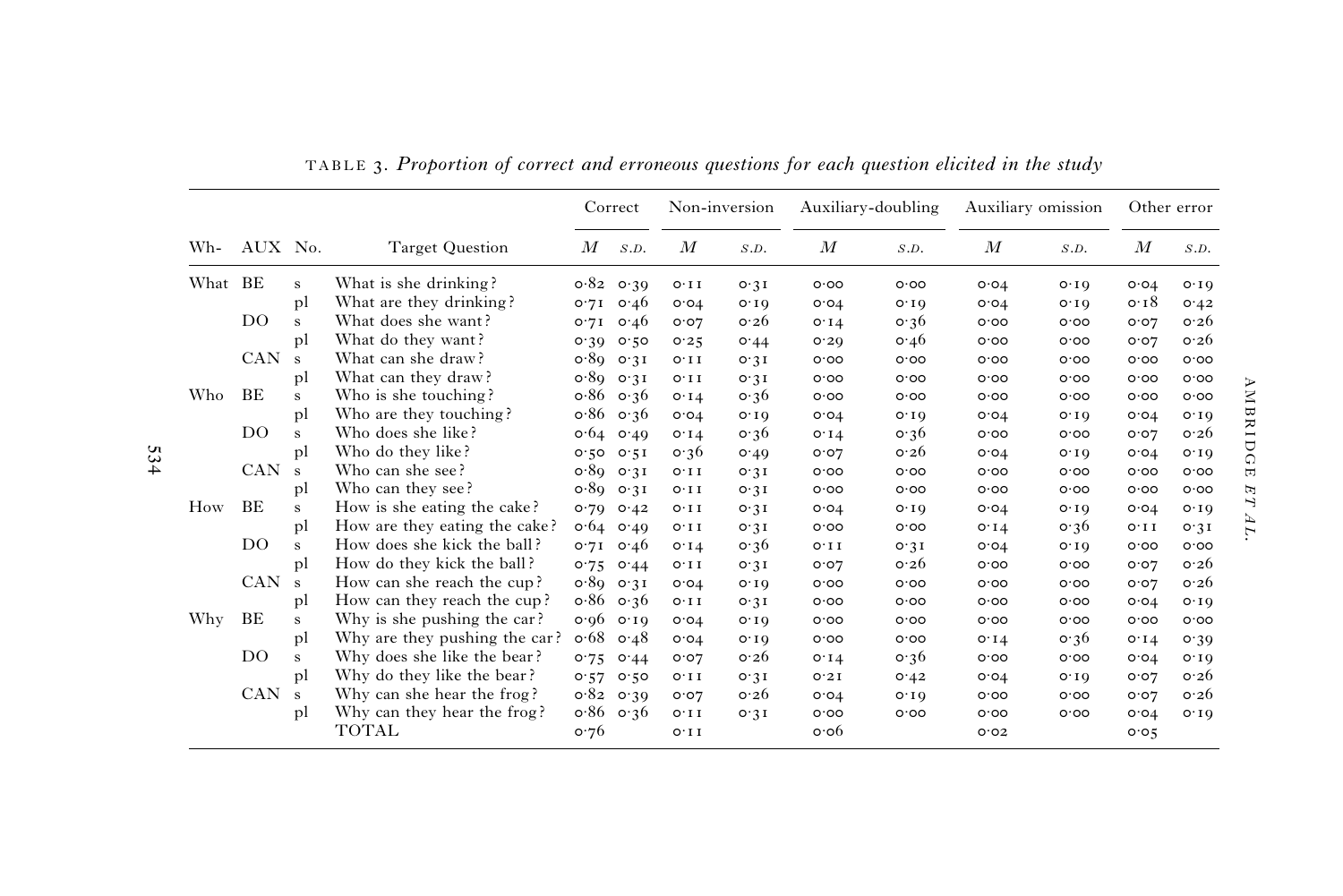argue that children will make non-inversion errors 'when the child has not learnt the particular wh-word+auxiliary marker around which to base the question she wishes to ask'  $(p. 165)$ . Clearly, then, it is appropriate to test this prediction only on non-inversion errors, and not auxiliary-doubling errors, which, in fact, constitute evidence that the child HAS learned the relevant 'wh-word+auxiliary marker'. Recall that no errors of inversion of other types (e.g. raising or tense-doubling errors) were observed in the present study.

It is important to recognize that, when evaluating the theories under consideration here, correct use is less valid as a dependent measure than non-inversion errors (and, for some theories, auxiliary-doubling errors). A correct-use measure 'lumps together' non-inversion errors with errors that provide no evidence one way or the other with respect to inversion (i.e. errors of auxiliary omission and unclassified errors), and with auxiliary-doubling errors which, despite their error status, constitute, from a constructivist standpoint, evidence of the child having acquired the relevant wh-word+auxiliary combination (and which have unclear status under accounts such as DeVilliers', 1991 and Santelmann *et al.*, 2002).

## Non-inversion errors

A (4) $\times$ (3) $\times$ (2) ANOVA conducted for non-inversion errors yielded no significant main effects, but did reveal significant interactions of auxiliary by number ( $F_{3,27} = 4.5$ o,  $p = 0.02$ , partial  $\eta^2 = 0.14$ ) and of wh-word by auxiliary by number  $(F_{6,81}=2.23, p=0.04,$  partial  $\eta^2=0.08$ ). These interactions are illustrated in Figures 1 and 2 respectively.

The finding of a null effect for wh-word does not support accounts under which non-inversion errors are argued to be more persistent for adjunct than argument wh-words (e.g. Stromswold, 1990; De Villiers, 1991) (or indeed any account under which such errors are argued to pattern simply by wh-word, e.g. Valian *et al.*, 1992). In fact, the non-significant ( $p = 0.09$ ) trend was in the opposite direction, with both how  $(M = 0.10, S.E. = 0.03)$ and why  $(M = \circ \circ \circ \circ$ ,  $S.E. = \circ \circ \circ \circ)$  showing lower rates of non-inversion than either what  $(M=0.11, S.E. = 0.04)$  or who  $(M=0.15, S.E. = 0.04)$ .

Similarly, the finding of a null effect for auxiliary does not support the idea that children have particular difficulty in forming questions with auxiliary DO (e.g. Stromswold, 1990; Santelmann et al., 2002<sup>4</sup>). In this case, though, there was a marginally significant  $(p=0.10)$  trend in the

<sup>[4]</sup> In support of a further prediction of these authors (see introduction), the withdrawn questions with copula BE did display a high rate of non-inversion error. However, this was carried entirely by performance on the pragmatically odd questions (see Footnote 3).  $Why + copula BE questions, the only type that are not pragmatically odd, in fact dis$ played a lower rate of non-inversion error than all but one  $(Whv +$ auxiliary BE) of the other question types elicited in the present study.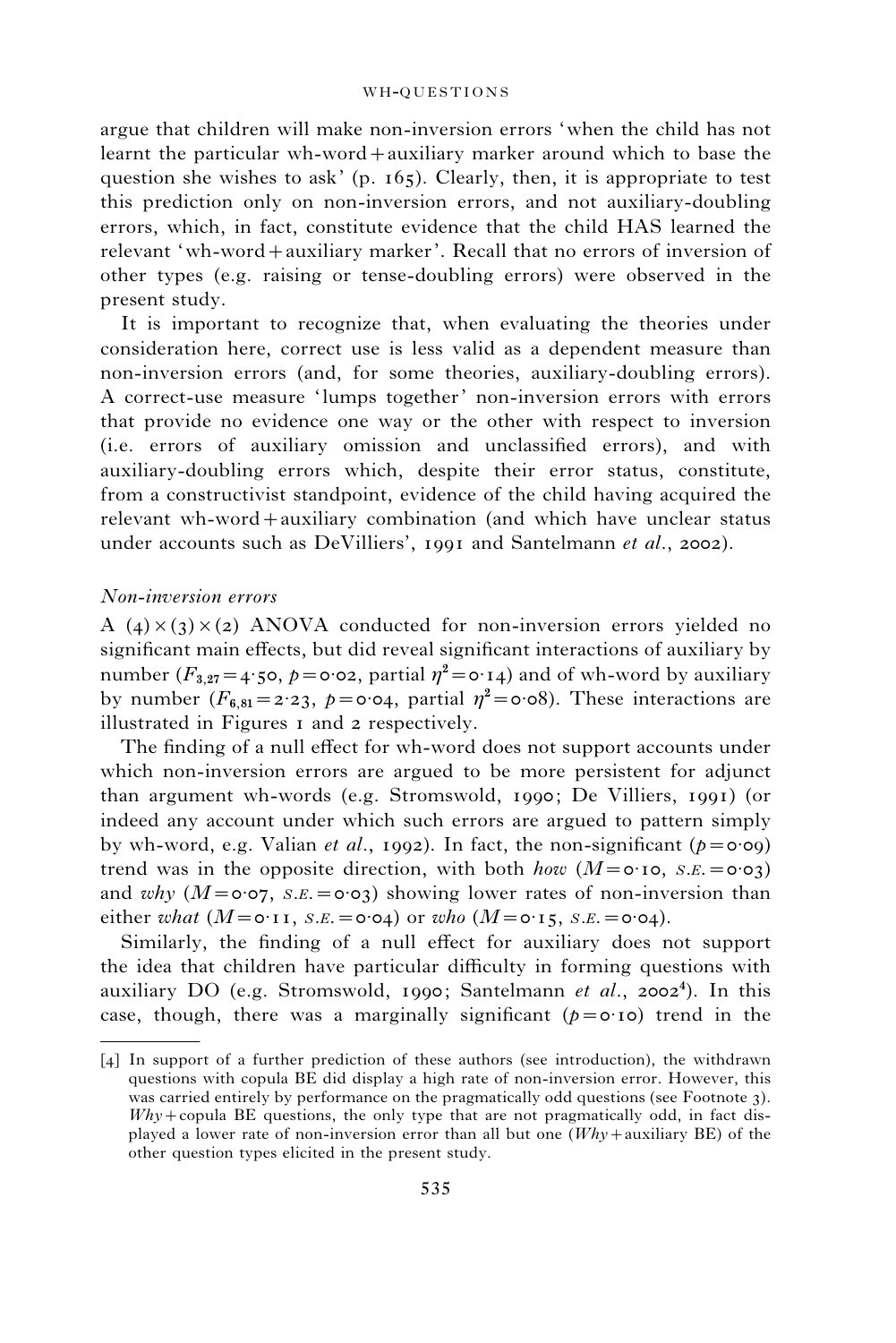

Fig. 1. Non-inversion errors by lexical auxiliary (auxiliary  $\times$  number) as a proportion of all responses for each lexical auxiliary (error bars represent standard error).



Fig. 2. Non-inversion errors by wh-word+lexical auxiliary combination (wh-word $\times$ auxiliary  $\times$  number) as a proportion of all responses for each wh+lexical auxiliary combination (error bars represent standard error).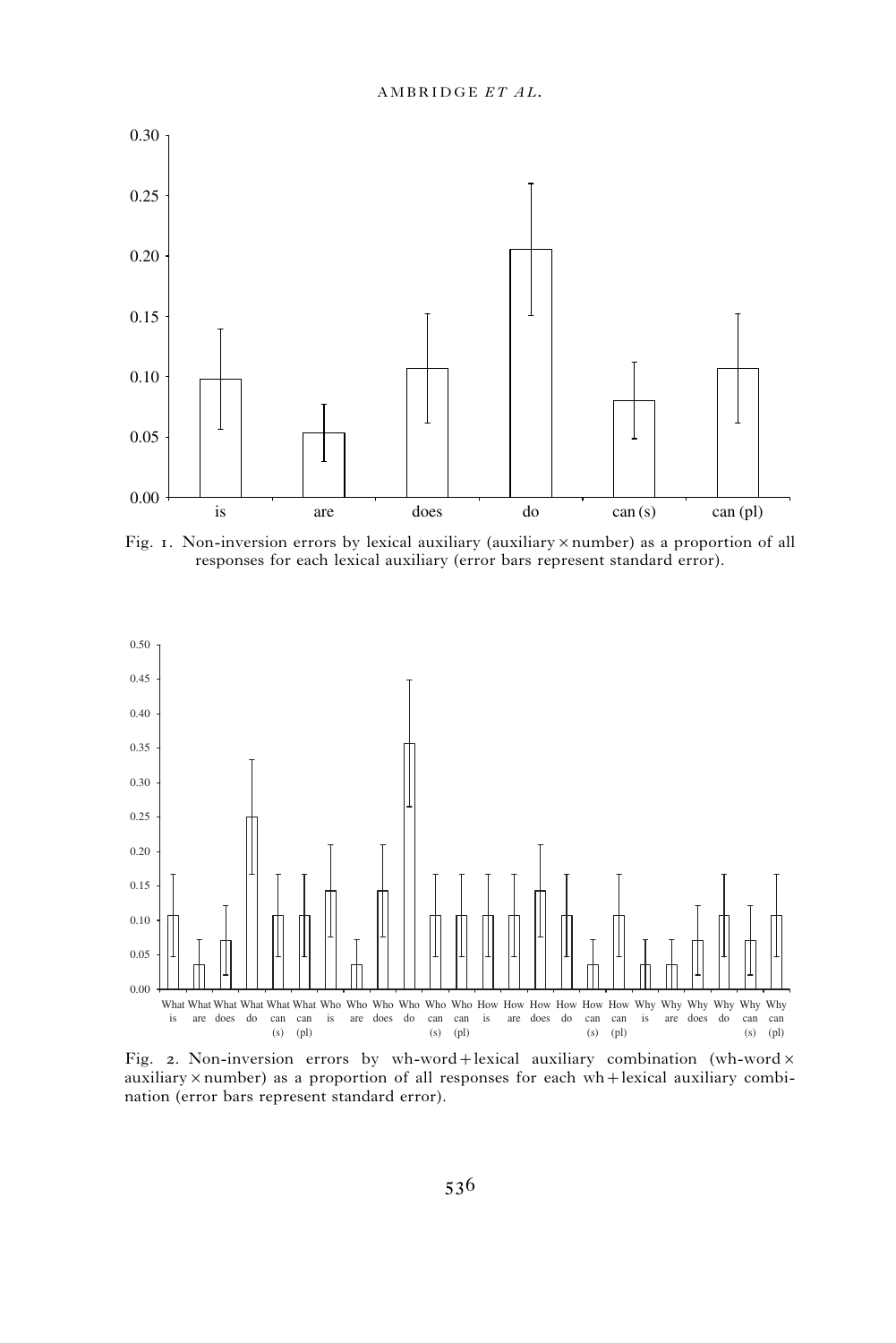predicted direction with DO ( $M = o \cdot 16$ ,  $S.E. = o \cdot 04$ ) showing a higher rate of non-inversion than either BE ( $M = \circ \circ 8$ ,  $s.E. = \circ \circ 3$ ) or CAN ( $M = \circ \circ 9$ ,  $S.E. = 0.03$ .

Whilst this might suggest that the present results provide some support for theories such as those proposed by Stromswold (1990) and Santelmann et al. (2002), within-number post hoc tests conducted to investigate the interaction of auxiliary by number (see Figure 1) revealed that the nonsignificant trend for children to produce more non-inversion errors for DO than BE or CAN was carried solely by children's performance on do (and not does) questions. That is, children produced significantly more noninversion errors for 3pl do  $(M = 0.21, S.E. = 0.06)$  than 3pl are  $(M = 0.05,$  $S.E. = 0.02$ ,  $p = 0.002$  or 3pl can  $(M = 0.11, S.E. = 0.05, p = 0.05)$ , whilst the error rates for *does*  $(M = 0.11, S.E. = 0.05)$ , is  $(M = 0.10, S.E. = 0.04)$  and 3sg can  $(M = \text{o} \cdot \text{o}8, s.E. = \text{o} \cdot \text{o}3)$  did not differ significantly. Thus the predicted effect for children to display difficulty with inversion for DO questions was observed only for 3pl and not 3sg questions. This finding cannot be attributed to some general difficulty which children might have in forming 3pl as opposed to 3sg questions as no main effect for number was observed (3sg  $M = 0.10$ , S.E.  $= 0.03$ ; plural  $M = 0.12$ , S.E.  $= 0.03$ ).

Under all the generativist accounts considered here (Stromswold, 1990; DeVilliers, 1991; Valian et al., 1992; Santelmann et al., 2002; Hattori, 2003), subject–auxiliary inversion is a movement rule that operates on auxiliary TYPES such as AUXILIARY DO and not on individual lexical auxiliary subtypes such as do and does.<sup>5</sup> Thus none of these accounts would predict that non-inversion rates should differ between singular and plural forms of the same lexical auxiliary. In fact, within-auxiliary post hoc tests conducted to further investigate the auxiliary by number interaction revealed a higher non-inversion rate for 3pl do  $(M = 0.20, S.E. = 0.06)$  than 3sg does ( $M = \text{o} \cdot \text{io}$ ,  $s.E. = \text{o} \cdot \text{o} \cdot \text{s}$ ;  $p = \text{o} \cdot \text{o} \cdot \text{s}$ ), though the comparisons between 3pl are  $(M = 0.05, S.E. = 0.02)$  and 3sg is  $(M = 0.10, S.E. = 0.04)$  and between 3pl can  $(M=0.11, S.E. = 0.05)$  and 3sg can  $(M=0.08, S.E. = 0.03)$  did not reach statistical significance.

The finding of a significantly higher non-inversion rate for 3pl do than 3sg *does* is incompatible with all the generativist accounts considered here. In fact, on the surely uncontroversial assumption that children aged  $3;6$ and above have acquired the highly frequent lexical forms do and does, this finding would seem to be incompatible with such accounts IN PRINCIPLE. Once the different lexical forms of an auxiliary have been acquired, there

<sup>[5]</sup> In fact, strictly speaking, it is a rule that acts on a variable ('AUX') which stands for the lexical category of AUXILIARY VERBS. However, we accept that there are good grounds for treating copula BE and auxiliary DO as, at best, idiosyncratic members of this class.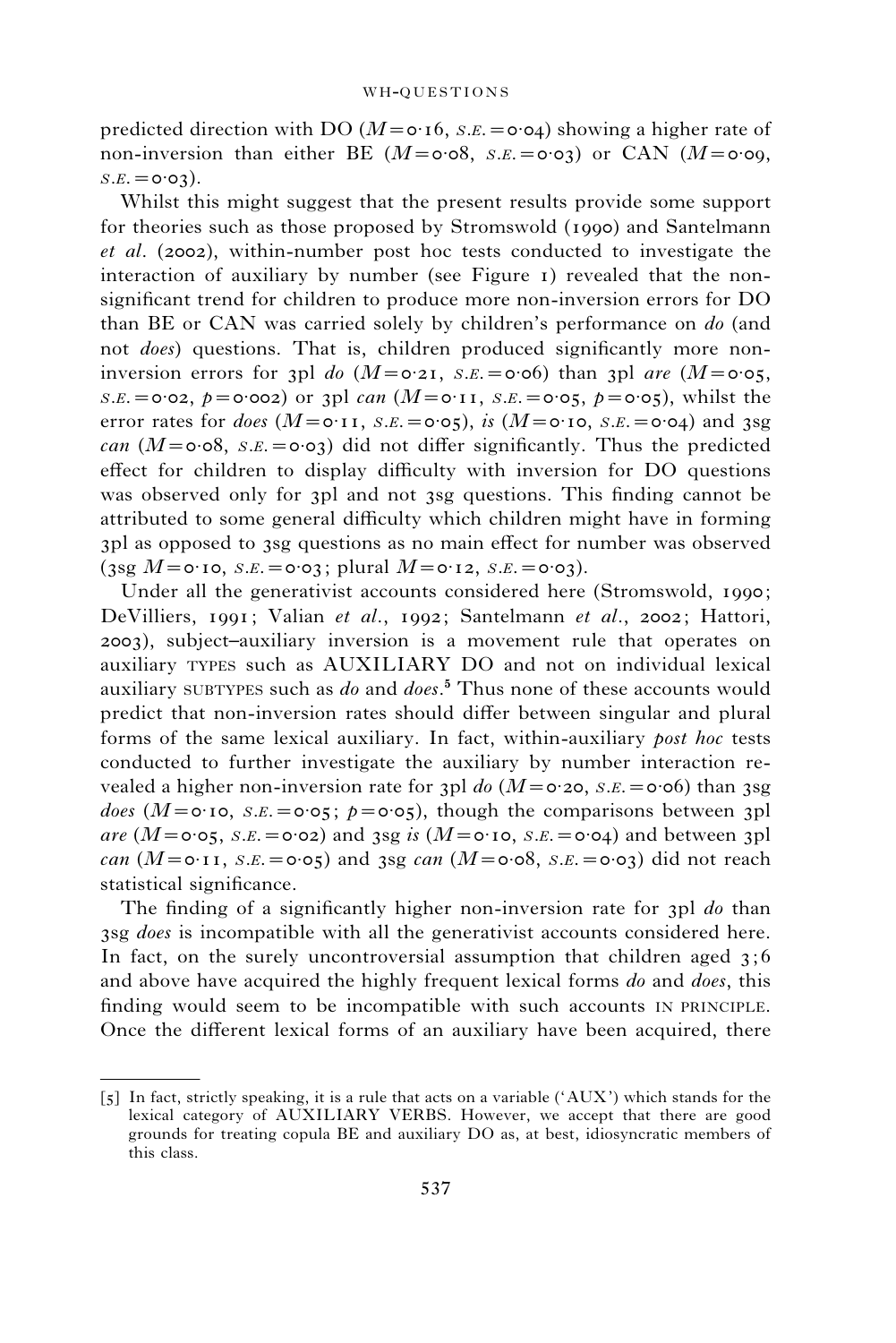is simply no mechanism which would allow for rates of commission error to differ for the different auxiliary subtypes (see Wilson, 2003, for similar arguments).

Rowland & Pine (2000) argue that rates of non-inversion error will pattern not by wh-word, auxiliary, or number alone, but by wh-word+ lexical auxiliary combination. This account therefore predicts a three way interaction of wh-operator by auxiliary by number in the absence of any main effects. This pattern was observed in the present study. As we will argue in the general discussion, this finding is potentially problematic for all the other theories under consideration, as none currently include a role for both the wh-operator and the lexical form of the auxiliary.

Further post hoc tests were conducted to explore the three way interaction of wh-word by auxiliary by number (see Figure 2). The most interesting comparisons for our purposes are the between-number (i.e. within wh-word+auxiliary type) comparisons. Of the 12 comparisons, only two reached statistical significance. More non-inversion errors were observed for what do  $(M=\text{o.25}, S.E.=\text{o.08})$  than what does  $(M=\text{o.07}, S.E.=\text{o.05})$ , and for who do  $(M = \circ 35, S.E. = \circ 0.09)$  than who does  $(M = \circ 14, S.E. = \circ 0.07)$ , demonstrating that the observed effect of a higher non-inversion rate for do than does was carried entirely by these particular combinations (for who does/do and how does/do, the means are in the opposite direction).

Specific between-auxiliary (i.e. within wh-word+number) and betweenwh-word (i.e. within auxiliary+number) comparisions are not directly relevant to our purposes here and so are not described in detail (the five significant comparisons observed all demonstrated that the two combinations that showed the highest rate of non-inversion error, what do and who do, showed significantly higher rates of this error than questions in which do was used with certain other wh-words, and what and who were used with certain other auxiliaries.) The point to note is simply that these interactions demonstrate that rates of non-inversion error were significantly different for different wh-word+auxiliary combinations, and did not pattern in any systematic way by wh-word, auxiliary or number alone. We did not conduct tests to compare error rates for each individual wh-word+auxiliary combination with every other as this would have required 276 separate tests  $(23+22+21 \cdots +1)$ . However, the comparisons that would have reached statistical significance in such a test can be determined with considerable accuracy by visual inspection of Figure 2 (paying particular attention to the error bars representing standard error).

## Auxiliary-doubling errors

A (4) $\times$ (3) $\times$ (2) ANOVA conducted for auxiliary-doubling errors found a significant main effect of auxiliary  $(F_{2,27} = 12.64, p < \circ \circ \circ \circ \circ$ , partial  $\eta^2 = \circ \circ \circ \circ$ ),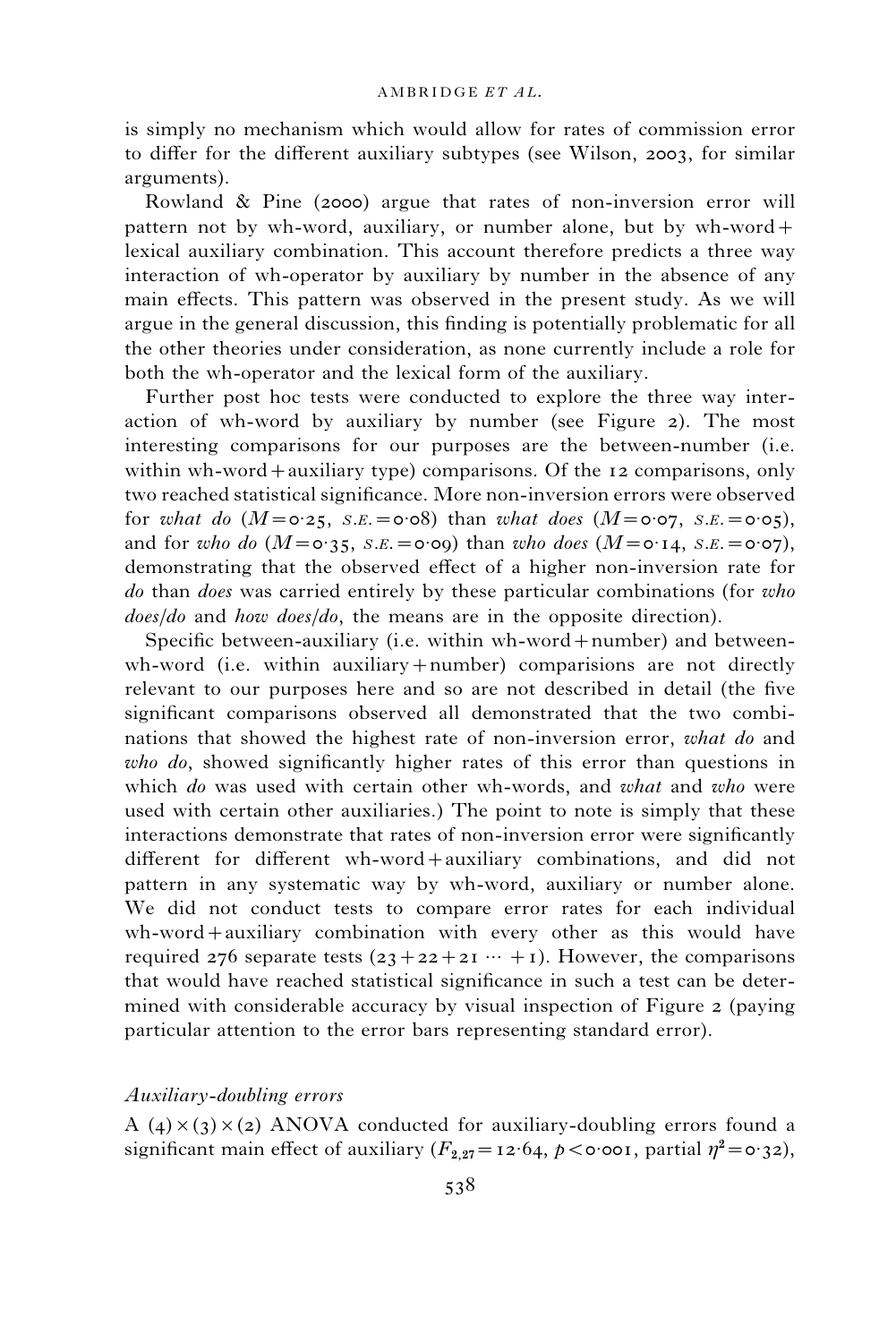

Fig. 3. Auxiliary-doubling errors by auxiliary as a proportion of all responses for each auxiliary (error bars represent standard error).

illustrated in Figure 3, but no other main effects or interactions. Significantly more auxiliary-doubling errors were observed for DO  $(M=0.15, S.E. = 0.04)$  than BE  $(M=0.01, S.E. = 0.01)$  or CAN  $(M=0.004,$  $S.E. = 0.004$ . Since these latter two figures correspond to three utterances and a single utterance respectively, it is fair to say that auxiliary-doubling errors were observed in meaningful numbers for DO only. This finding is consistent with the idea that children will have particular difficulty in forming questions with auxiliary DO, due to the language specific nature of this item (Stromswold, 1990; Santelmann et al., 2002; Hattori, 2003).

### GENERAL DISCUSSION

In the present study, non-subject wh-questions using each of four wh-words (what, who, how and why) and three auxiliaries (BE, DO and CAN), each in both 3sg and 3pl form  $(is/are, does/do,$  and  $can/can)$ , were elicited from 28 children aged between 3;6 and 4; 6. Non-inversion errors (e.g. Who she is hitting?) were found to pattern by lexical auxiliary subtype (auxiliary+number combination) and wh-word+lexical auxiliary subtype (wh-word+auxiliary+number combination) but not by wh-word, auxiliary or number alone. Most errors were observed for the combinations  $who + do$ , what +do, how +does, who +does and who + is with fewest errors for what +are, who+are, how+can, why+is and why+are (displaying a nonsignificant trend for DO to show the most non-inversion, and BE the least). Auxiliary-doubling errors (e.g. What does she does like?), generally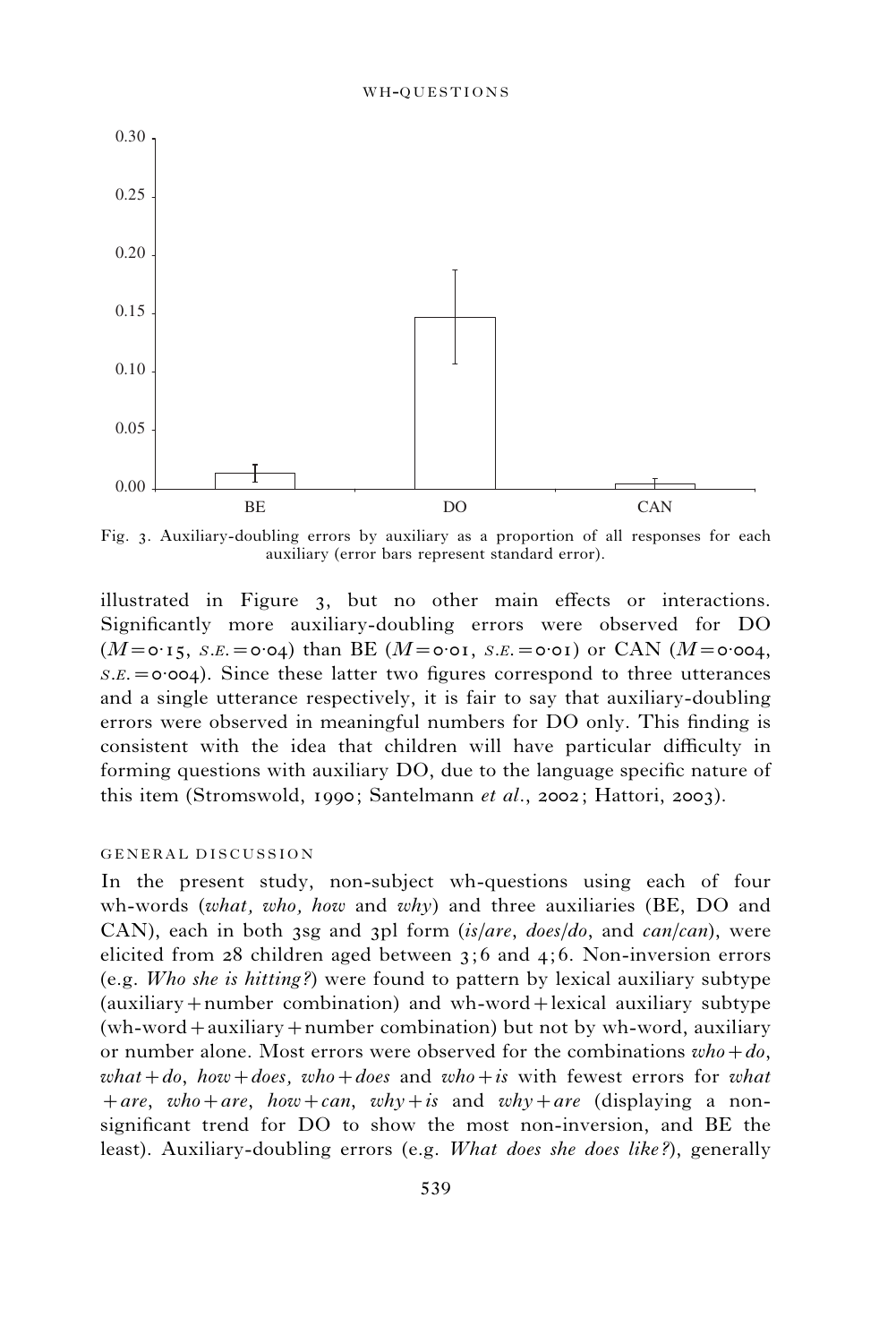unattested for positive questions, were observed at a rate of 6%, almost exclusively reflecting performance on questions with auxiliary DO.

Thus it is clear that theories that attempt to explain the patterning of non-inversion errors with reference to the identity of the wh-word alone (e.g. DeVilliers, 1991; Valian *et al.*, 1992) cannot explain the current findings. Accounts based on the identity of the auxiliary (e.g. Stromswold, 1990; Santelmann et al., 2002; Hattori, 2003) fare somewhat better. Although no main effect of auxiliary was observed for non-inversion errors, there was a nonsignificant trend for DO to display higher rates of noninversion than BE or CAN (though this was carried by poor performance on the 3pl form do), and this effect reached statistical significance for auxiliary-doubling errors.

The finding that non-inversion errors patterned according to lexical auxiliary subtype, as evidenced by the interaction of auxiliary by number, is problematic for all the generativist accounts considered here. All generativist accounts of language acquisition (not just those under investigation here) view language as a formal system of rules that operate on CATEGORICAL VARIABLES (e.g. VERB, NOUN, AUX, SUBJECT) as opposed to individual lexical items. In an important sense, this is the whole point of the generativist approach, and lends its theories their characteristic elegance and parsimony. This means that generativist theories CAN build in a role for lexical content but only to the extent that different lexical items have different formal properties. For example, whilst DO and BE are both AUXs, they differ formally in that BE but not DO is present in the untransformed sentence. Thus it is legitimate to predict different patterns of non-inversion and double-marking errors with these verbs (Stromswold, 1990; Santelmann *et al.*, 2002; Hattori, 2003). It would not be legitimate, though, for generativist theories to posit a difference between different forms of the same auxiliary verb (e.g. does/do) as these are formally identical (both represent the verb DO with appropriate TNS and AGRs marking as assigned or checked by the relevant functional projections). Yet this pattern is found in the present data (and Rowland *et al.*, 2005, report different error rates for the *is* and *are* subtypes of auxiliary BE). It cannot be argued that children had not acquired the plural form do as the experimenter supplied the appropriate lexical auxiliary form three times before each question was produced and indeed, for questions exhibiting non-inversion or doublemarking errors, children always used the appropriate auxiliary subtype in their own productions. Although it would be possible to argue that children were using this form imitatively, without a true understanding of its function, it would seem unlikely that children aged 3;6 and above would not have acquired so frequent a lexeme as do. It is difficult to see then how it would be possible, in principle, for a generativist, movement-based model to account for the pattern of data observed.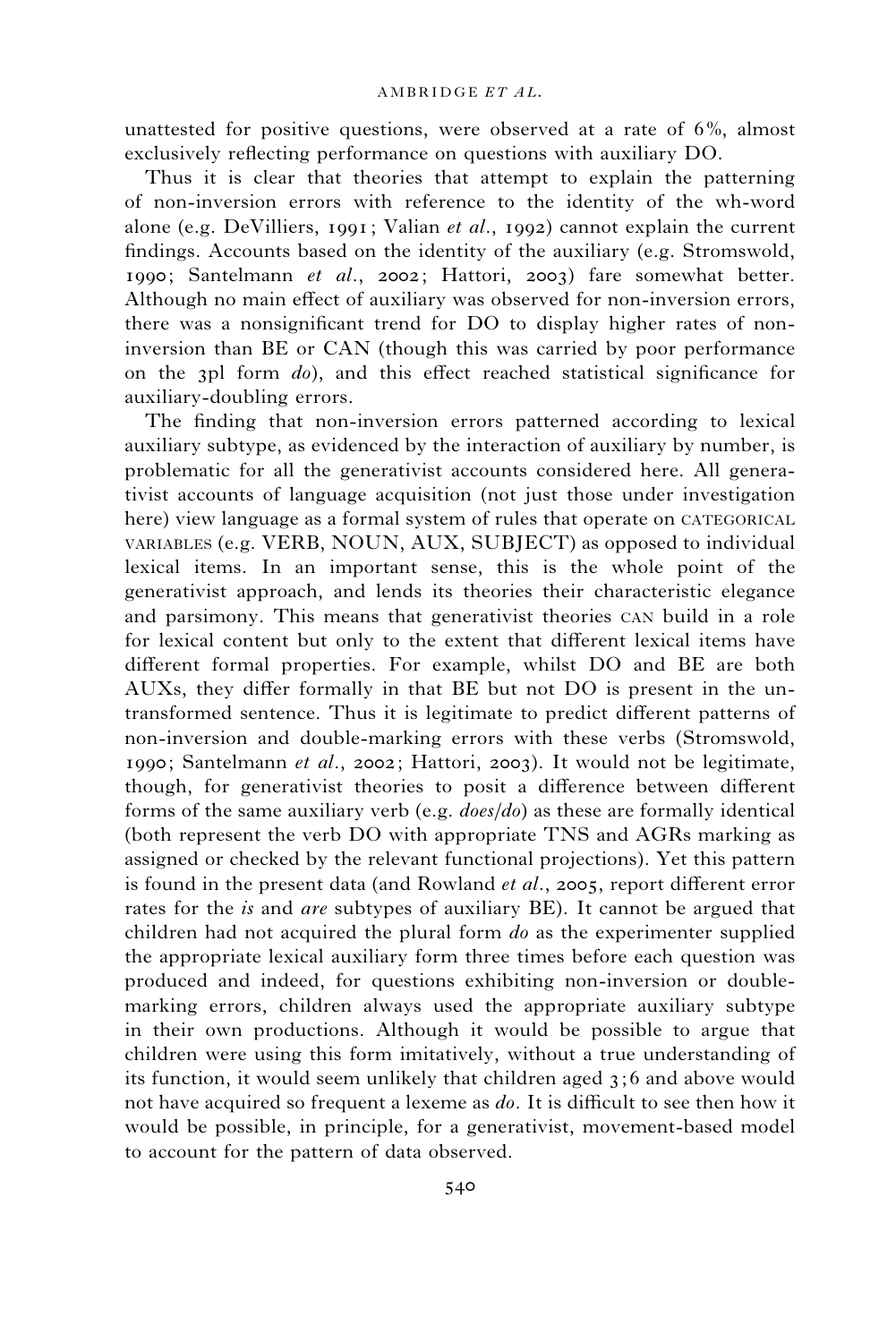Turning then to constructivist approaches, there are two theories that could potentially explain the current findings; the lexical learning account of Rowland & Pine (2000), and an alternative functionalist account presented by Van Valin (2002), grounded in the theoretical framework of Role and Reference Grammar (Van Valin & LaPolla, 1997). Under this analysis, when children produce correctly formed non-subject questions, they do so on the basis of their knowledge that in interrogative utterances, the element that is marked for tense (i.e. the auxiliary verb) appears CORE-INITIALLY (i.e. in pre-subject position). Thus children are argued initially to make non-inversion errors for auxiliaries that do not enter into clear tense opposition pairings (e.g. *can, may, might*) but not for those that are clearly tensed (e.g. 'is/are vs was/were). According to Van Valin (2002: 167), this predicts that is, are  $\dots$  do [and] does should occur  $\dots$  in inverted questions, while  $can \dots$  should occur non-inverted, during the initial phase of the development of inversion'.

The findings of the present study do not provide for a test of this specific prediction, as children aged 3;6 and above can hardly be considered to be in the 'initial phase of the development of inversion', and, under Van Valin's (2002) analysis, may well have begun to analyse can as being tensed. The finding of a non-inversion rate of  $21\%$  for 3pl do, however, is potentially problematic for Van Valin's (2002) account. One possibility is that children have failed to analyse 3pl do as bearing tense as (unlike the 3sg form does, which shows a significantly lower non-inversion rate) it is homophonous with the non-finite form. If this were the case, however, it is difficult to see why the non-inversion rate for CAN would not also be high given that this item is also not clearly tense-marked. If, on the other hand, children analyse both 3pl do and CAN as tensed, then Van Valin's (2002) account has no way to explain the high non-inversion rate for the former item. The only way in which one could explain the current pattern of findings within Van Valin's (2002) framework would be to argue that children have begun to analyse CAN but not 3pl  $do$  as tensed. It is not easy to see why children should begin to analyse CAN as tensed before 3pl do, and, indeed, Van Valin (2002: 167) predicts precisely the opposite.

One way in which Van Valin's (2002) theory could be adapted to take account of the current findings would be to build in a significant role for lexical learning. Unlike generativist theories which, we have argued, rule out a role for the lexical subtype of a particular auxiliary in principle, there is no reason why a role and reference grammar account could not include a substantial lexical learning component. In practice, though, given the finding of a wh-word+lexical auxiliary interaction, in the absence of any main effects, it would seem that the only way to do this would be to include a role for the learning of wh-word+lexical auxiliary combinations. Whilst a role and reference grammar account could, of course, include such a component,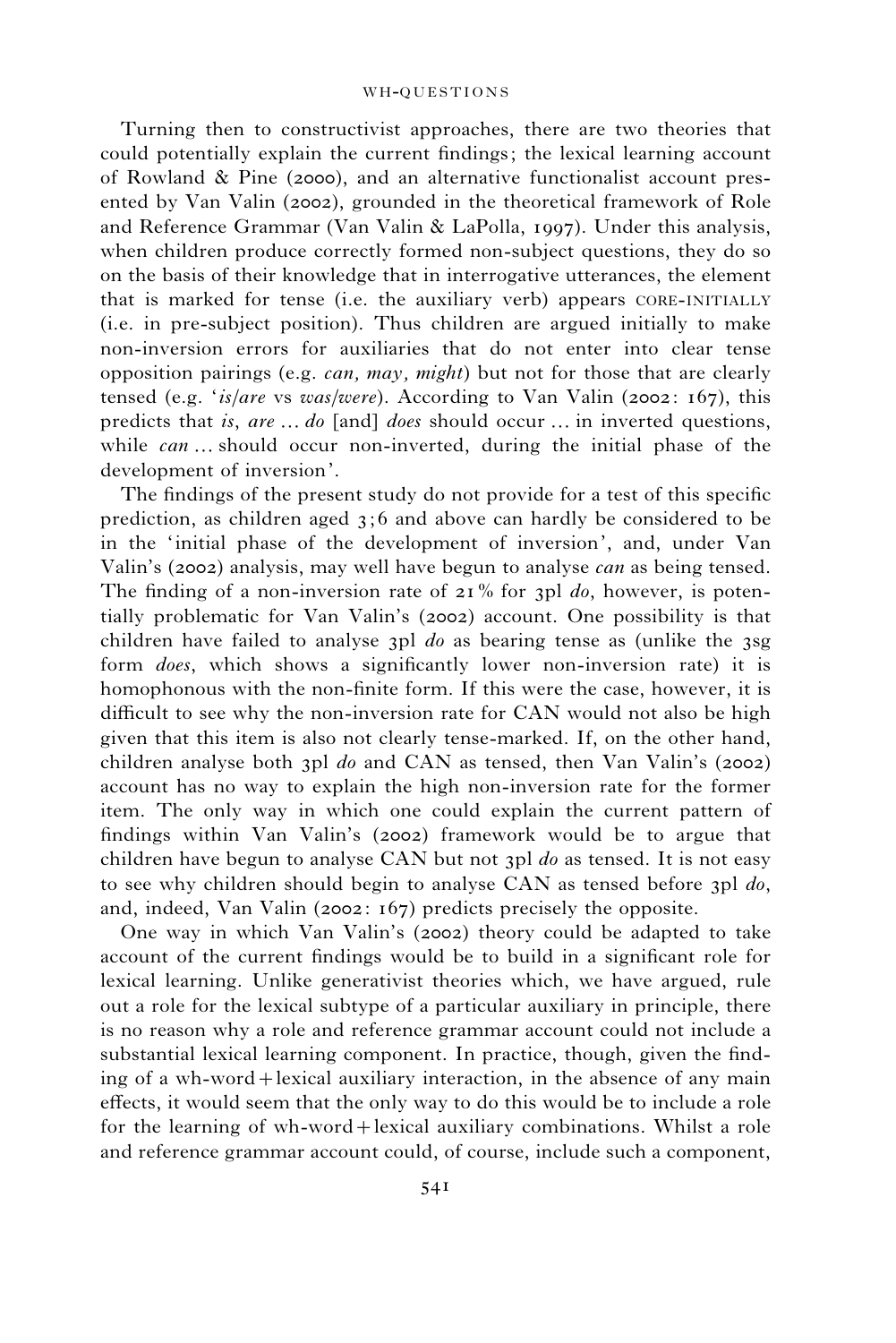it is difficult to see how the predictions of such an account would differ from those of lexical learning account such as Rowland & Pine (2000), which does not require children to learn principles of illocutionary force marking such as 'in interrogative utterances, tense appears core-initially' (Van Valin, 2002: 165).

A potential objection to the explanations offered above for our findings of a null effect for wh-word and auxiliary is that some theories that seek to explain non-inversion errors in terms of the identity of the wh-word (e.g. Stromswold, 1990; DeVilliers, 1991; Valian *et al.*, 1992) or auxiliary (e.g. Van Valin, 2002) are concerned with the developmental order in which different wh-words or auxiliaries display inversion, and not with rates of non-inversion when children have begun to invert for some of their questions. Whilst it is not possible to address this objection directly without longitudinal experimental data, the findings of the present study do not sit comfortably with the claim that (obligatory) inversion appears later for why and how than what and who (DeVilliers, 1991), or that 'is, are  $\dots$  do [and] does should occur ... in inverted questions, while  $can \dots$  should occur non-inverted, during the initial phase of the development of inversion' (Van Valin, 2002: 167). If this were indeed the case, then one would have to argue that the present null findings for wh-word and auxiliary were caused by a ceiling effect, with children performing well on all questions. In fact, an overall error rate of  $24\%$  was observed, with over two thirds of these errors constituting non-inversion or auxiliary-doubling errors. Despite these relatively high error rates, there was no trend for the mean number of inversion errors to be higher for why and how than what and who, or for CAN than DO, which would surely have been the case if even a minority of children were displaying delayed inversion with adjunct wh-words, or apparently un-tensed auxiliaries, with the remainder at ceiling. The finding of an interaction of wh-word, auxiliary and number for non-inversion errors, despite the relatively low power of our analysis, demonstrates that at least a good number of children were not at ceiling. In fact, only two of the 28 children studied displayed perfect performance across the study. In conclusion then, whilst it is always difficult to draw conclusions from null findings, it seems that the finding that non-inversion errors did not pattern by wh-word or auxiliary alone is potentially theoretically interesting and, at the very least, is not solely attributable to ceiling effects.

In contrast to theories based solely on the identity of the wh-word or auxiliary, the lexical-learning theory of Rowland & Pine (2000), under which it is argued that children acquire wh-word + lexical auxiliary combinations from their input, effectively predicts the wh-word by auxiliary by number interaction observed for non-inversion errors in the present study. In one respect, though, the data are somewhat problematic for Rowland  $\&$ Pine's (2000) theory. As predicted by generativist accounts such as those of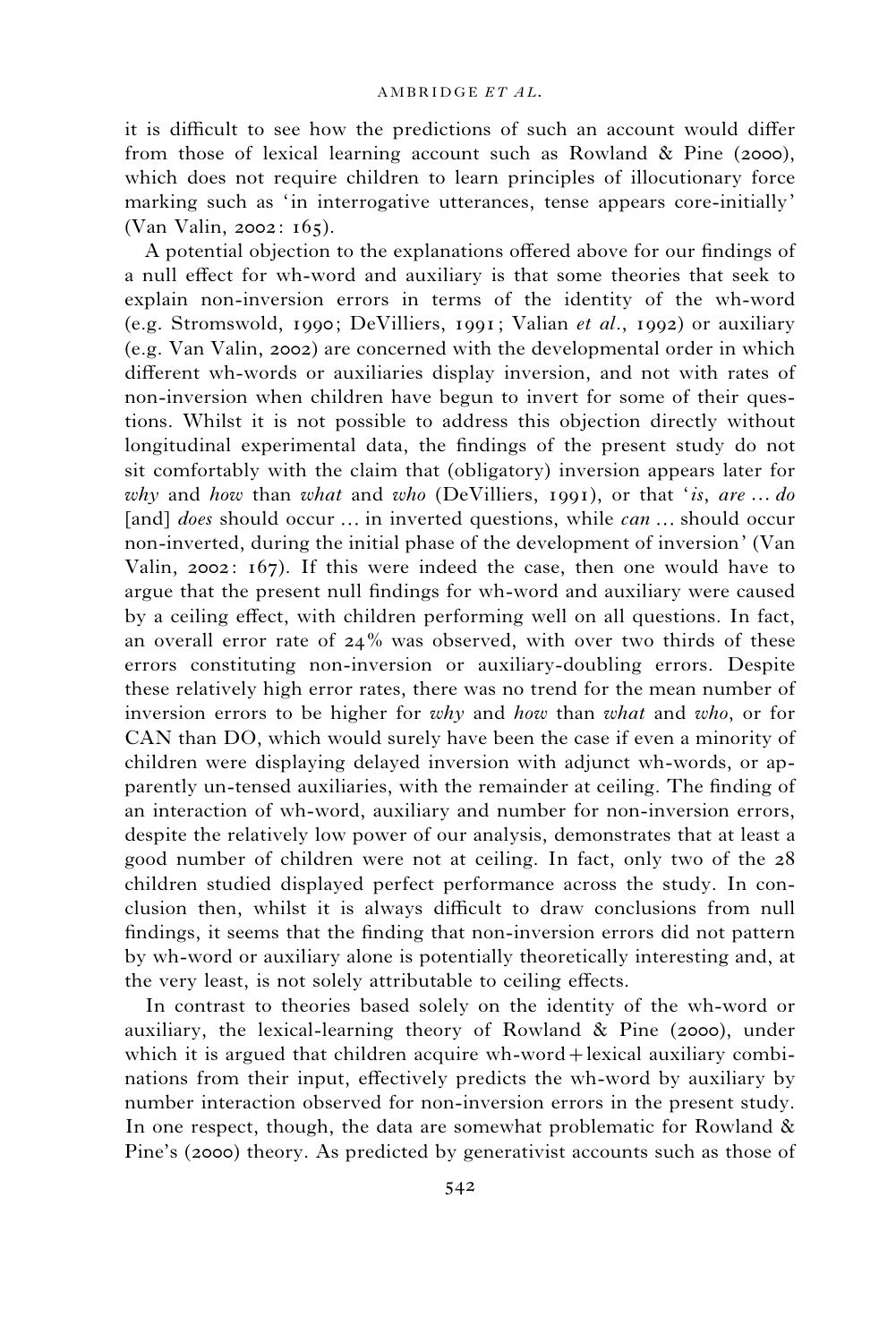Stromswold (1990) and Santelmann et al. (2002), children did seem to have a certain amount of difficulty in producing correctly formed questions with DO (though this effect was significant only for auxiliary-doubling errors). Under Rowland & Pine's (2000) constructivist account, questions are not viewed as transformations of declarative utterances. Thus the theory cannot explain children's difficulty with DO in terms of its idiosyncratic properties with respect to the process of syntactic movement (Stromswold, 1990; Santelmann et al., 2002; Hattori, 2003).

One factor which could potentially explain this finding, under Rowland & Pine's (2000) model, is input frequency. These authors claim that ' the wh-word+auxiliary combinations that the child uses in inverted wh-questions will be of significantly higher frequency in the child's input than the wh-word+auxiliary combinations that the child fails to use' (p. 165). Thus if it were the case that the particular wh-word +  $d\rho/does$ combinations elicited in the present study tend to be rare in caregiver speech, then a simple input frequency account could potentially explain children's apparent problems with DO. In fact it would seem extremely unlikely that this is the case. Rowland  $\&$  Pine's (2000) own data (see Table 5, p. 175) show that, excluding wh-word+auxiliary combinations that Adam (Brown, 1973) did not correctly produce over the course of the investigation, nine out of the ten most frequent wh-word+auxiliary combinations in Adam's mother's data use a form of DO (and  $what + do$ , which displayed the second highest non-inversion rate in the present study, was in fact the most frequent in this input corpus).

If the input data from Adam are at all representative of the input which the participants of the present study are likely to have received, Rowland & Pine's (2000) prediction that children will make fewer non-inversion errors for wh-word+auxiliary combinations that are frequent than infrequent in their input is at odds with the data. Clearly, then, a simple input-frequency based account cannot predict the wh-word+auxiliary combinations with which children will produce inverted and non-inverted questions, as Rowland & Pine (2003) themselves acknowledge:

'We do not wish to state that all children's acquisition data can be explained in terms of input frequencies (in fact, this claim would not be upheld by the data).'  $(p. 211)$ 

What then is the relationship between input frequency and the pattern of children's language acquisition ? One possibility, of course, is that there is no relationship between the two. Clearly such a position is untenable given that input frequency has been shown many times to be related to both children's language acquisition (e.g. Theakston, Lieven, Pine & Rowland, 2004, 2005; Rowland *et al.*, 2003) and adults' linguistic performance and representations (for a review see Bybee & Hopper, 2001).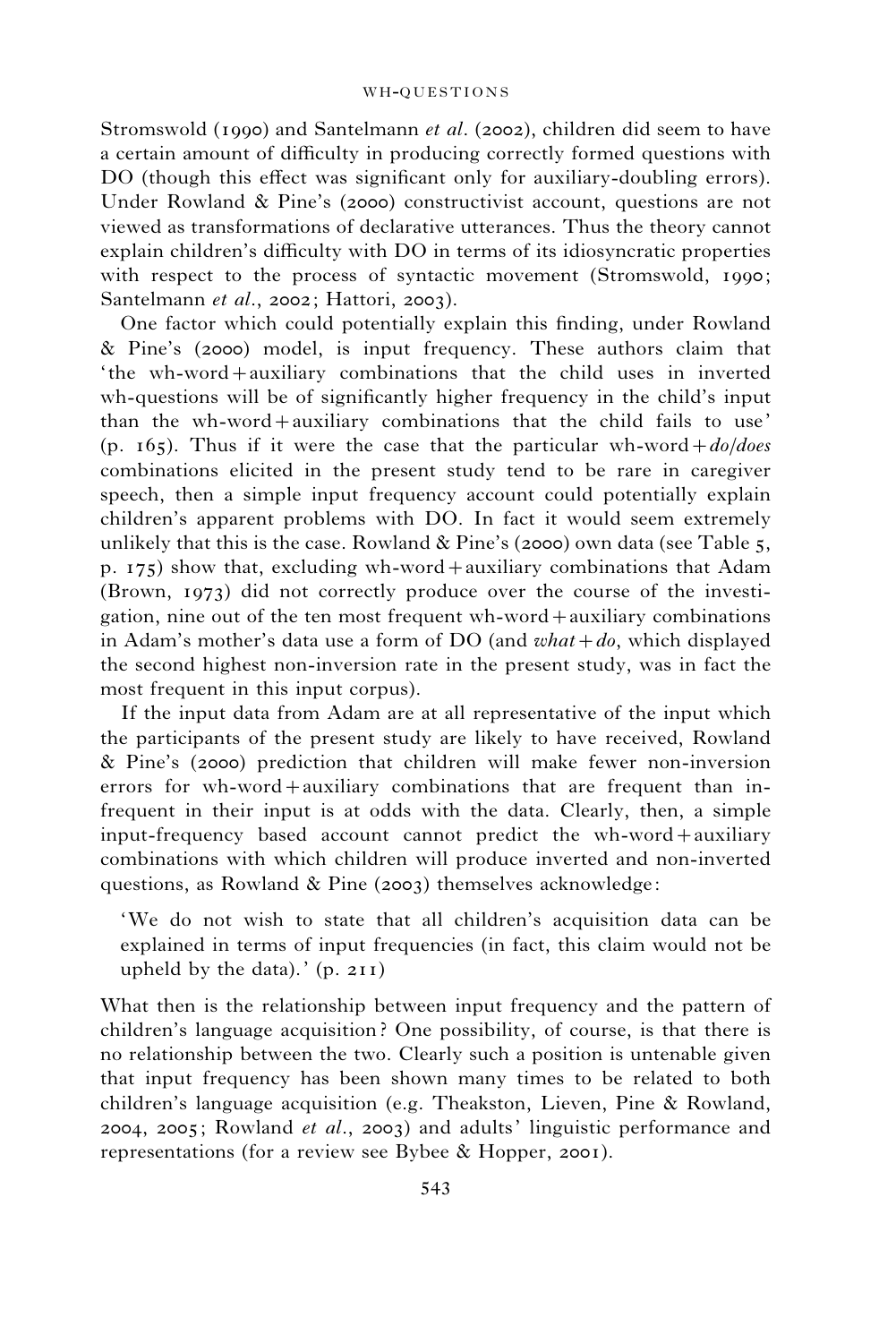A second possibility is that input frequency is closely related to children's language acquisition, but that researchers have yet to establish the undoubtedly complex nature of this relationship. The effects of input frequency on the acquisition of particular linguistic structures are likely to be complex and nonlinear, and to emerge from the precise interaction of the type and token frequency of particular items in the input. For example, Bybee (1995) discusses how constructions that have a high type frequency in the input (e.g. the English past tense  $[VERB]+ed$  construction, in which many different verbs can participate), with any particular instantiation of that construction (e.g.  $plaved$ ) occuring with only relatively low token frequency, are extremely productive. Conversely constructions that have low type frequency (e.g. the past tense vowel change construction, as in give/gave, in which far fewer verbs participate), with each of these types (e.g. gave) occurring with high type frequency, are less productive.

Applying this logic to non-subject wh-question constructions may help to explain why some wh-word+auxiliary combinations that are highly frequent in children's input nevertheless display high rates of non-inversion error. Rowland & Pine (2000) note that, for Adam (Brown, 1973), the combination  $whv + don't$  attracted a non-inversion rate of 100% despite being one of the most frequent in the input data. Rowland & Pine (2000) further note that every recorded instance of  $whv + don't$  in Adam's mother's speech was an instance of Why don't you [X]. The authors argue that, because the construction  $Why$  don't you [X] occurred with high token frequency in the input, but with no variation in the subject position (i.e. with low type frequency), Adam abstracted not a more productive Why  $don't$  [SUBIECT] [X] construction, but a less productive Why don't you [X] construction. The combination  $whv + don't$  therefore displayed a high rate of non-inversion error because Adam attempted to form a number of  $why + don't$  questions with subjects other than you, but had not yet formed the necessary construction to do so (all but one of Adam's non-inversion errors with  $why + don't$  had subjects other than you).

A similar account could potentially explain why  $what + do$  displayed a higher non-inversion rate than all but one of the remaining wh-word+auxiliary combinations in the present study, despite presumably being very common in speech to young children (recall that it was the most frequent combination in the maternal data of the Adam corpus, see Rowland & Pine, 2000). It would seem likely that questions beginning What  $do you \dots$  are far more frequent in the input of our experimental participants than questions beginning  $What\ do\ they\ ...$  (In the dataset analysed by Rowland & Pine, 2000, there are 89 tokens of questions beginning What do *you* ... but only two beginning *What do they* ...). If this is indeed the case, then it could be that the participants of the present study had acquired a What do you  $[X]$  formula, and not the more productive What do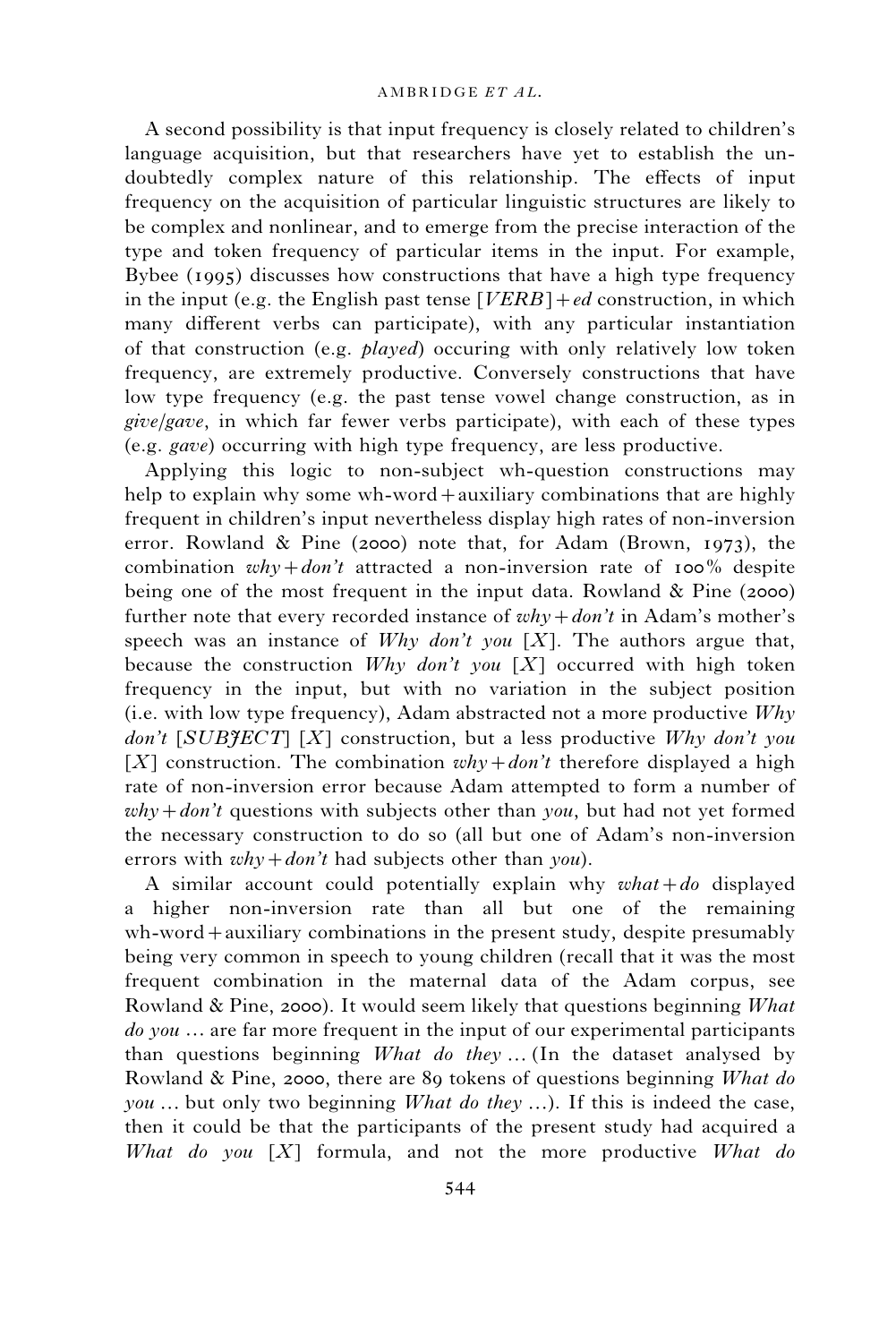$[SUB \nJEC T] [X]$  formula (or a *What do they* [X] formula) required to form a 3pl what + do they question.

For at least some wh-question constructions then, it could be that children are acquiring not wh-word+auxiliary but wh-word+auxiliary +subject combinations (or even in the case of highly frequent questions such as What do you want?, rote learned wh-word+auxiliary+subject +verb combinations). Indeed, this would not seem particularly unlikely given that much recent research (Pine & Lieven, 1993; Childers & Tomasello, 2001) has highlighted the importance of pronouns and frequent proper nouns (e.g. Mummy or the child's own name) in the formation of early construction schema. An important goal for future constructivist research, then, is to find a principled way to attribute to children knowledge of particular slot and frame construction schemas, the size and productivity of which would seem likely to vary depending on the particular lexical items involved, and their relative type and token frequencies. It is on these complex construction schemas, defined relative to particular lexical items and particular children (and not on simple pre-specified schemas such as wh-word+auxiliary), that theorists must base models of the acquisition of grammatical constructions, in which input frequency (in terms of the complex interaction of type and token frequency) will no doubt play a role. Focussing specifically on non-subject wh-questions, future research could seek to determine the generality and scope of particular question constructions in individual children by comparing performance on questions in which, for example, the wh-word + auxiliary combination (e.g. What are ...) is held constant, but the subject is varied  $(...$  you doing? vs  $...$  they doing?).

A third possible characterization of the relationship between input frequency and children's language acquisition is that input frequency (though perhaps not simple input frequency) is one of a number of many different factors that influence acquisition, quite possibly in a complex and interacting fashion.

A recent study by Theakston, Lieven, Pine & Rowland (2005) highlights the importance of socio-pragmatic factors on the acquisition of particular schemas. Theakston et al.'s naturalistic data analysis of auxiliary acquisition found that the subject + auxiliary combinations you're and you've, although by far the most frequent in children's input, were typically acquired later than other, less frequent forms (e.g.  $I'm$ ). One possibility discussed by these authors is that children are more eager to talk about themselves than a discourse partner, and, consequently preferentially abstract the first person frame.

With regard to non-subject wh-questions in particular, the work of Rowland & Pine (2000) and Van Valin (2002) highlights the importance of negation in inversion. Rowland & Pine show that all of Adam's wh+negated auxiliary combinations (e.g. why can't, why don't) use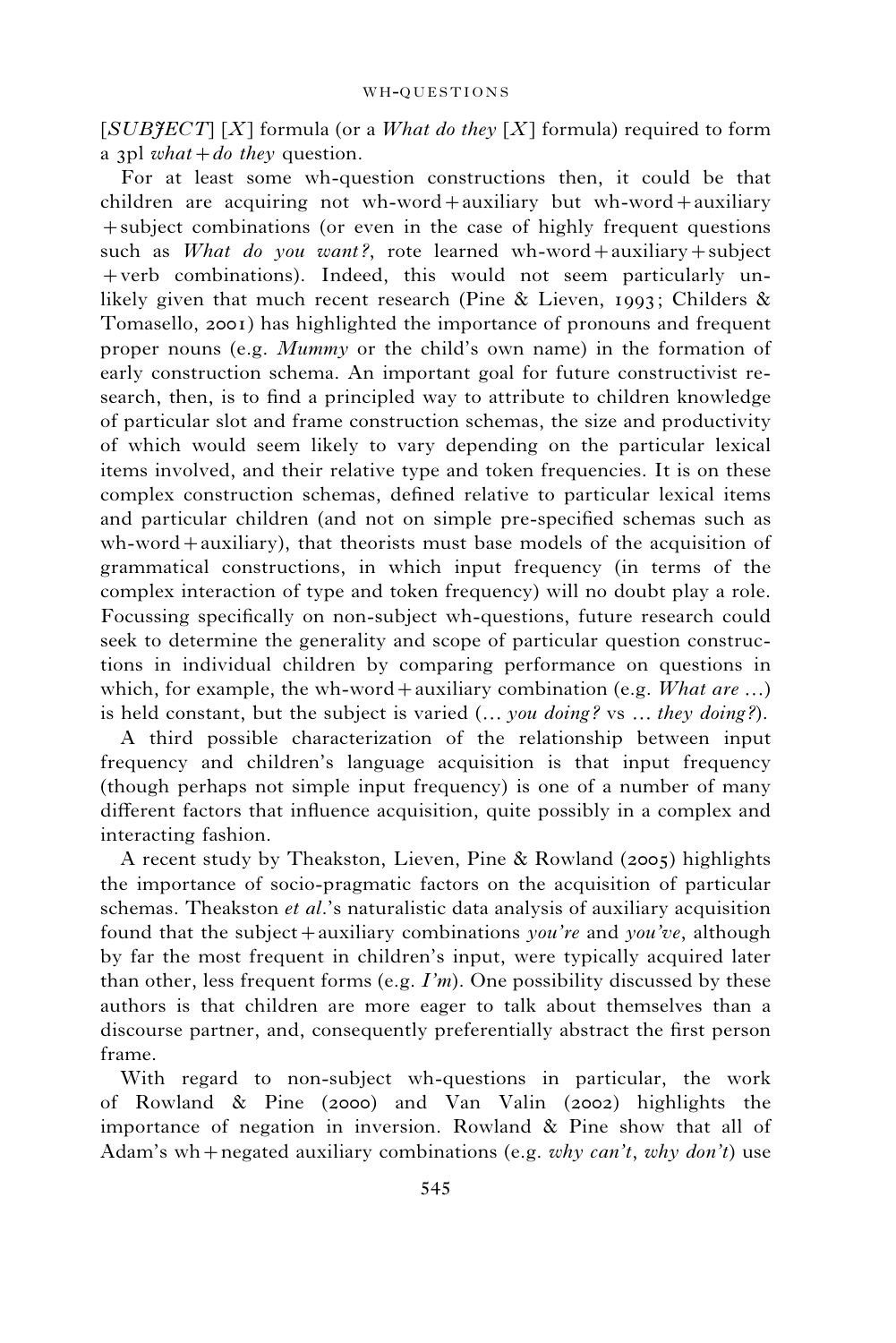exclusively non-inverted word order. Van Valin (2002) hypothesizes that the presence of the negation marker obscures tense marking, making it difficult for the child to locate the tensed element, here the auxiliary, which must be placed CORE-INITIALLY (i.e. in pre-subject position; see also Guasti et al., 1995 for an alternative proposal). Whether or not this explanation is correct, it is clear from the literature that the presence of negation does, for whatever reason, hinder inversion in wh-question formation. Future work using the current paradigm should attempt to elicit negative questions to examine the pattern of non-inversion errors observed.

Both the present study, and the previous literature (particularly Labov  $\&$ Labov, 1978 and Rowland & Pine, 2000) demonstrate that contracted and uncontracted auxiliary forms appear to operate quite differently with respect to non-subject wh-question formation, most likely because contracted auxiliary forms are often associated with potentially rote-learned, highly formulaic questions (e.g.  $What's that?$ ), and subject + auxiliary combinations that use declarative word order (e.g.  $she's$ ). Again, future research using an elicitation paradigm should attempt to elicit questions using contracted and uncontracted auxiliary forms to investigate the way in which the two forms seem to operate differently in question formation and, indeed, in auxiliary acquisition in general (Wilson, 2003; Theakston et al., 2005).

Many of the findings of the present study are rather different to those of previous investigations of children's question acquisition (see Appendix A1). It is important to investigate these discrepancies in some detail, in order to determine whether they are mere artefacts of the present experimental procedure, or whether, in fact, they represent real findings that have not been uncovered by previous work.

The finding of the present study that non-inversion errors did not pattern by wh-word is at odds with the previous literature. Virtually all studies that have investigated the patterning of non-inversion errors by wh-word have found that errors are most frequent for why (and, to a lesser extent, how) and least frequent for what (and, to a lesser extent, who). It is significant that the only previous study for which this pattern was not observed (Kuczaj & Brannick, 1979) is the only one of the relevant studies that used experimental, as opposed to naturalistic data. (Although Kuczaj & Brannick found that *what* displayed the lowest rate of non-inversion, why and how both displayed lower rates than who.) One reason why naturalistic data studies might exaggerate children's ability at forming questions with *what* is that this wh-word tends to feature in a number of high frequency, potentially rote learned schema (e.g. What's that?, What are you doing?). Although virtually all authors note this possibility, few make any attempt to control for it when reporting error rates by wh-word. One notable exception is the study of Labov and Labov (1978) who report inversion rates separately for what questions with full and contracted forms of the auxiliary. The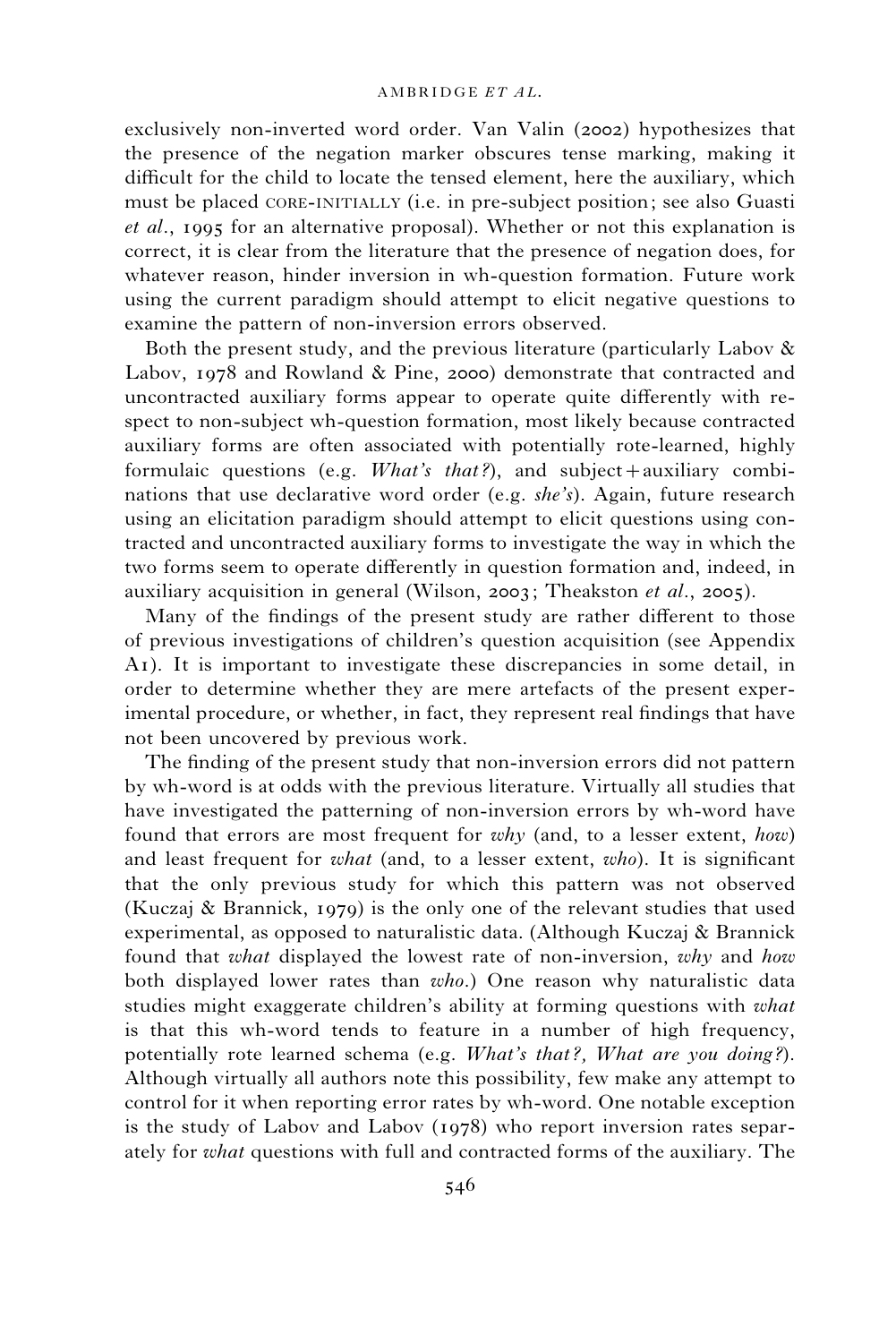difference in results is striking. What questions with a contracted auxiliary (including potentially rote learned questions such as What's that ?) displayed an inversion rate of  $77\%$ , with this rate dropping to just 20% for questions with a full auxiliary form. The implication is that low error rates for *what* typically reflect children's knowledge of formulaic questions such as What's that?, and that when, as in the present study, children are placed in a situation in which these formulaic questions cannot be used, the advantage for *what* questions disappears. Conversely, *why* may show high error rates in naturalistic data studies because this wh-word does not feature in any rotelearned formulae, and so children are forced to apply creative 'groping' procedures when forming these questions (Brown, Cazden & Bellugi, 1969 and Rowland & Pine, 2000 suggest that the 'groping' procedure of concatenating a wh-word onto a declarative utterance may be particularly common for why questions, especially those produced in response to a declarative utterance from the caregiver, e.g. after the mother says You don't throw things the child asks  $Why$  you don't throw things?). When children are forced to form all their questions creatively (i.e. without the use of potentially rote-learned formulae) in an experimental study, we find that performance does not differ by wh-word.

Recall that in the present study too, children's responses with for questions with auxiliary is were coded for whether they used the full (is) or contracted (-'s) form of the auxiliary. Questions using a contracted form of auxiliary *is* displayed a non-inversion rate of  $26.67\%$  – somewhat higher than the overall rate across the study – and an auxiliary-doubling rate of 6.67% (though this represents only two utterances). The high non-inversion rate is perhaps seen because the subject + auxiliary combination she's, which appears in non-inverted questions, has been more well learned than any particular wh-word+auxiliary combination, due to its high frequency in declarative sentences. Of course, this explanation remains highly speculative at present. Future research could investigate this explanation by eliciting questions using (a) wh-words and auxiliaries that appear together with high and low frequency in interrogative utterances and (b) subjects and auxiliaries that appear together with high and low frequency in declarative utterances. The prediction from the above explanation is that high frequency wh-word+auxiliary combinations should resist non-inversion, whilst high frequency subject+auxiliary combinations should increase the rate of such errors.

Returning to the present study, there is a second reason why naturalistic data might exaggerate children's difficulty with why questions, particularly relative to what questions. Examination of the data from Rowland  $\&$  Pine (2000: Table 3, p. 172) reveals that all the what questions in Adam's data occurred with positive auxiliaries, whereas six of the twelve  $why +$ lexical auxiliary question types that displayed non-inversion errors included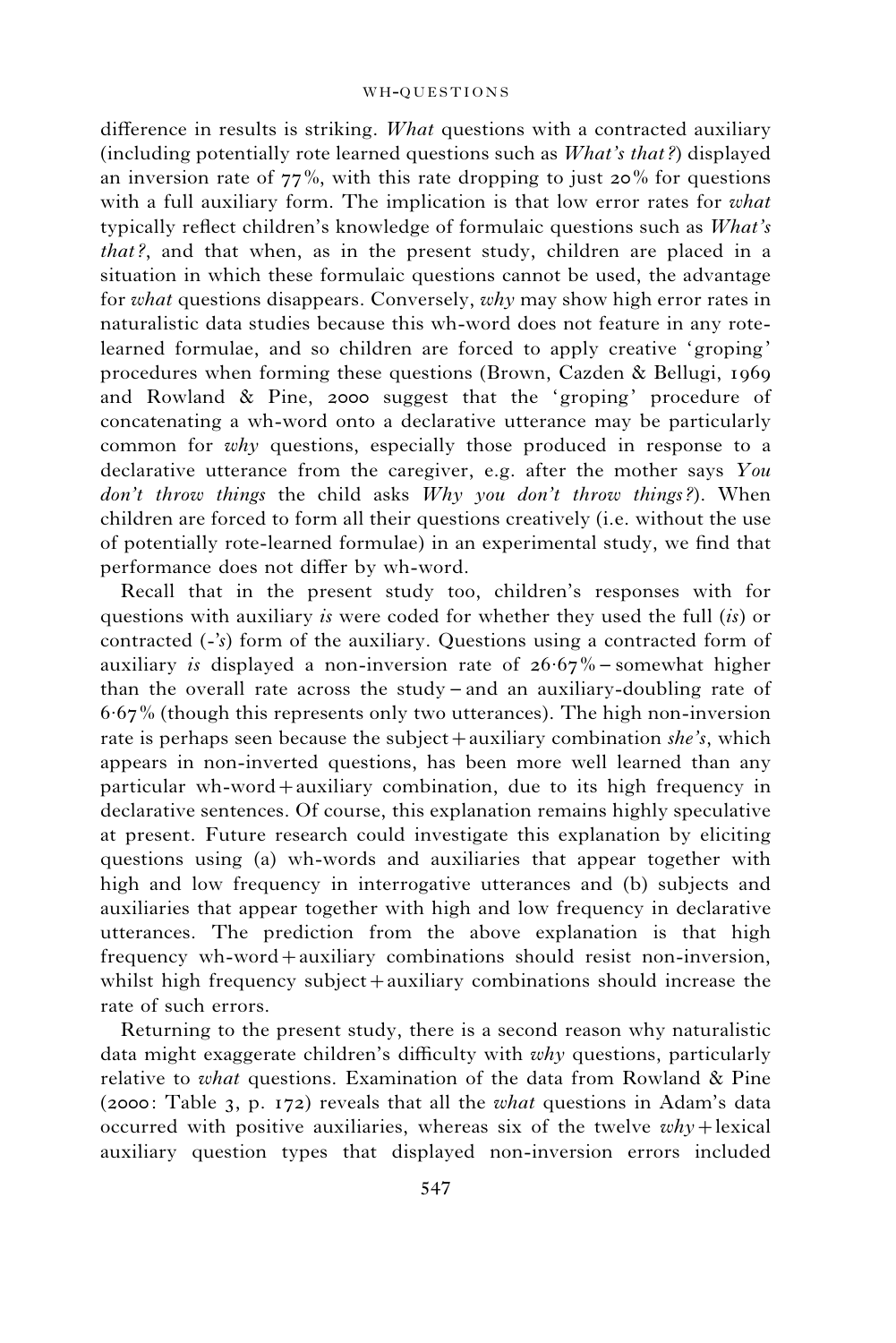negated auxiliaries. Although the reasons for this are currently not well understood (but see Guasti *et al.*, 1995 and Van Valin, 2002, for proposals), we are aware of no study that has failed to find a higher rate of noninversion (and double-marking) errors for negative than positive questions (see Table A1), regardless of the identity of the wh-word or, indeed, whether wh- or yes/no questions are studied. It could well be the case, then, that children do not have any particular difficulty with why as opposed to what questions per se. Rather, children have difficulty in forming negative questions which, probably for pragmatic purposes, tend to occur far more often with why than what (compare the naturalness of the sentences  $Whv$ can't I have a drink? and What can't I have?). If this is true, then it is to be expected that when an experimental scenario is set up such that only positive questions are elicited, the difference in non-inversion rates between what and why will disappear.

A number of previous studies (Stromswold, 1990, for double-marking errors only; Santelmann et al., 2002; Rowland et al., 2005 [for auxiliary BE, but not modals]) have found that errors of inversion are more frequent for questions with DO than other auxiliaries (excluding copula BE). Considering first solely non-inversion errors, the present study found only a non-significant trend in this direction, carried by the 3pl form. In contrast Labov  $\&$  Labov (1978) report higher rates of correctly inverted questions for DO than CAN (though the rate for auxiliary BE was higher again), and Stromswold (1990) reports perfect performance on positive DO questions.

These discrepancies may well result from the type of question studied. The study that provides the strongest support for the view that noninversion errors will be most frequent for DO questions is the experimental study of Santelmann et al. (2002), which investigated solely yes/no questions, whereas the present study, and that of Labov  $\&$  Labov (1978), investigated solely wh-questions. Rowland (in press) found that when yes/no and wh-questions are analysed separately, errors of commission are more frequent for DO than the modal auxiliaries for yes/no questions (although non-inverted yes/no questions were not counted as errors) but not for wh-questions.

Considering solely wh-questions then, the studies of Labov & Labov (1978) and Rowland (in press) suggest a split between DO and the modal auxiliaries, for which errors are common, and auxiliary BE, for which errors are less frequent. Although no main effect of auxiliary was observed in the present study, the distribution of non-inversion errors was by no means inconsistent with this pattern.

Considering now auxiliary-doubling errors, the findings of the present study, where such errors were observed at a rate of  $15\%$  for DO questions, are certainly inconsistent with those of previous research. Although, in line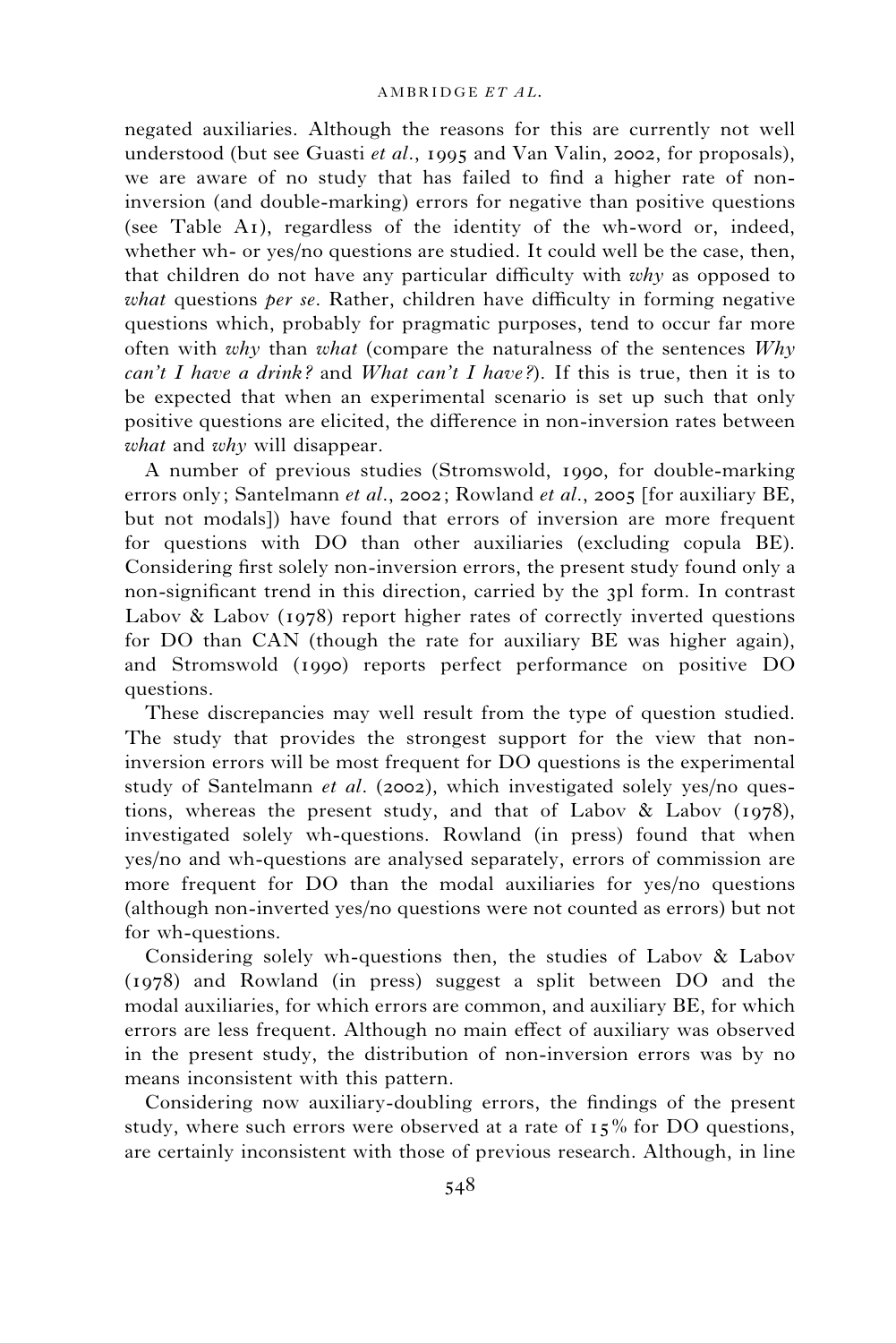with the findings of Maratsos & Kuczaj (1978), Stromwold (1990) and Hattori (2003), doubling errors were significantly more frequent for DO than BE or CAN, these authors (as well as Guasti *et al.*, 1995) observed virtually no doubling errors of the type  $AUX$ ...  $AUX$ ; the only type observed in the present study (see also Hurford, 1975; Kucazj, 1976). These authors report that, for positive questions, nearly all doubling errors were errors of tense-doubling (e.g. What does she likes?), with auxiliarydoubling errors restricted to negative questions (all but a handful of the form  $AUX...AUX+NEG$ ; e.g. What does she doesn't like?). The studies of Maratsos & Kuczaj (1978), Stromswold (1990) and Hattori (2003) involve analysis of naturalistic data, so it is possible that auxiliary-doubling errors for positive questions were present in children's speech but were simply missed. The study of Guasti et al. (1995) however, used an experimental procedure similar to that of the present study. It would seem fair to conclude then that, outside the context of the present experiment, children almost never make auxiliary-doubling errors with positive auxiliaries.

It would seem likely, therefore that some factor in the design of the present study somehow caused children to produce auxiliary-doubling errors in contexts in which they would not normally do so. One possibility is that the experimenter's supplying DO in the 'untransformed' prompt utterances (e.g. Minnie doesn't like the frog. I wonder who she **does** like. Ask the dog who she **does** like) confused the children, since DO is not normally present in such utterances. Children may have thought that, since the experimenter was supplying a form of DO in a context in which it would not normally be present, in order to provide a contrast with doesn't, they too should highlight this contrast by providing an additional DO (giving, for example, Who does she does like?).

If, as would seem likely, the significantly higher rate of auxiliarydoubling errors with DO than CAN or BE observed in the present study was an artefact of the experimental design, then the findings of this study provide very little support for the claims of Stromswold (1990), Santlemann et al. (2002) and Hattori (2003) that children will have difficultly in forming questions with DO, due to its language-specific properties (recall that the higher non-inversion rate for DO than CAN or BE did not reach statistical significance).

In conclusion, the results of the present study suggest that generativist, movement-based accounts cannot account for the pattern of correctly formed and non-inverted non-subject wh-questions observed. The interactions of auxiliary by number and wh-word by auxiliary by number are simply not compatible with theories that explain the formation of wh-questions in terms of the application of rules that are blind to lexical content operating on categorical variables, and, indeed constitute evidence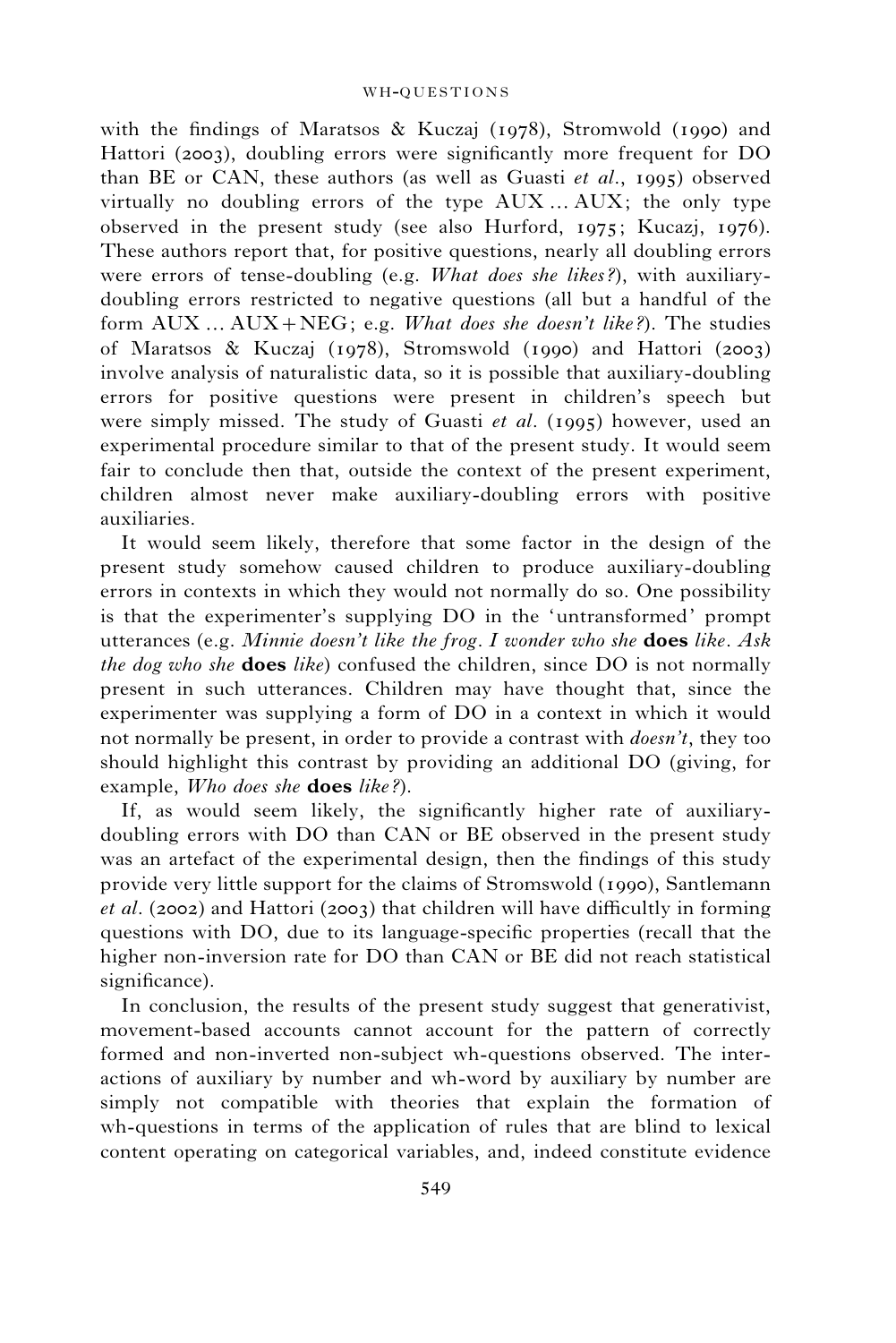#### AMBRIDGE ET 41

against formalist approaches to language acquisition in general. These findings are, in principle, more compatible with a construction-based account of language acquisition, under which children first acquire lexically specific constructions based around highly frequent markers (e.g.  $Whv$  is she  $[X \rightarrow Y$ ?), and then later form more abstract constructions. However, the present study adds to a growing body of work which demonstrates that constructivist theorists must move beyond simple input frequency, and incorporate a whole range of linguistic and sociopragmatic factors into their explanations of particular phenomena (Slobin, 1997; Rowland et al., 2005; Theakston et al., 2005). Future work should combine experimental and naturalistic methods in order to determine both the precise pattern of data that a theory of non-subject wh-question acquisition must explain and the various factors which influence this acquisition process.

### **REFERENCES**

- Bellugi, U. (1971). Simplification in children's language. In R. Huxley & E. Ingram (eds), Language acquisition : models and methods. New York: Academic Press.
- Bloom, L., Merkin, S. & Wooten, J. (1982). Wh-questions: linguistic factors that contribute to the sequence of acquisition. *Child Development* 53, 1084–92.
- Braine, M. D. S. (1976). Children's first word combinations. Monographs of the Society for Research in Child Development  $4I(164)$ .
- Brown, R. (1973). A first language. Cambridge, MA: Harvard University Press.
- Brown, R., Cazden, C. & Bellugi, U. (1969). The child's grammar from I to III. In J. P. Hill (ed.), Minnesota symposium on child psychology 2. Minneapolis: University of Minnesota Press.
- Bybee, J. (1995). Regular morphology and the lexicon. Language and Cognitive Processes  $10(5)$ , 425–55.
- Bybee, J. & Hopper, P. (2001). Frequency and the emergence of linguistic structure. Amsterdam: John Benjamins.
- Childers, J. B. & Tomasello, M. (2001). The role of pronouns in young children's acquisition of the English transitive construction. Developmental Psychology  $37(6)$ , 739–48.
- Crain, S. & Thornton, R. (1998). Investigations in universal grammar. Cambridge, MA: MIT.
- Croft, W. (2001). Radical construction grammar: syntactic theory in typological perspective. Oxford: Oxford University Press.
- Dabrowska, E. & Lieven, E. (2005). Towards a lexically specific grammar of children's question constructions. Cognitive Linguistics  $\mathbf{16}(3)$ , 437–74.
- DeVilliers, J. (1991). Why question? In T. L. Maxfield & B. Plunkett (eds), Papers in the acquisition of wh: proceedings of the UMASS Roundtable, May 1990. Amherst,  $MA$ : University of Massachusetts Occasional Papers.
- Erreich, A. (1984). Learning how to ask: patterns of inversion in yes–no and wh-questions. Journal of Child Language 11, 592–7.
- Fletcher, P. (1985). A child's learning of English. Oxford: Blackwell.
- Goldberg, A. E. (1995). Constructions: a construction grammar approach to argument structure. Chicago: University of Chicago Press.
- Guasti, M., Thornton, R. & Wexler, K. (1995). Negation in children's questions: the case of English. Proceedings of the 19th Annual Boston University Conference on Language Development, 228–39.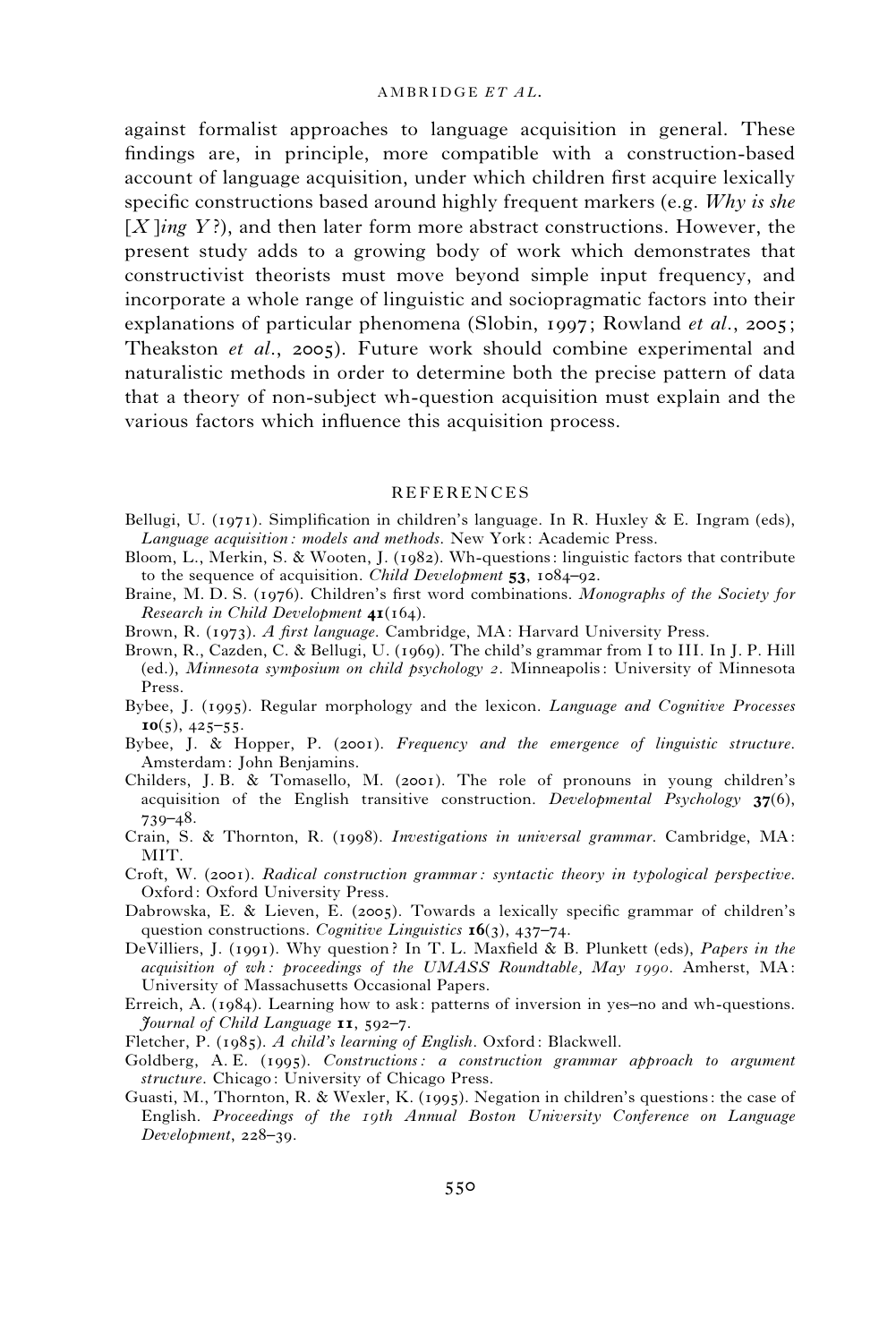- Hattori. (2003). Why do children say did you went?: the role of do-support. Supplement to the Proceedings of the 28th Boston University Conference on Language Development. (http:// www.bu.ed/linguistics/APPLIED/BUCLD/supp.html)
- Hurford, J. (1975). A child and the English question formation rule. *Journal of Child* Language 2, 299-301.
- Kuczaj, S. (1976). Arguments against Hurford's 'Aux copying rule'. Journal of Child Language 3, 423–7.
- Kuczaj, S. A. & Brannick, N. (1979). Children's use of the wh question modal auxiliary placement rule. *Journal of Experimental Child Psychology* **28**, 43–67.
- Labov, W. & Labov, T. (1978). Learning the syntax of questions. In R. Campbell & P. Smith (eds), Recent advances in the psychology of language. New York: Plenum Press.
- Maratsos, M. & Kuczaj, S. (1978). Against the transformationalist account: a simpler analysis of auxiliary overmarking. Journal of Child Language 5, 337-45.
- Pine, J. M. & Lieven, E. V. M. (1993). Reanalysing rote-learned phrases: individual differences in the transition to multi-word speech. *Journal of Child Language* 20(3),  $551-71$ .
- Rowland, C. F. (in press). Explaining errors in children's questions. Cognition.
- Rowland, C. F. & Pine, J. M. (2000). Subject–auxiliary inversion errors and wh-question acquisition: 'What children do know?' Journal of Child Language  $27(1)$ , 157-81.
- Rowland, C. F. & Pine, J. M. (2003). The development of inversion in wh-questions: a reply to Van Valin. Journal of Child Language  $30(1)$ , 197–212.
- Rowland, C. F., Pine, J. M., Lieven, E. V. M. & Theakston, A. L. (2003). Determinants of acquisition order in wh questions: re-evaluating the role of caregiver speech. *Journal of* Child Language, 609-35.
- Rowland, C. F., Pine, J. M., Lieven, E. V. M. & Theakston, A. L. (2005). The incidence of error in young children's wh-questions. *Journal of Speech, Language and Hearing Research* 48, 384–404.
- Santelmann, L., Berk, S., Austin, J., Somashekar, S. & Lust, B. (2002). Continuity and development in the acquisition of inversion in yes/no questions: dissociating movement and inflection. Journal of Child Language 29, 813-42.
- Slobin, D. (1997). The universal, the typological and the particular in acquisition. In D. Slobin (ed.), The crosslinguistic study of language acquisition; volume 5, Expanding the contents. New Jersey: Erlbaum.
- Stromswold, K. (1990). Learnability and the acquisition of auxiliaries. Unpublished Ph.D. dissertation, MIT.
- Stromswold, K. (1995). The acquisition of subject and non-subject wh-questions. Language Acquisition  $4(1)$ , 5-48.
- Theakston, A. L., Lieven, E. V. M., Pine, J. M. & Rowland, C. F. (2004). Semantic generality, input frequency and the acquisition of syntax. Journal of Child Language  $3I$ , 61–99.
- Theakston, A. L., Lieven, E. V.M, Pine, J. M. & Rowland, C. F. (2005). The acquisition of auxiliary syntax: BE and HAVE. Cognitive Linguistics  $16$ , 247–77.
- Tomasello, M. (2003). Constructing a language : a usage-based theory of language acquisition. Cambridge, MA: Harvard University Press.
- Tyack, D. & Ingram, D. (1977). Children's production and comprehension of questions. Journal of Child Language 4, 211–24.
- Valian, V. & Casey, L. (2003). Young children's acquisition of wh-questions: the role of structured input. *Journal of Child Language* 30, 117-43.
- Valian, V., Lasser, I. & Mandelbaum, D. (1992). Children's early questions. Paper presented at the 17th Annual Boston University Conference on Language Development, Boston, MA.
- Van Valin, R. (2002). The development of subject–auxiliary inversion in English wh-questions: an alternative analysis. *Journal of Child Language*  $29(1)$ ,  $161–75$ .
- Van Valin, R. & LaPolla, R. (1997). Syntax : structure, meaning and function. Cambridge: C.U.P.
- Wilson, S. (2003). Lexically specific constructions in the acquisition of inflection in English. Journal of Child Language  $30$ ,  $1-41$ .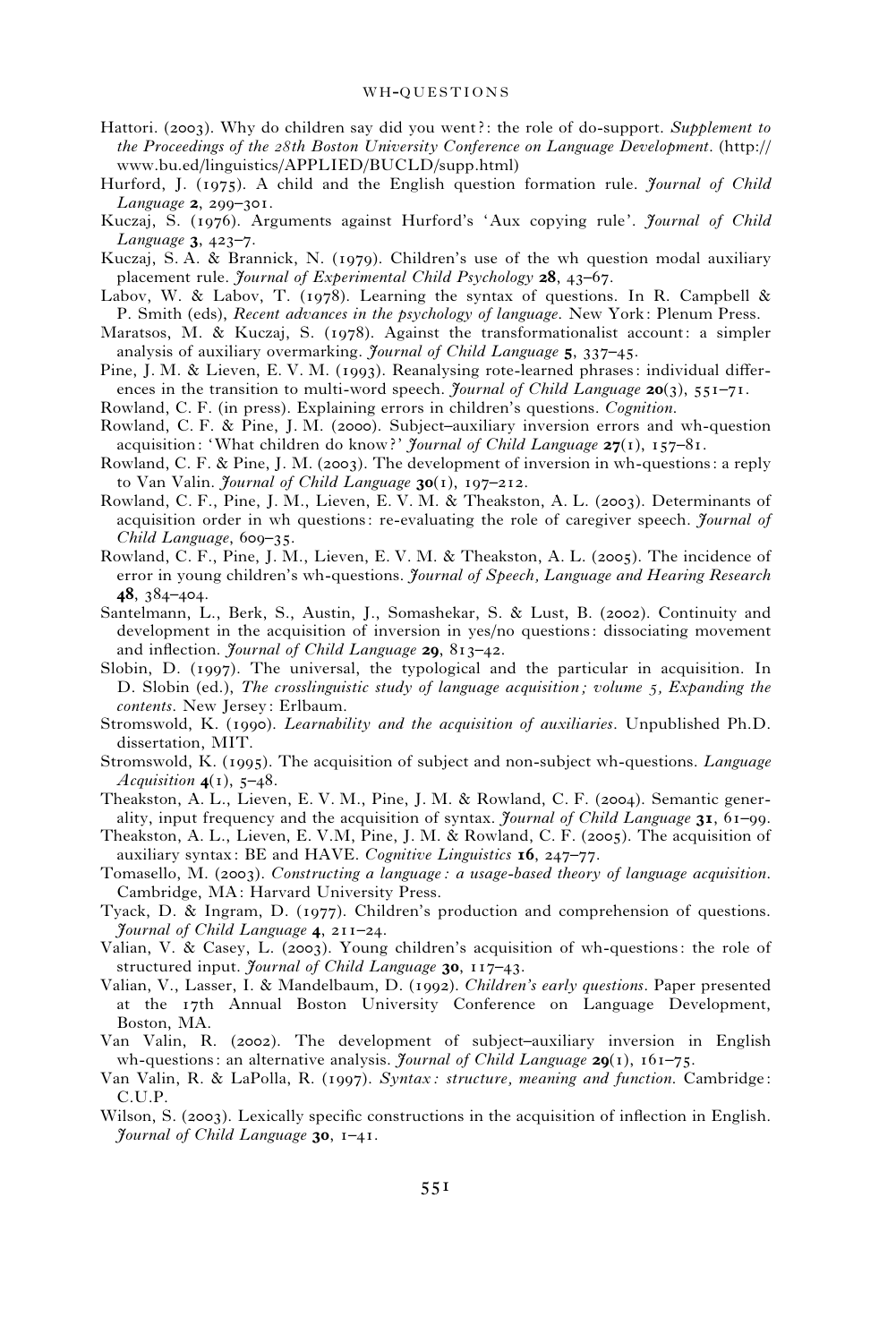# APPENDIX

TABLE A 1. Summary of previous research investigating children's acquisition of questions

| Study                    | Methodology/Participants                                                                                                                                            | Dependent measure                                                                                                                                                                | Results                                                                                                                                                                                                                                                                                                                                                                                                                                                                                                                                                              |  |  |
|--------------------------|---------------------------------------------------------------------------------------------------------------------------------------------------------------------|----------------------------------------------------------------------------------------------------------------------------------------------------------------------------------|----------------------------------------------------------------------------------------------------------------------------------------------------------------------------------------------------------------------------------------------------------------------------------------------------------------------------------------------------------------------------------------------------------------------------------------------------------------------------------------------------------------------------------------------------------------------|--|--|
| Tyack & Ingram<br>(1977) | Parental diaries of 22 children aged<br>$2;0-3;11$ , split into 4 age groups.                                                                                       | Frequency of questions using each<br>wh-word as $%$ of all questions,<br>excluding 'identical repetitions'<br>$(p. 215)$ but presumably including<br>both correct use and errors | $What = 14.5\%, where = 11.8\%, why =$<br>$6.9\%$ , how = 2.1%, who/when/others<br>$\leq$ 1 · 5% ( <i>Yes/no</i> questions = 60%)<br>$(p. 215)$ No statistical analyses<br>conducted                                                                                                                                                                                                                                                                                                                                                                                 |  |  |
| Labov & Labov<br>(1978)  | Parental diary: 'A near-total<br>record of  all [one child's]<br>wh-questions – from the very first<br>occurrence to the acquisition of the<br>adult system' (p. 2) | % of questions using each wh-word<br>that display inversion (from a random<br>sample consisting of $I/6$ of the<br>corpus).                                                      | <i>What</i> full form of $AUX = 20\%$<br><i>What</i> contracted $AUX = 77\%$<br>Why full form of $AUX = 6\%$<br>Why contracted $AUX = 3\%$ (p. 15).<br>$Who = 87\%$ , $How = 89\%$ (p. 21)<br><i>Is, am</i> = 59%, <i>are</i> = 65%, DO = 48%,<br>$CAN = 35\%$ (No statistics conducted<br>for AUX)<br>Significant effects for wh-word,<br>contraction (full= $64\%$ , contracted=<br>$52\%$ , negation (neg = 11%, pos =<br>$57\%$ ) & tense (past=69%, present - <i>ing</i><br>$=$ 40%) (p. 21)<br>Inversion 'learned for yes-no but not<br>wh-questions' $(p, 5)$ |  |  |
| Erreich $(1984)$         | Elicited production (omitting AUX<br>in prompt sentence for wh-questions<br>(e.g. Ask Anne her memory's name).<br>$18$ children aged $2; 5-3; 0$                    | % of scorable questions (those<br>containing an AUX) that display<br>inversion, including both elicited and<br>spontaneous questions                                             | What = $76\%$ , Where = $72\%$ ,<br>$Why = 23\%, When = 8\%, How = 28\%,$<br>$Who = 94\%$ (p. 588).<br>'In affirmative questions<br>children  used inversion randomly<br>for yes-no questions $[49\%$ inversion]<br>and preferred inversion in                                                                                                                                                                                                                                                                                                                       |  |  |

552

wh-questions [69%]' (p. 587)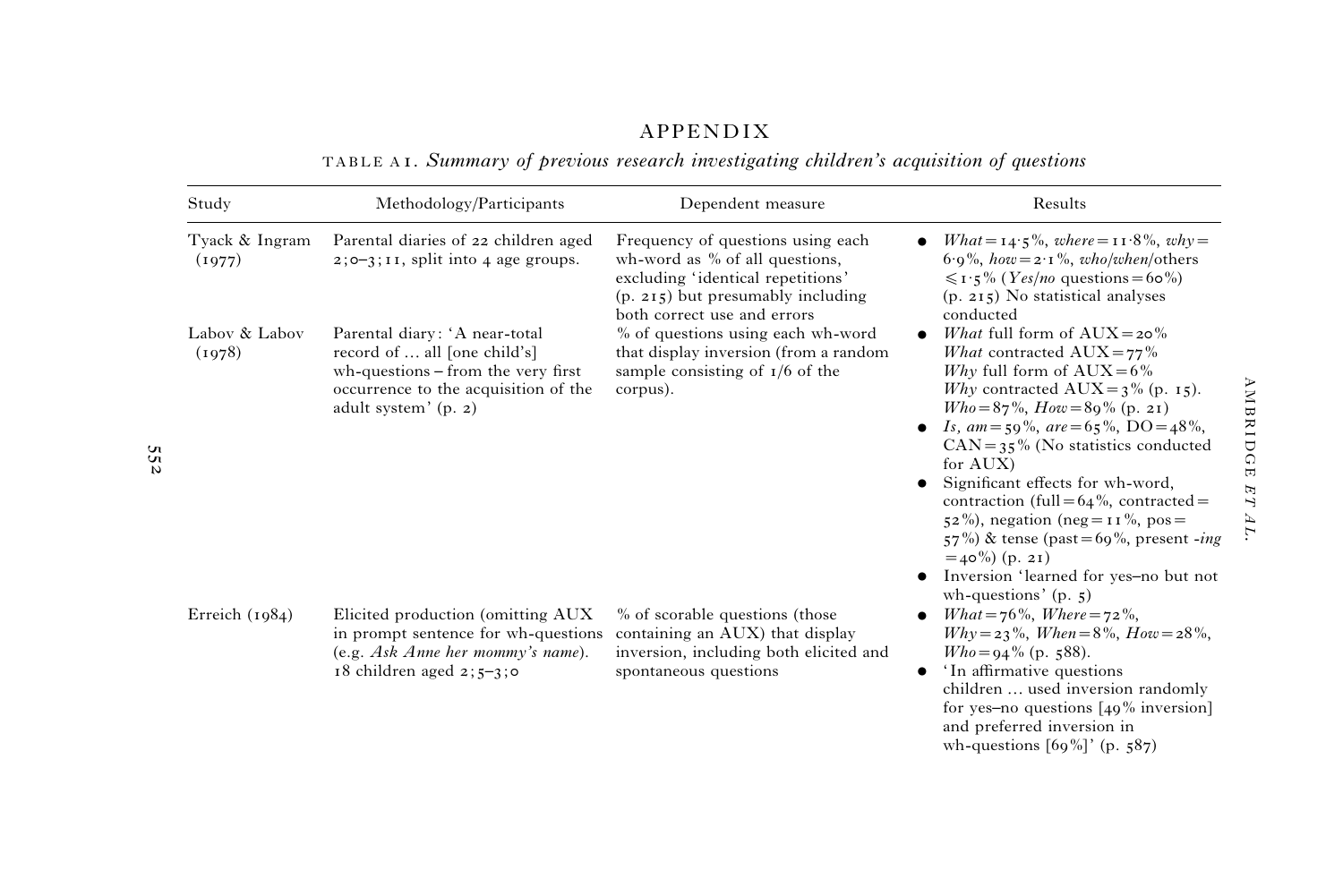|                                                |                                                                                                                                                                                                                                    |                                                                                                                                                                                                                                                                                                                                                                                    | analysis).                                                                                                                                                                                                                                                                                                                                                                                                                                             |
|------------------------------------------------|------------------------------------------------------------------------------------------------------------------------------------------------------------------------------------------------------------------------------------|------------------------------------------------------------------------------------------------------------------------------------------------------------------------------------------------------------------------------------------------------------------------------------------------------------------------------------------------------------------------------------|--------------------------------------------------------------------------------------------------------------------------------------------------------------------------------------------------------------------------------------------------------------------------------------------------------------------------------------------------------------------------------------------------------------------------------------------------------|
| Kuczaj &<br>Brannick (1979),<br>Study 1        | Elicited imitation of wh-questions<br>with a modal auxiliary. 20 children<br>aged $3;2-4$ :10 divided into 2 age<br>groups.                                                                                                        | 'Mean number of imitations in which<br>the modal aux occupied a position<br>different from that it had occupied in<br>the model sentence [out of 5 trials per<br>auxiliary]' $(p. 48)$                                                                                                                                                                                             | What = $\circ$ 4, When = $\iota \cdot \iota$ , Where = $\circ \iota$ ,<br>$Who = \mathbf{i} \cdot \mathbf{j}$ , $Why = \mathbf{o} \cdot \mathbf{8}$ , $How = \mathbf{i} \cdot \mathbf{i}$ , $How$<br>$long = r \cdot 2$ , $How \; come = r \cdot 9$ (p. 48) (no<br>statistics conducted)                                                                                                                                                               |
| Bellugi $(1971)$                               | Adam corpus (Brown, 1973), plus<br>informal elicited production<br>experiment with 10 pos. and 10 neg.<br>questions. Prompts use indirect<br>questions with different subject (e.g.<br>Ask the Old Lady why she can't sit<br>down) | Total number of questions using<br>modal auxiliary verbs that were<br>inverted/non-inverted. Particular<br>wh-words and modal auxiliaries used<br>not reported.                                                                                                                                                                                                                    | (Corpus) Positive $\gamma$ es/no questions =<br>198 inverted, 8 non-inverted.<br>Negative $\gamma$ es/no questions = 3<br>inverted, o non-inverted<br>(Corpus) Positive wh-questions $= 68$<br>inverted, 34 non-inverted. Negative<br>wh-questions $=$ 5 inverted, 16 non-<br>inverted<br>( <i>Experiment</i> ) All positive questions<br>inverted, all negative questions non-<br>inverted (no statistics conducted for<br>any analysis).             |
| Maratsos &<br>Kuczaj (1978);<br>Hattori (2003) | Naturalistic data from 2 children,<br>ages not supplied (Maratsos &<br>Kuczaj) and from Adam, Eve and<br>Sarah from the Brown $(1973)$ corpus<br>(Hattori).                                                                        | % of $\gamma$ es/no questions using each<br>auxiliary that constituted tense<br>doubling errors (e.g. What did you<br><i>got?</i> ). Note that only one auxiliary-<br>doubling error (e.g. <i>What is this is?)</i><br>was produced (by K.R). M&K note<br>that Menyuk $(1969)$ reports 2 such<br>errors (Footnote 2) but conclude<br>'nearly anything can happen once'<br>(p. 342) | $Does = 13.3\%$ (child D.C), $5.9\%$ (K.R)<br>$Did = 17.5\%$ (D.C), $15.6\%$ (K.R)<br>$i\text{s} = \text{o}\%$ (D.C.), $2.6\%$ (K.R)<br>are $\mathfrak{S}$ modals = $\circ$ % (both children)<br>(Maratsos & Kuczaj, as presented in<br>Hattori)<br>$DO = 14.6\%$ (Adam), $33.3\%$ (Eve),<br>$18.2\%$ (Sarah)<br>$BE = 2.7\%$ (Sarah), $\circ\%$ (Adam, Eve)<br>$MODAL = o$ % (all 3 children)<br>(Hattori, p. 10)<br>(no statistics conducted for any |

553

• All negative questions (5 yes/no, 11 wh-) in non-inverted form (p. 587) (no statistics conducted for any

analysis).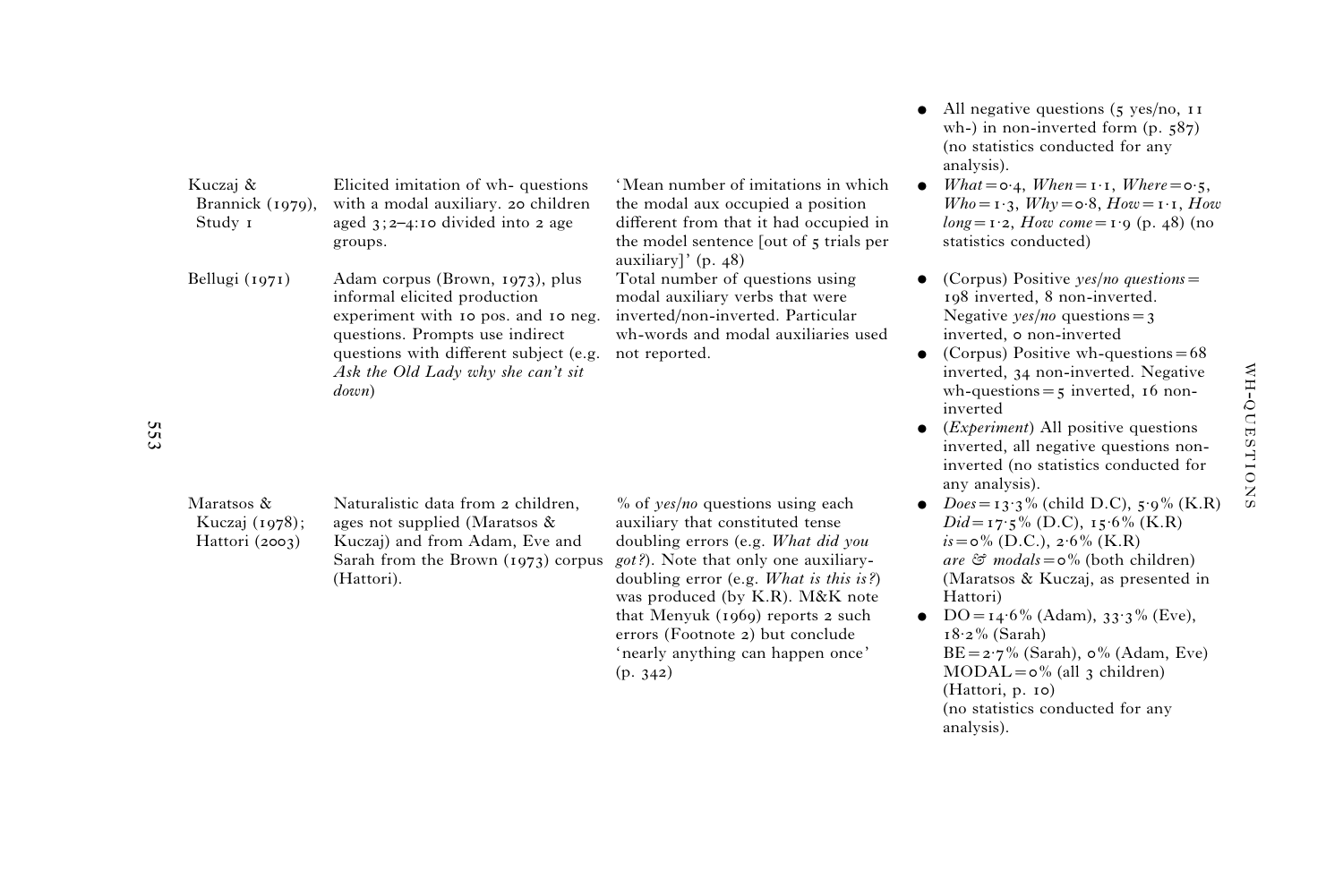$TABLE A I. (Cont.)$ 

554

| Study                               | Methodology/Participants                                                                                                    | Dependent measure                                                                                                                                                                                                                                                                            | Results                                                                                                                                                                                                                                                                                                                                                                                                                     |
|-------------------------------------|-----------------------------------------------------------------------------------------------------------------------------|----------------------------------------------------------------------------------------------------------------------------------------------------------------------------------------------------------------------------------------------------------------------------------------------|-----------------------------------------------------------------------------------------------------------------------------------------------------------------------------------------------------------------------------------------------------------------------------------------------------------------------------------------------------------------------------------------------------------------------------|
| Bloom, Merkin &<br>Wootten $(1982)$ | Naturalistic data from 7 children<br>aged 1:10-3:0                                                                          | Rank order of emergence for<br>productivity each wh-word, 'defined<br>as the use of at least 3 different<br>questions with a particular wh-form<br>by at least 5 of the 7 children'<br>$(p. 1085)$ , presumably including both<br>correct use and errors                                     | Sequence (for questions containing<br>$aux + main verb) = where, what (2:2),$<br>who $(2;4)$ , how $(2;9)$ , why $(2;11)$<br>(p. 1086). (No statistical analysis<br>conducted on this sequence.)                                                                                                                                                                                                                            |
| Rowland et al.<br>(2003)            | Naturalistic data from the<br>CHILDES Manchester corpus<br>(Theakston $et$ $al.,$ 2001).<br>12 children aged $1;8-3;0$      | 'The 3rd use acquisition criteria<br>adopted by Bloom et al. was used'<br>(p. 617).                                                                                                                                                                                                          | 'What or where were the first acquired<br>wh-words for all 12 children  Four<br>children acquired how or why before<br>$who'$ . (p. 617) (No statistical analysis<br>conducted on this sequence).                                                                                                                                                                                                                           |
| Rowland et al.<br>(2005)            | Diary data from one child aged<br>$2;7-2;11$ (plus data from<br>Manchester corpus-details as<br>above – not reported here). | Errors of inversion (non-inversion,<br>raising or double marking) as a % of<br>all questions that use a form of each<br>auxiliary.                                                                                                                                                           | Statistically significant effects:<br>DO (15.39%) > auxiliary BE (2.38%)<br>Modals $(23.53\%)$ > auxiliary<br>BE $(2.38\%)$<br>Copula BE $(1.22\%)$ = auxiliary BE<br>$(2.38\%)$<br>Copula BE $(1.22\%) <$ Modals<br>$(23.53\%)$<br>(Presumably DO>Copula BE, and<br>$DO = Modals$ , but not reported)<br>$(p. 400 \&$ Table 8)<br>For correctly formed questions:<br>Auxiliary is $(92\%)$ > auxiliary <i>are</i> $(75\%)$ |
| Rowland<br>(in press)               | Naturalistic data from<br>10 children                                                                                       | Commission errors ( <i>i.e. all errors</i><br>excluding subject or auxiliary<br>omission) as a % of all questions that<br>use a form of each auxiliary (DO or a<br>modal). Wh and <i>yes/no</i> questions<br>counted. NB: non-inversion-errors<br>were not possible for yes/no<br>questions. | Main effect of question type (more<br>errors for wh than yes/no questions).<br>Interaction of question type $\times$ auxiliary:<br>Yes/no:: DO(T1:29%) > models<br>$(1.17\%)$<br>$Wh: DO(8.91\%) = \text{modals} (18.56\%)$<br>(Table 4). Interaction holds excluding<br><i>why</i> questions and negatives (Table $\zeta$ )                                                                                                |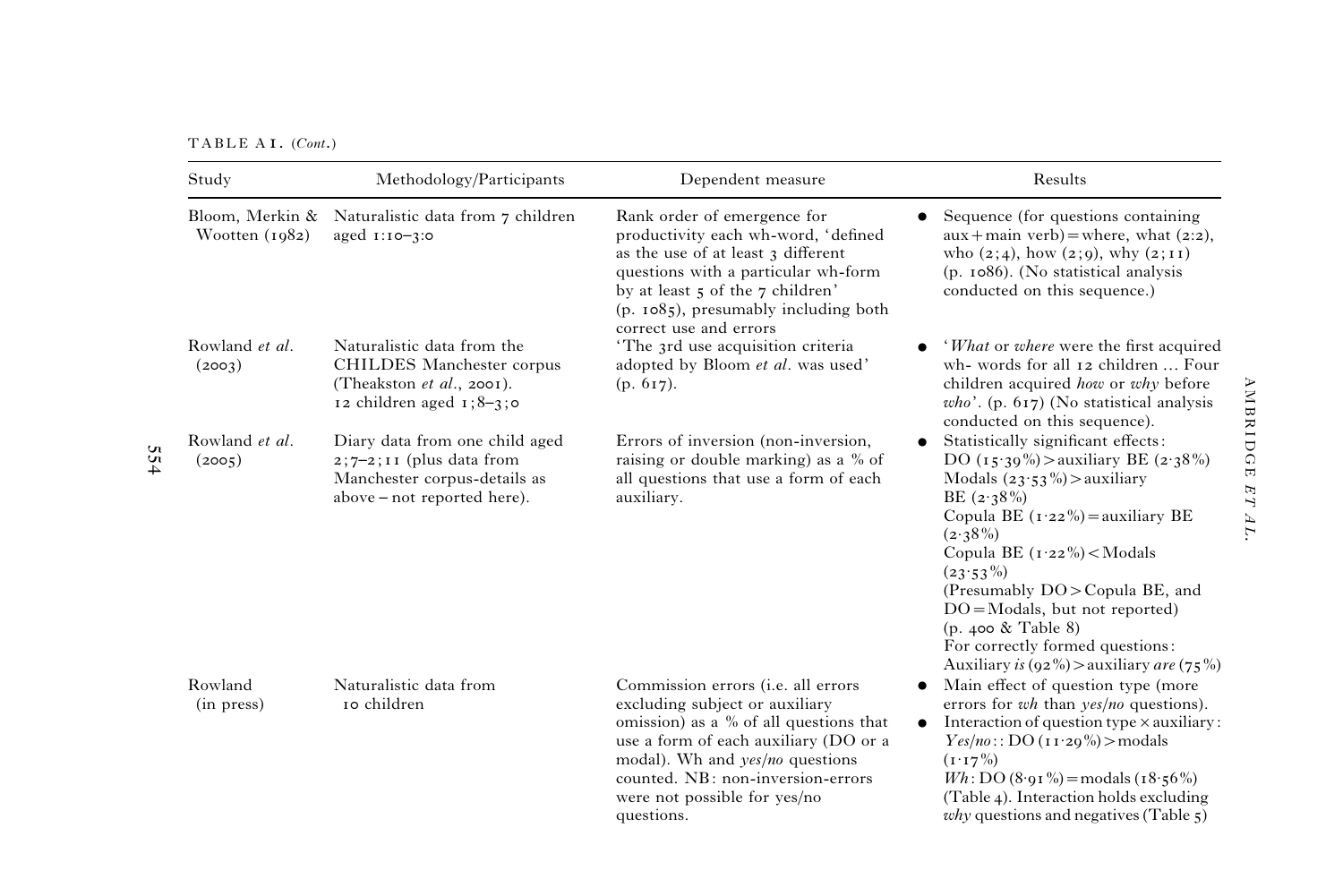| Valian & Casey<br>(2003) | Elicited imitation of when & where<br>questions with auxiliaries do/does,<br>$can, will$ and copula $is/are.$ 29 children intervention)<br>aged $2; 6-3:2$ | % of questions using each wh-word<br>that display inversion (before training                                                                                                                                                                                                             | $Can + COP$ is + COP are = 50%,<br>$Will + does + do = 40\%$ . 'During the<br>pre-intervention session, children<br>performed better with can and be<br>than with <i>will</i> and $do'$ (p. 136) (It is<br>unclear whether this difference is<br>statistically significant. Inversion rates<br>for individual auxiliaries not reported)                                                                                                                                                                                                                                                                                                                                             |
|--------------------------|------------------------------------------------------------------------------------------------------------------------------------------------------------|------------------------------------------------------------------------------------------------------------------------------------------------------------------------------------------------------------------------------------------------------------------------------------------|-------------------------------------------------------------------------------------------------------------------------------------------------------------------------------------------------------------------------------------------------------------------------------------------------------------------------------------------------------------------------------------------------------------------------------------------------------------------------------------------------------------------------------------------------------------------------------------------------------------------------------------------------------------------------------------|
| Rowland & Pine<br>(2000) | Analysis of Adam corpus (Brown,<br>$1973)$ between ages $2;11$ and $3;8$ .                                                                                 | % of questions using each wh-word/<br>lexical auxiliary that display<br>inversion. All analyses conducted on<br>types not tokens: 'Tokens were<br>defined as the same type if the<br>wh-word, aux, subject, verb and, if<br>present, PP were identical' $(p. 167)$                       | Statistically significant effects:<br>$\bullet$<br><i>Why</i> $(8.3\%) + How$ $(85.4\%) < What$<br>$(78.6\%) + Who$ (100%) (i.e.<br>adjunctss < arguments) BUT<br>$How$ (adjunct) = $What + Who$<br>$\bullet$<br>(arguments)<br>'Only why, not how, shows a greater<br>$\bullet$<br>delay in inversion that $what'$ (p. 170)<br>Inversion rates for different lexical<br>$\bullet$<br>auxiliaries (not compared statistically):<br>$can = 2/16$ , $can't = o/13$ , $does = 21/21$ ,<br>$doesn't = \circ/3, do = \frac{52}{52}, don't = \circ/6,$<br>aux $is = \frac{1}{2}$ , -aux ' $is = \frac{2}{6}$ , aux $are = \frac{1}{2}$<br>15, aux -' $are = 3/3$ (copula BE<br>excluded). |
| Stromswold<br>(1990)     | Corpus analysis of 14 children with<br>ages ranging from $o;11$ to 2:10<br>(start of study) and $5:11$ to $7:10$<br>(end of study)                         | Inversion rate $(\% )$ 'for every question<br>that contained an auxiliary and a<br>subject $NP'$ (p. 146), including only<br>children who used at least 4 different<br>wh-words for wh-word analysis<br>$(N=9)$ , and who used both Cop and<br>Aux BE for auxiliary analysis<br>$(N=11)$ | 'mean inversion rates [for children]<br>who used $\geq 4$ different wh-words]:<br>how = $98.5\%$ , what = $91.9\%$ ,<br>when = $73.2\%$ , where = $94.6\%$ ,<br>which = $89.5\%$ , who = $100\%$ ,<br>why = $80.0\%$ ' (p. 152). (Sig. main<br>effect but no post hocs)<br>(Wh and yes/no questions)<br>٠<br>$DO = 98.9\%$ , modals = $91.8\%$ , Cop<br>$BE = 86 \cdot 6\%$ , Aux $BE = 88 \cdot 4\%$ (p. 154,<br>155; Sig. main effect, but no post                                                                                                                                                                                                                                |

hocs).

555

WH-QUESTIONS -QUESTIONS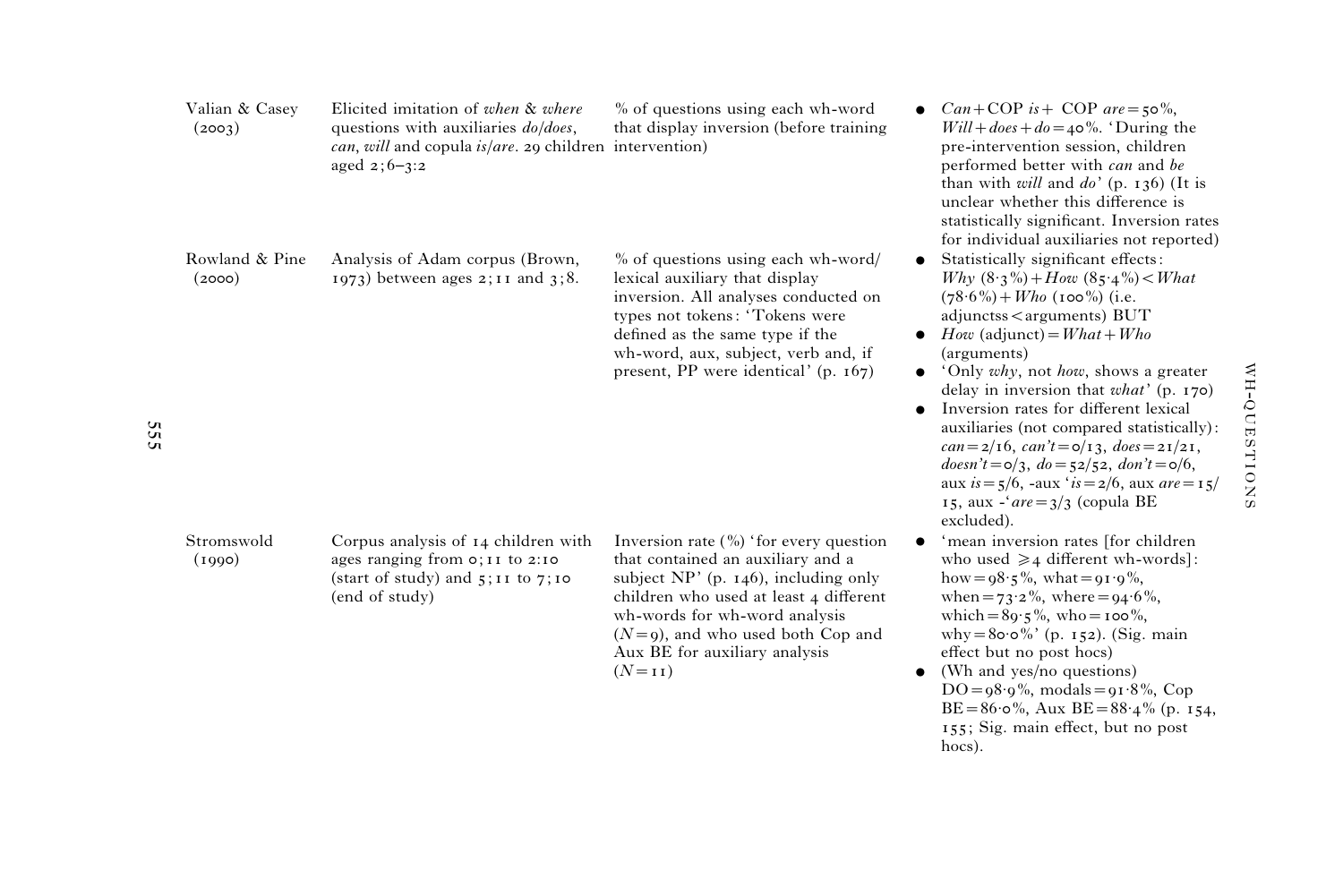TABLE A 1. (Cont.)

| Study                       | Methodology/Participants                                                                                                                                                                                                                                                    | Dependent measure                                                                                                                                                                                                                                                                                                                                                                                                              | Results                                                                                                                                                                                                                                                                                                                                                                                    |
|-----------------------------|-----------------------------------------------------------------------------------------------------------------------------------------------------------------------------------------------------------------------------------------------------------------------------|--------------------------------------------------------------------------------------------------------------------------------------------------------------------------------------------------------------------------------------------------------------------------------------------------------------------------------------------------------------------------------------------------------------------------------|--------------------------------------------------------------------------------------------------------------------------------------------------------------------------------------------------------------------------------------------------------------------------------------------------------------------------------------------------------------------------------------------|
|                             |                                                                                                                                                                                                                                                                             | 'Highest possible' ( <i>i.e.</i> including<br>doubtful utterances; p. 231) rate $(\% )$<br>of double-tensed questions                                                                                                                                                                                                                                                                                                          | • Positive AUX = $93.4\%$ , NEG<br>$AUX = 71.3\%$<br>Double-tensed questions = $\circ$ 4%<br>$(164/40, 600$ questions; p. 231).<br>Excluding 'stuttered or unclear utter-<br>ances93% of the double-tensed                                                                                                                                                                                 |
| Santelmann et al.<br>(2002) | Elicited imitation of yes/no<br>questions (and declaratives) with<br>aux is, does, can, copula is and<br>$can + copula is (e.g. Can Donald)$<br>Duck be a teacher?). 65 children<br>aged $2; 1-5; 3$ divided into 3<br>age groups.                                          | 'Word order mismatches ([responses<br>that] involved a clear change in the<br>position of the auxiliary or the<br>finiteness marking relative to the<br>subject) as % of items' (Table $5$ ,<br>p. $833)$                                                                                                                                                                                                                      | questions involved do-support'.<br>Aux $is = 6\%$ , $does = 14\%$ , $can = 5\%$ ,<br>copula $is=$ 11%, copula $is+can=5\%$ .<br>(No statistical comparisons conducted<br>for these figures, but statistical<br>analysis shows that performance on<br>questions is impaired relative to<br>declaratives only for <i>does</i> and<br>copula $is$ ).                                          |
| Guasti et al.<br>(1995)     | Elicited production of negative<br>wh- and yes/no questions 'with<br>do-support  [and] modals<br>[and] positive questions and<br>[negative] declaratives  as<br>controls' (p. 230) (data for<br>auxiliary be were collected<br>but excluded). 10 children aged<br>$3;8-4;7$ | (1) % Aux  aux doubling errors<br>(e.g. What does he does like?)<br>(2) $Aux + neg aux + neg$<br>doubling errors (e.g. What<br>doesn't he doesn't like?)<br>$(3)$ Aux  aux + neg doubling<br>errors (e.g. What does he<br>doesn't like)<br>(4) Non-inversion/raising errors<br>(e.g. What he doesn't like;<br>What he likes?)<br>$(5)$ Full form of not structure<br>(What does he not like?)<br>(6) Adult (correct questions) | (Results are presented collapsed across)<br>wh- and yes/no questions, and across<br>different wh-words and auxiliaries. No<br>statistical analyses are reported).<br>(1) Appears to be $\circ\%$ , though data<br>for positive questions not reported<br>systematically<br>$(2)$ $8.3\%$<br>$(3)$ 39.7%<br>$(4)$ 21.7%<br>$(5)$ 10.7%<br>(6) $19.8\%$ (calculated from Table 1,<br>p. 231) |

AMBRIDGE

ET AL.